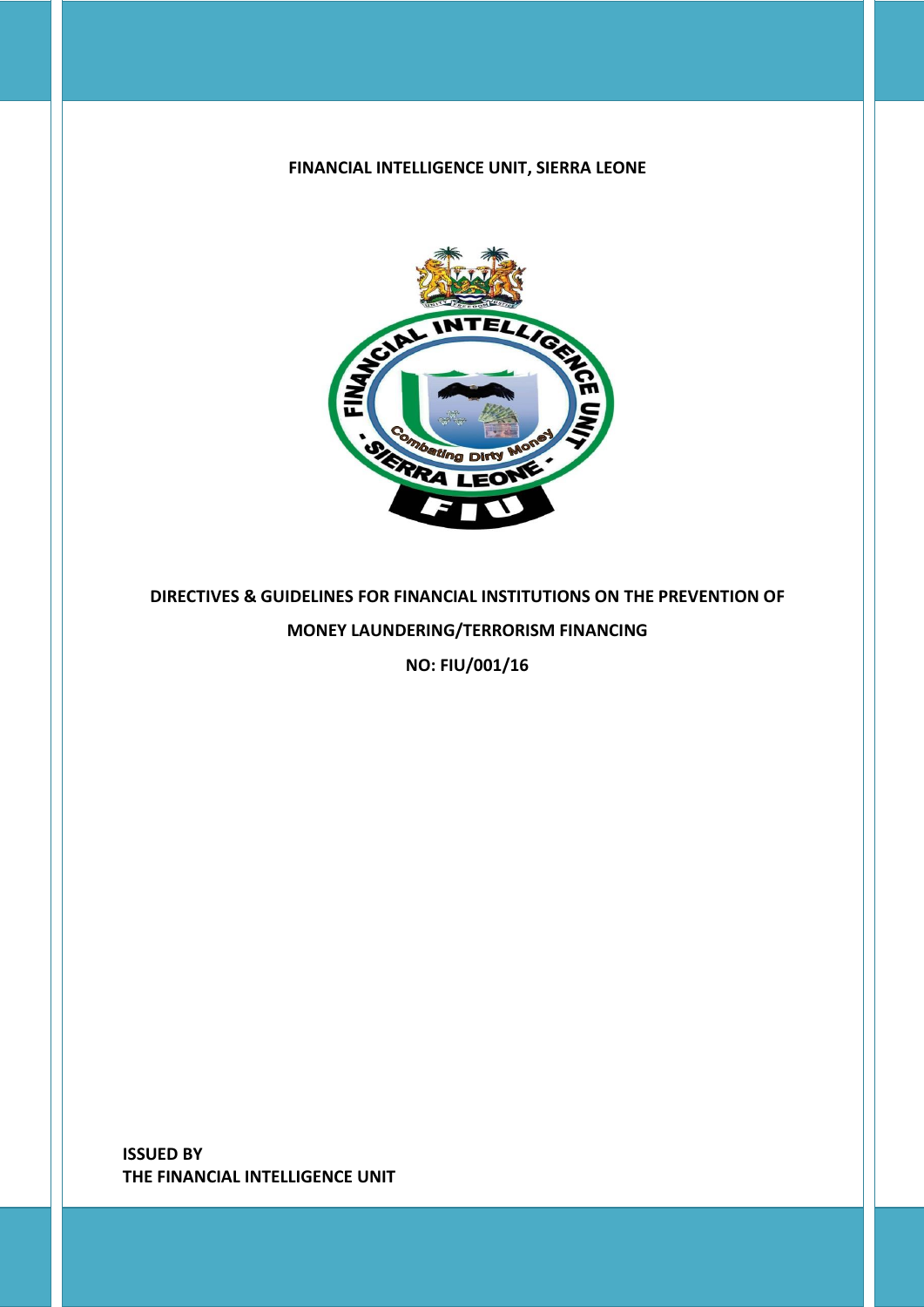### **TABLE OF CONTENT**

| 4.00. DUE DILIGENCE IN RELATION TO EMPLOYEES OF FINANCIAL INSTITUTIONS8     |  |
|-----------------------------------------------------------------------------|--|
| 6.00. DUE DILIGENCE IN RELATION TO SUBSIDIARIES AND BRANCHES OF             |  |
|                                                                             |  |
|                                                                             |  |
| 8.00. THE RISK-BASED APPROACH IN RESPECT OF INTERMEDIARIES15                |  |
| 9.00. RISK-BASED APPROACH IN RELATION TO NON-FACE-TO-FACE CUSTOMERS16       |  |
| 10.00. RISK-BASED APPROACH IN RELATION TO POLITICALLY EXPOSED PERSONS17     |  |
| 11.00. RISK-BASED APPROACH IN RELATION TO WIRE TRANSFERS AND FUNDS          |  |
|                                                                             |  |
|                                                                             |  |
| 13.00. DUE DILIGENCE IN RELATION TO CORRESPONDENT BANKING20                 |  |
| 14.00. THE DUTY TO CO-OPERATE WITH COMPETENT AUTHORITIES24                  |  |
|                                                                             |  |
| 16.00. THE ROLE OF BOARD MEMBERS AND SENIOR MANAGEMENT OF FINANCIAL         |  |
|                                                                             |  |
|                                                                             |  |
| 18.00 OPENING ACCOUNT FOR PARTNERSHIPS AND OTHER UNINCORPORATED             |  |
|                                                                             |  |
|                                                                             |  |
| 20.00. THE REQUIREMENT FOR INTERNAL MANAGEMENT AND CONTROL                  |  |
|                                                                             |  |
| 21.00. RECOGNITION AND REPORTING OF SUSPICIOUS TRANSACTIONS32               |  |
|                                                                             |  |
|                                                                             |  |
|                                                                             |  |
| 25.00. THE OBLIGATION TO FREEZE ASSETS OF DESIGNATED PERSONS AND ENTITIES36 |  |
|                                                                             |  |
|                                                                             |  |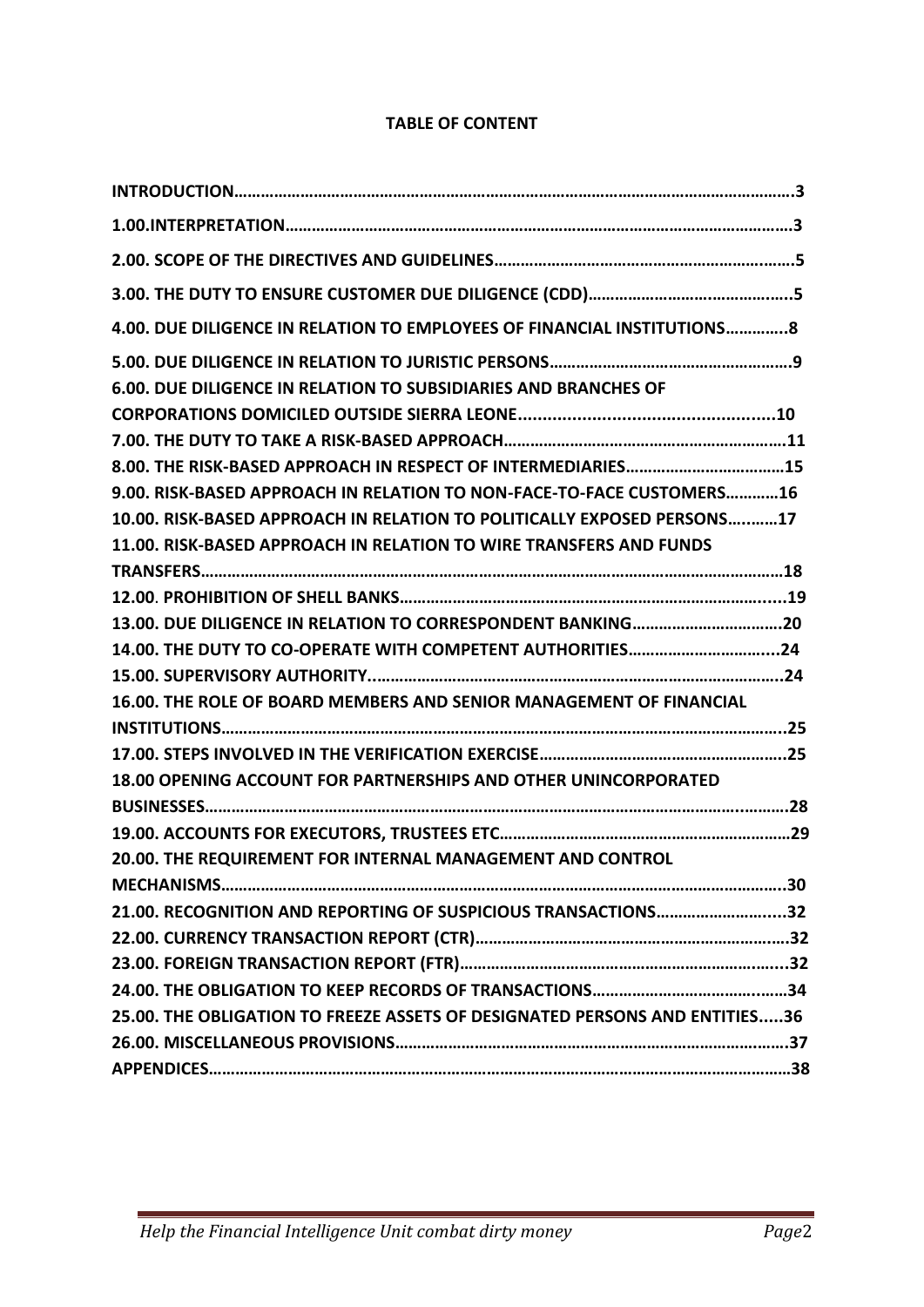#### **INTRODUCTION**

These Directives and Guidelines are issued by the Financial Intelligence Unit (Hereinafter referred to as "**The Unit**") pursuant to Section 133 (1) of the Anti-Money Laundering and Combating of Financing of Terrorism Act, 2012 Act No 2 of 2012 (Hereinafter referred to as"the Act") in consultation with the Bank of Sierra Leone (Supervisory Authority for financial institutions & Currency Exchange and Transmission businesses) and the Sierra Leone Insurance Commission, (Supervisory Authority for the insurance industry) as provided for under Section 13 (1) (j) of the Act in order to ensure compliance with the provisions thereof and to guarantee full cooperation with the competent authorities in the fight against money laundering and the financing of terrorism.

### **1.00. INTERPRETATION**

"AML/CFT" means Anti-Money Laundering and Combating of Financing of Terrorism

"Applicant for business" means party that applies to a financial institution praying for the establishment of a continuing business relationship or the conduct of a one-off transaction. *"*CDD"shall mean Customer Due Diligence*.*

"CISU"shall mean Central Intelligence and Security Unit*.*

"Competent Authorities" shall include The Attorney-General, Director of Public Prosecutions, Director General of CISU, Inspector General of Police, Commissioner Anti-Corruption Commission, Governor Bank of Sierra Leone (BSL), Director of the Unit, any law enforcement agency and any person exercising such powers on behalf of these authorities. "Compliance Officer" shall have the meaning ascribed in section 35, PART VII of the Act

"Designated persons and entities" shall have the meaning ascribed to it in Regulation 1 of the Terrorism Prevention (Freezing of International Terrorist Assets and Related Measures) Regulations 2013

"ECOWAS" shall mean Economic Community of West African States.

"Entry" shall mean the beginning of either a one-off transaction or a continuing business relationship that triggers the requirement of identification or verification under these directives.

"Established business relationship*"* shall mean a business relationship where an institution has obtained and maintained in accordance with these Directives satisfactory evidence of identity of the person who in relation to the formation of that business relationship was the applicant for business.

"High Risk Countries" refers to countries or jurisdictions which do not or insufficiently apply the FATF Recommendations, designated as High Risk and Non-Cooperative Jurisdictions and those known to have inadequate AML/CFT laws and regulations. It shall also refer to those countries or jurisdictions notorious for particular types of crimes, such as drug trafficking, human trafficking, child pornography, fraudulent activities, robbery etc.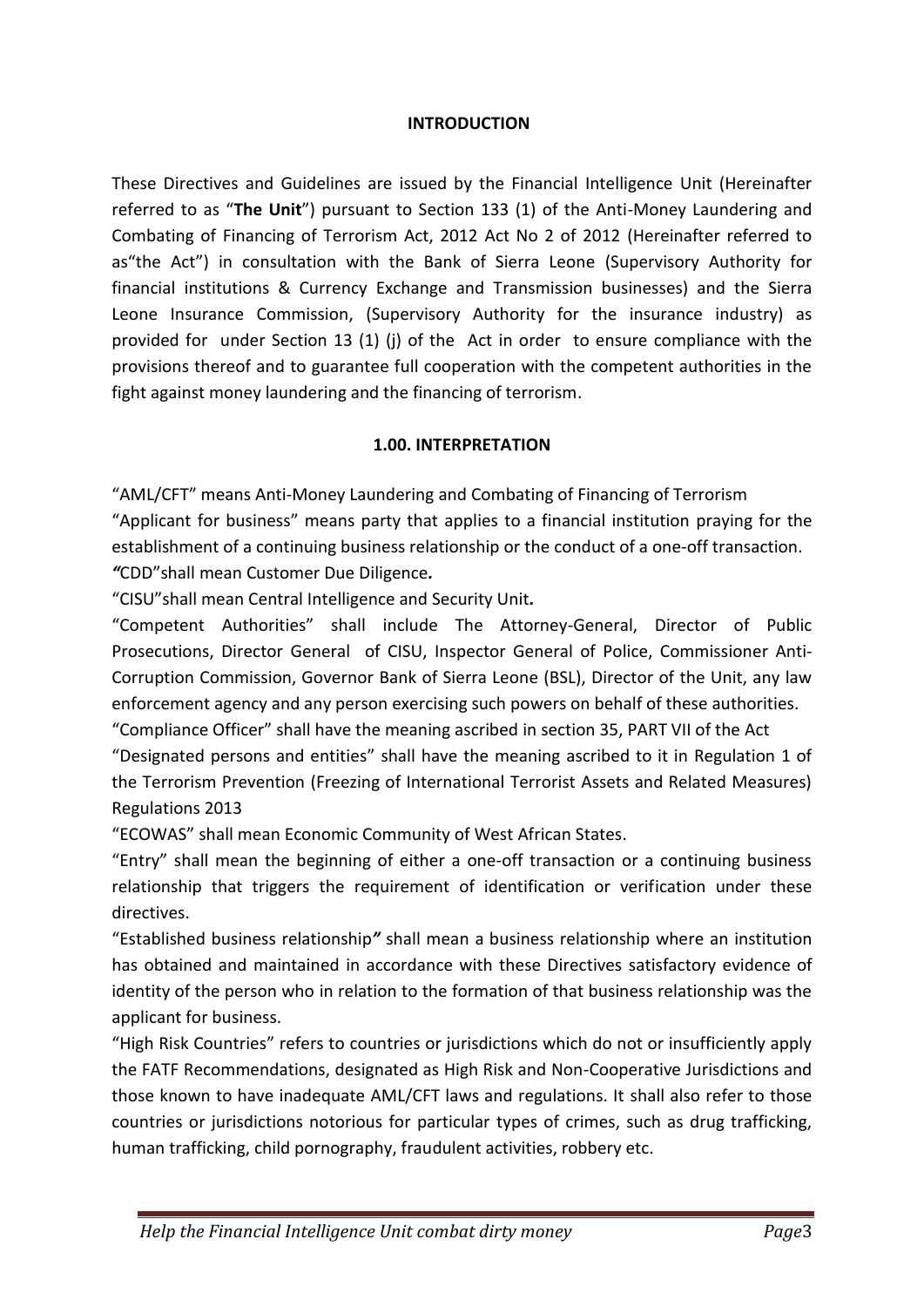"High Risk Regions" refers to regions within a country notorious for certain types of crimes connected with money laundering, terrorism activities, and other criminal behaviour.

"Key-staff" *refers to any* employee of a financial institution who deals directly with customers/clients and/or their transactions.

"Money Laundering" refers to the offences as defined by Section 15 of the Act.

"One-off transaction" shall mean any transaction carried out other than in the course of an established business relationship.

"Politically Exposed Persons" shall have the meaning ascribed to it by Section 1 of the Act. "Reporting Entity" refers to individuals and institutions contemplated by Section 1 of the Act and PART I of the Second Schedule thereto (hereinafter referred to as "Financial Institution "Significant transactions"-shall mean *in the* case of financial institutions, transaction involving pecuniary resources equal to or greater than Le30, 000,000.00 (or its equivalent in foreign currency). It does not matter whether it is a transaction or the aggregate of a series of linked transactions. In the case of casinos and gambling establishments, a transaction is significant where the exchange of chips or token involves an amount equal to or greater than Le5, 000,000.00 (or its equivalent in foreign currency).

"Supervisory Authorities" shall include the Unit, Bank of Sierra Leone, Sierra Leone Insurance Commission and all bodies or agencies established under an Act of parliament or any other law that regulates the conduct of individuals or organisations in an industry or a profession relevant to the implementation and enforcement of the Act.

"Terrorism financing" refers to the offence in Section 16 of the Act.

"Terrorist act" shall have the meaning ascribe to it in Section 1 of the Act.

"The Act" for the purpose of these Directives shall mean the Anti-Money Laundering and Combating of Financing of Terrorism Act, 2012, Act No 2 of 2012.

"The Director" shall mean the Director of the Unit.

"The Unit" for the purpose of these Directives shall mean the Financial Intelligence Unit, Sierra Leone.

"Unlawful activity" shall have the meaning ascribed to it in Section 1 of PART 1 of the AML/CFT Act 2012.

"UNSCR" shall mean United Nations Security Council Resolution.

### **2.00. SCOPE OF THE DIRECTIVES AND GUIDELINES**

**2.01**. These Directives shall apply to financial institutions and relevant businesses listed in Part I of the First Schedule of the Act, and any other institution and activity specified by the Unit by order made by statutory instrument

**2.02**. Financial Institutions shall constantly remain vigilant in preventing criminals from making use of their organisations and any product or facilities offered by them for the purposes of money laundering or terrorism financing.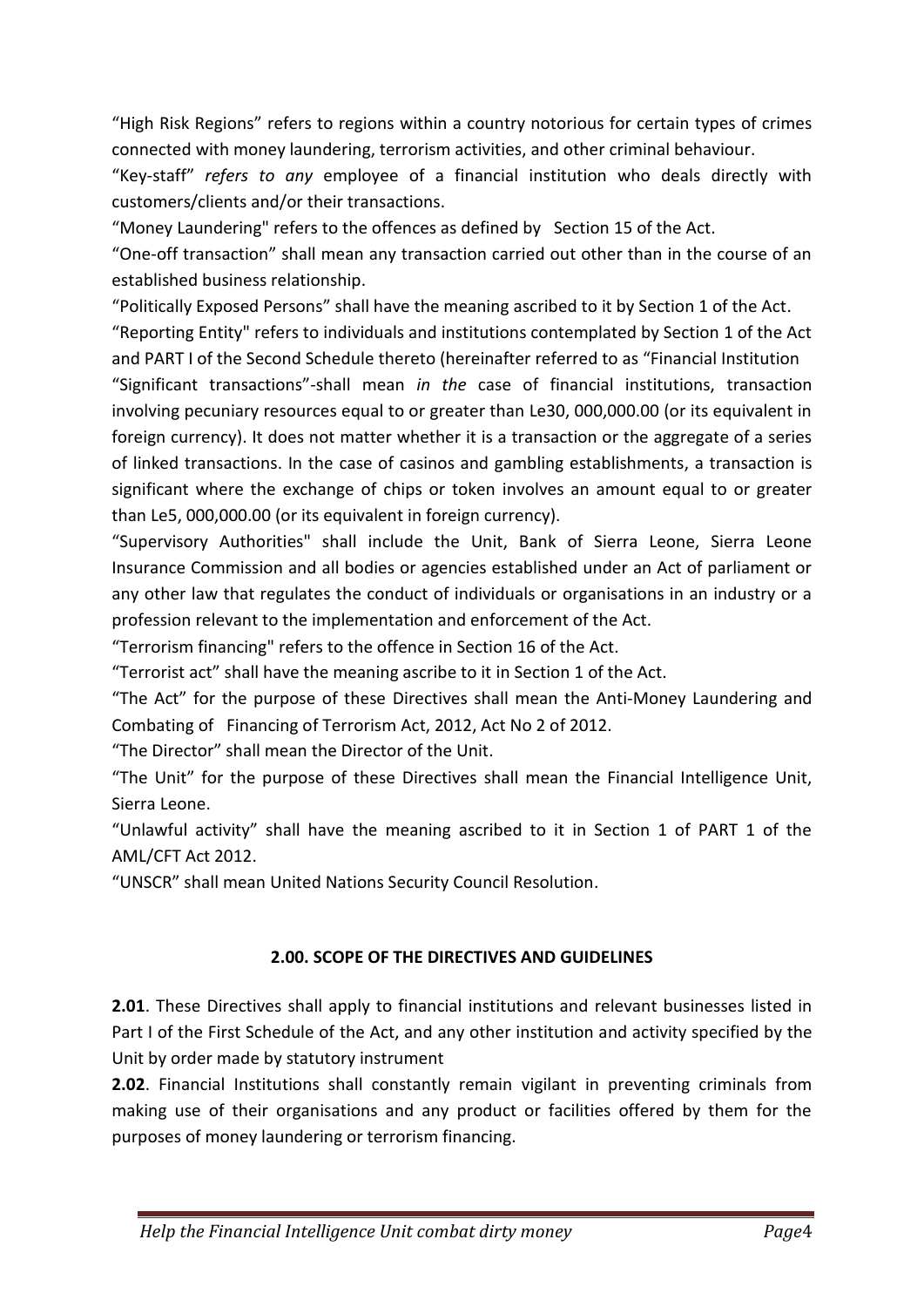### **3.00. DUTY TO ENSURE CUSTOMER DUE DILIGENCE (CDD)**

**3.01**. **Financial Institutions** shall establish and maintain internal procedures, policies and controls to prevent money laundering and terrorism financing, such as customer due diligence and shall ensure that their employees internalise these procedures in order to enable them deal appropriately with transactions that pose the risk of money laundering and financing of terrorism.

**3.02**. **Financial Institutions** shall not enter into a business relationship or carry out a significant occasional or one-off transaction unless it has fully implemented the Customer Due Diligence (CDD) and Know Your Customer (KYC) procedures a and purpose of all complex unusual large transactions and all unusual patterns of transactions hence shall examine as far as reasonably possible, the background and purpose of all complex, unusual large transactions and unusual patterns of transactions which have no apparent economic justification or lawful purpose.

**3.03. Financial Institutions** shall put in place internal mechanisms in order to ensure that key staff understand the basics of the AML/CFT regime and react effectively to suspicious circumstances by reporting them to the appropriate in-house compliance officer, with a view to reporting same to the Unit.

**3.04**. Every Financial Institution shall develop an Institutional Procedure Manual relating to entry, verification and records consistent with the AML/CFT regime in force and geared towards the detection and prevention of money laundering and the financing of terrorism.

**3.05**. Financial Institutions shall ensure that CDD procedures are implemented preparatory to the commencement of business relationship and when any significant transaction is conducted on behalf of customers or non-customers using the service of a Financial Institution for specific businesses or transactions. Financial Institutions shall conduct ongoing CDD until the business relationship is terminated or the specific financial transaction is concluded.

**3.06**. Every financial institution shall design and implement the appropriate verification and identification procedures to ensure that every existing or prospective customer can be easily located in the event that the financial institution or a competent authority shall require his or her contact for the purpose of business or an investigation.

**3.07**. Where two or more parties shall operate an account in a financial institution, the financial institution shall implement the appropriate verification and identification protocols in respect of each of the parties operating the account and where there is an agency relationship between the parties, the financial institution must sufficiently identify the agent and the principal.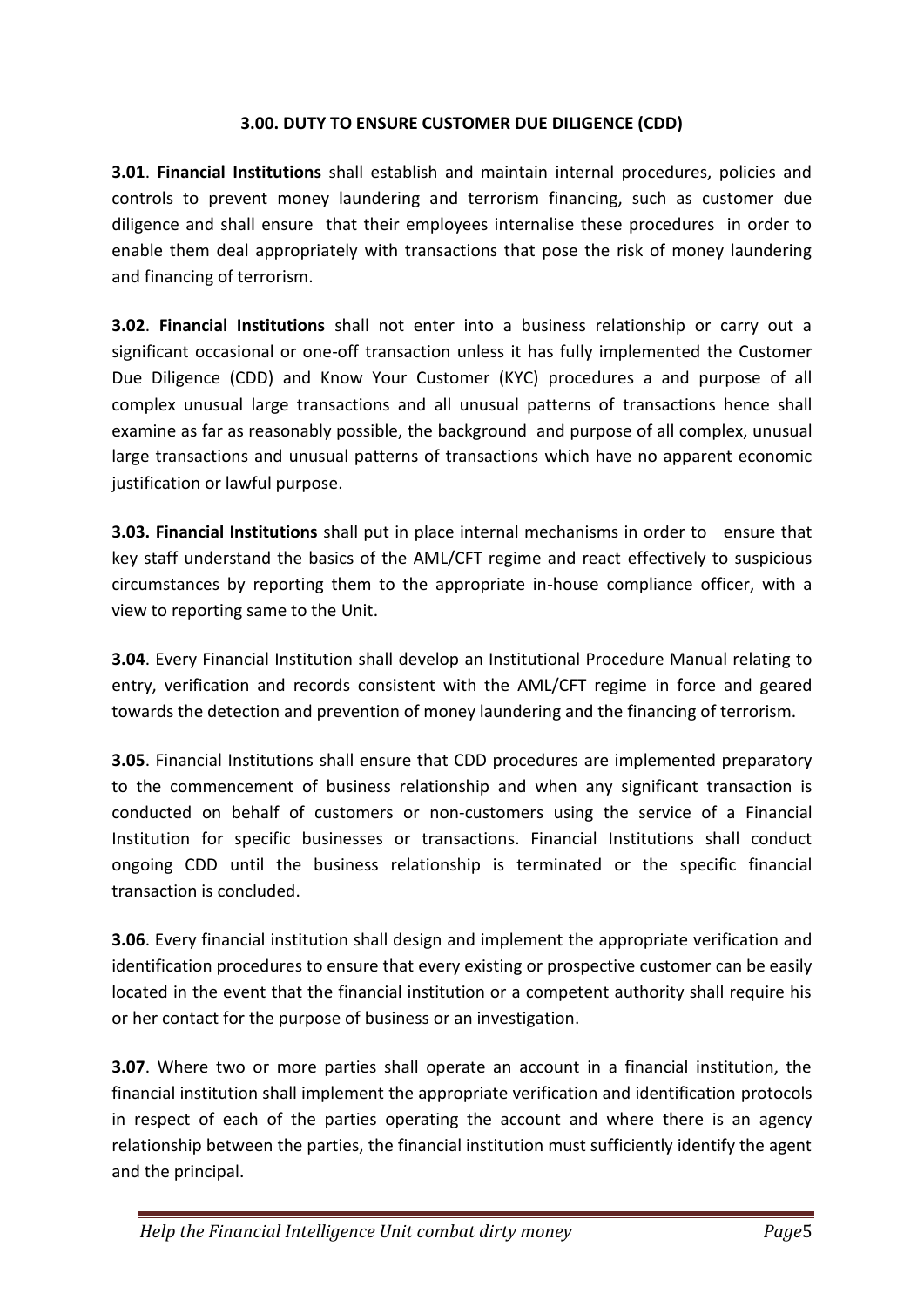**3.08**. Where a financial institution is satisfied that the signatory to an account is an agent acting on the instructions of a principal each transaction in the account carried out by the signatory must be closely scrutinised to ensure that it is specifically authorised by the principal and that it does not pose a threat of money laundering and terrorism financing.

**3.09**. If a financial institution shall in carrying out a verification and identification exercises under *paras 3.05 – 3.08* have reasons to suspect that a scenario may directly or indirectly involve money laundering and or terrorism financing the financial institution shall report the suspicious circumstance to the Unit without delay but not later than 48 hours.

**3.10**.Where a financial institution reports a transaction under *para 3.09* of these directives or any other law, regulation, directive or guideline in force, the Unit may direct that the financial transaction reported be suspended for any period not exceeding 10 working days. Provided that the Unit May before the effluxion thereof or so soon thereafter apply to the High Court for an extension of time beyond the 10 day period stipulated hereby giving justifications thereof.

**3.11**. Every financial institution shall apply customer due diligence measures to prospective and existing customers including:

(a) scrutinising transactions undertaken throughout the course of that relationship to ensure that the transactions being conducted are consistent with the financial institution's knowledge of the customer, their business and risk profile including where necessary, the source of funds and

(b) ensuring that documents, data or information collected under the CDD process is kept up-to-date and relevant, by undertaking reviews of existing records (such as customer's place of employment, the marital status, citizenship, line of business, address) particularly for higher risk categories of customers.

**3.12.** Financial institutions shall not allow minors to open accounts in their own names.

Provided that nothing in these directive shall preclude a adult operating an account as a trustee for minor

**Provided** also that all verification and identification procedures under the Act, any other law, regulation, directive or guidelines in force having within its spirit and intendment the combating of money laundering and financing of terrorism shall be carried out to ensure that any person operating as a trustee under this paragraph is not in any way involved in money laundering, terrorism financing or any act or conduct incidental or ancillary thereto and to ensure that any trust account operated under any law, regulation, directive or guideline in force is not used for the purpose of money laundering or the financing of terrorism.

**3.13**. If a trust account shall be operated under *para 3.12* the financial institution hosting that account shall implement all the verification procedure under the Act, any other law,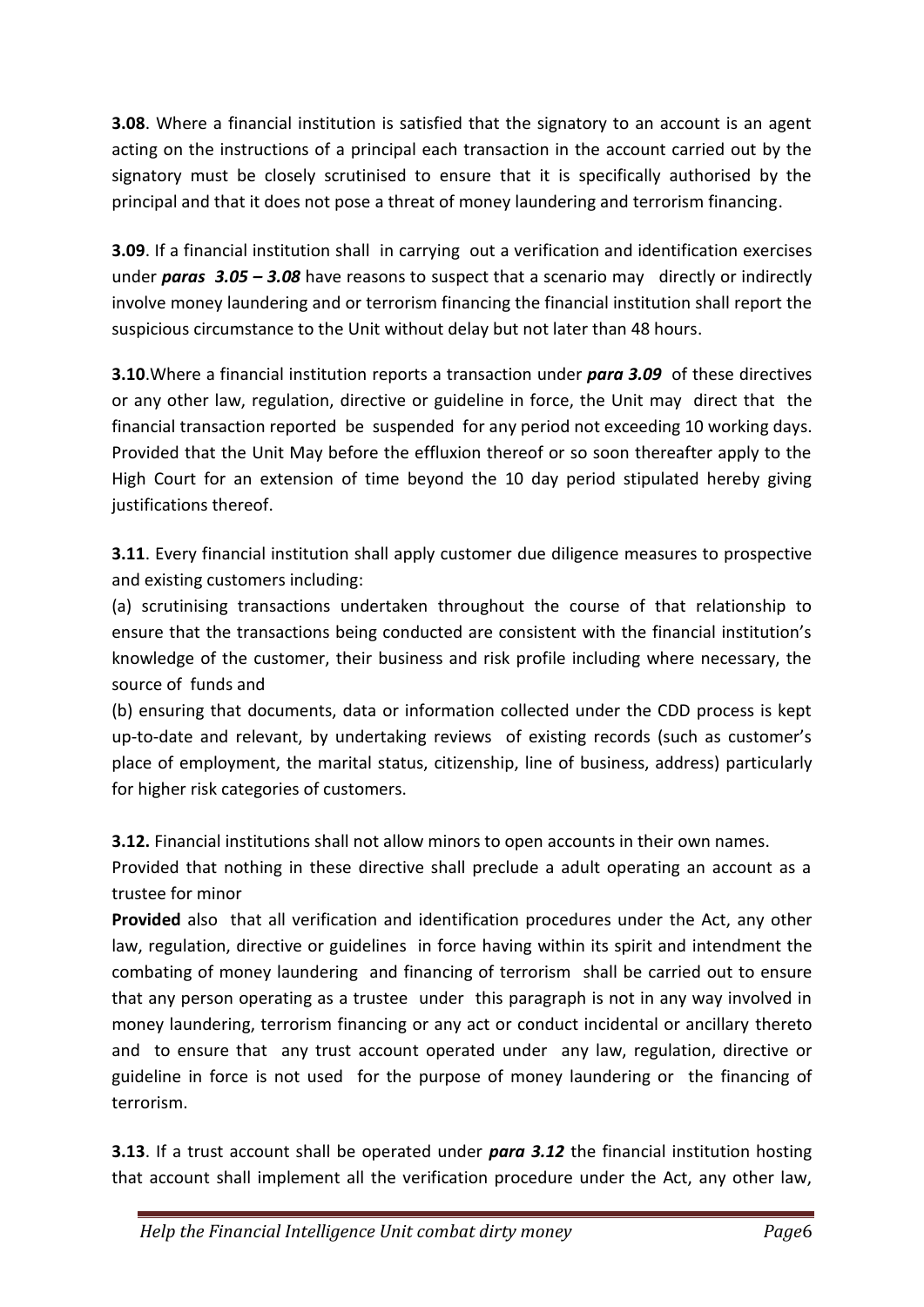regulations, directive or guideline in force to ensure that the minor in trust for whom the account is operated is in existence and also to clearly establish the relationship between the trustee and the minor to show that there is sufficient legal justification for the creation of the trust account.

**3.14**. If a financial institution carrying out a verification and identification under *paras 3.12and 3.13* shall suspect that a scenario has been created which bears the indicia of a suspicious transaction connected in whatever way with money laundering, financing of terrorism, or any other act or conduct incidental or ancillary thereto, the financial institution shall report the circumstances to the Unit without delay but not later than 48 hours.

**Provided** that where a financial institution shall report a transaction under *this paragraph*  of these directives or any other law, regulation, directive or guideline in force, the Unit may direct that the financial transaction reported be suspended for any period not exceeding 10 working days.

**Provided** also that the Unit May before the effluxion thereof or so soon thereafter apply to the High Court for an extension of time beyond the 10 day period stipulated hereby giving justifications thereof.

**3.15**. No financial institution shall open or maintain an anonymous account and no customer of a financial institution shall be allowed to open, operate or maintain an account in fictitious names or numbers, addresses etc.

**3.16**. Every financial institution having carried out the necessary verification and identification exercise required by the Act, any other law, regulation , directive or guideline in force in respect of an existing or prospective customer under the rubric of customer due diligence shall store every set of data obtained from the exercise so that the financial institution would be able to verify when required that the customer has gone through the various AML/CFT protocols before the commencement of the business relationship by the financial institution.

**3.17**. As part of the customer due diligence procedure, and preparatory to the establishment of business relationship, financial institutions shall collect and verify the customer's bio-data generally, details of the customer's business or employment, source and origin of the funds the customer will be using in the business relationship with the financial institution, details of the relationship between signatories and the underlying beneficial owners, the expected level and type of transactions that will take place in the relationship.

**3.18**.Without prejudice to *para 3.17,* a financial institution in entering a business relationship with a customer must make clear and in a documented way the purpose of the relationship, the intended nature of the relationship, the types and volumes of transactions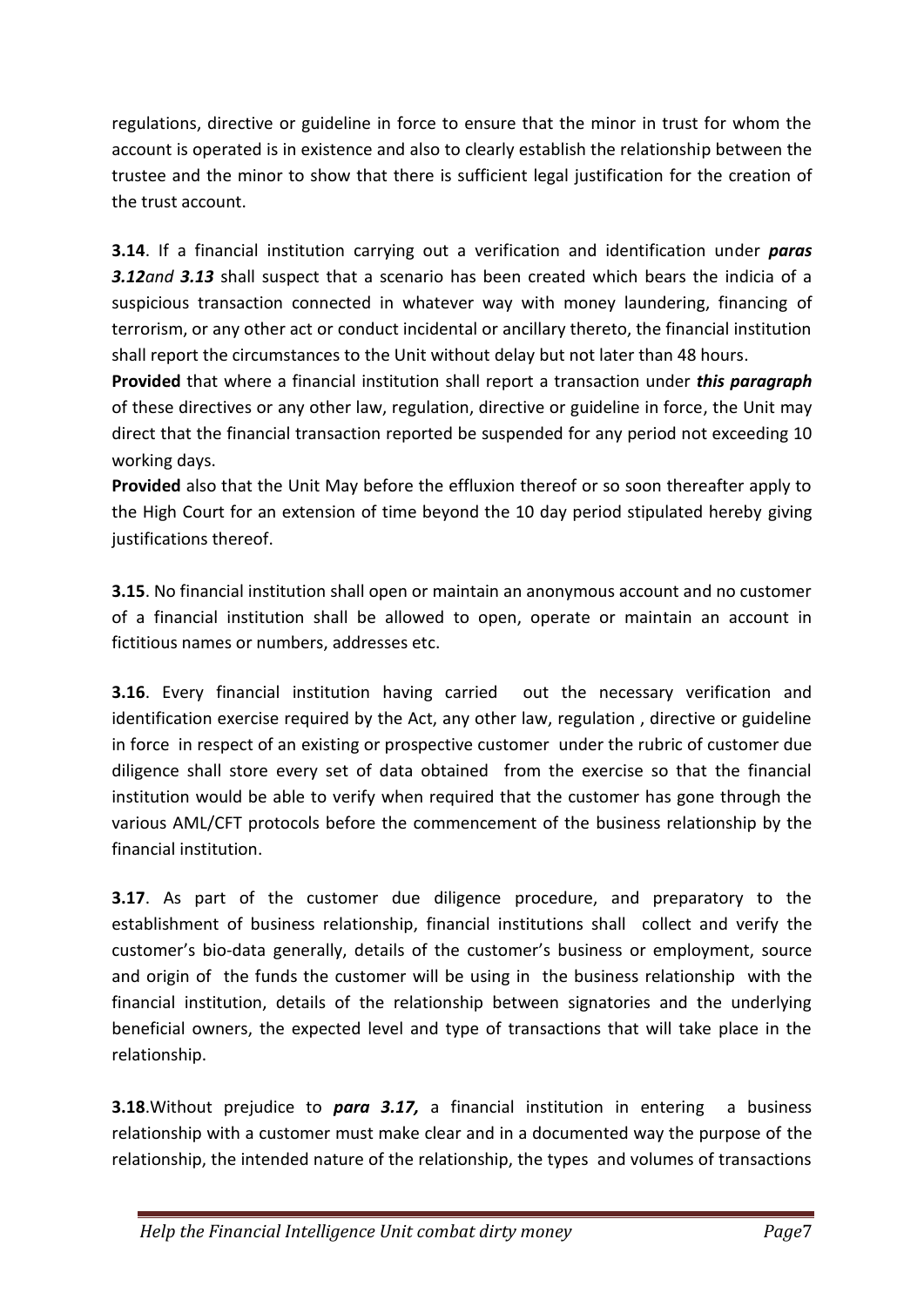to be carried out in the relationship, the type, source and origin of funds that will go through the system in the name of the customer and any further particulars that may help facilitate compliance with the Act, any other law, regulation, directive or guideline in force having within it the spirit and intendment of the Act.

**3.19**. Where a customer of a financial institution carries out separate transactions aggregating to a sum of money equal to or exceeding Le 30,000,000 (thirty million Leones) in several operations the financial institution must implement the relevant CDD measures to determine whether:

**a)** The transactions are in any way linked;

**b)** The transactions are deliberately split;

**c)** The transactions involve domestic or cross-border wire transfer;

**d)** The transactions have dramatically changed the economic circumstances of the customer; and

**e)** The transactions would, by their nature, raise suspicion of money laundering and terrorism financing.

**3.20**. If a financial institution in carrying out the CDD measures under *para 3.20* shall determine that the transactions carried out by the customer have sufficient indicia to raise suspicion of money laundering and financing of terrorism the financial institution shall report same to the Unit without delay but not later than 48 hours.

**Provided** that where a financial institution shall report a transaction under this paragraph of these directives or any other law, regulation, directive or guideline in force the Unit may direct that the financial transaction reported be suspended for any period not exceeding 10 working days.

**Provided also** that the Unit May before the effluxion thereof or so soon thereafter apply to the High Court for an extension of time beyond the 10 day period stipulated hereby giving justifications thereof.

### **4.00. DUE DILIGENCE IN RELATION TO EMPLOYEES OF FINANCIAL INSTITUTIONS**

**4.01**. Every Financial Institution shall have "KNOW YOUR EMPLOYEE (KYE)" procedures under which every financial institution shall conduct due diligence checks on potential employees to ensure that only fit and proper persons are employed.

**4.02**.The due diligence procedures under *para 4.01* shall be sustained during the tenure of the employees in every Financial Institution in order to keep track of employees' life styles and financial commitments so that the institution is able to detect or foresee the possibility of employees posing a risk of money laundering and terrorism financing.

**4.03**. Employees shall be at liberty to move from one financial institution to another within the limits of the law.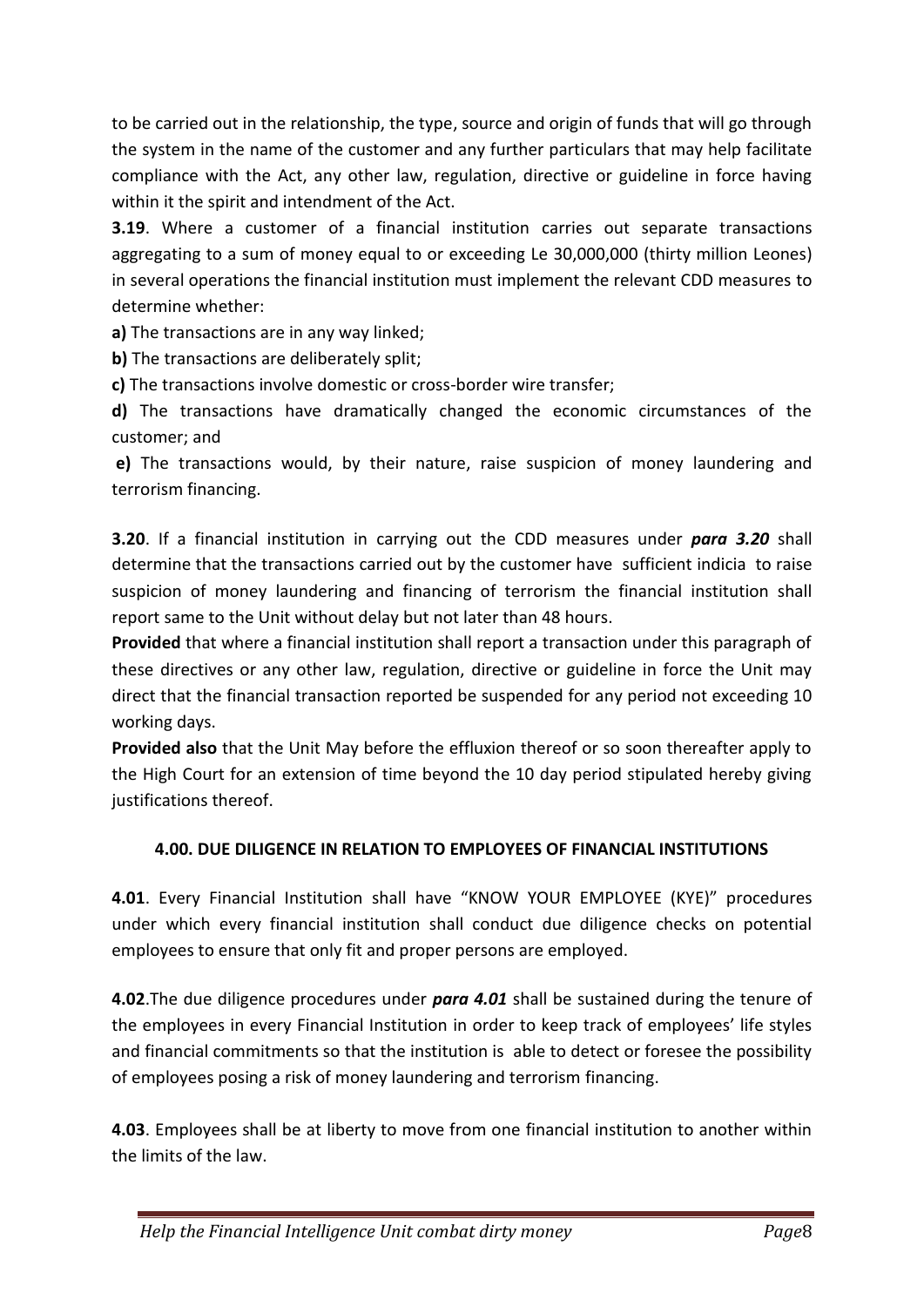Provided that employees moving to other financial institutions shall not withhold the knowledge and information acquired during their previous employment about individuals and organisation suspected of involvement in money laundering and terrorism financing so that the subsequent employers do not, due to lack of knowledge, allow such individuals or organisations to use their facilities and products to carry out or facilitate money laundering and terrorism financing.

## **5.00. DUE DILIGENCE IN RELATION TO JURISTIC PERSONS**

**5.01**. Every financial institution in entering a business relationship with a corporate body shall:

**a)** Apply the necessary AML/CFT mechanisms to sufficiently identify those natural persons who are behind the formation of the corporation to ensure that the idea of forming the corporation was conceived by fit and proper persons;

**b)** Carry out proper identification and verification exercise to ensure that those acting for the corporation are those legally authorised to do so either under the M & A of the company, under any other law or some agency relationship expressed in writing in compliance with the laws of Sierra Leone;

**c)** Verify the legal status of the corporation by satisfying itself that all the legal processes and procedures necessary for incorporation and certification were followed and that all licencing and documentation requirements have been met;

**d)** Carry out the verification and identification necessary to be satisfied that members of the corporation's governing body are fit and proper persons;

**e)** Inquire into the financial standing of the corporation by obtaining copies of the corporation's most recent statements of account and audited financial statements; and

**f)** Carry out due diligence procedures on the shareholders, particularly where the shareholders are acting as trustees or agents, identify the beneficial owners, verify the identity of such persons and ensure that there is a clear understanding of the structure of ownership in relation to the percentage of ownership or controlling shares held by each shareholder.

**5.02**. If the shareholders or managers, directors, and any other persons in control of the corporate body are non-Sierra Leonean nationals the financial institution shall conduct enhanced due diligence as necessary to ensure that they are not connected with money laundering, terrorism financing and offences predicate thereto.

**5.03**. The financial institution shall also take all necessary measures to ascertain the business track record of those foreign nationals in their home countries and elsewhere prior to seeking a business relationship with the financial institution.

**5.04**. If an individual customer has a controlling interest in a company or any corporate body the financial institution must carry out due diligence on both the individual customer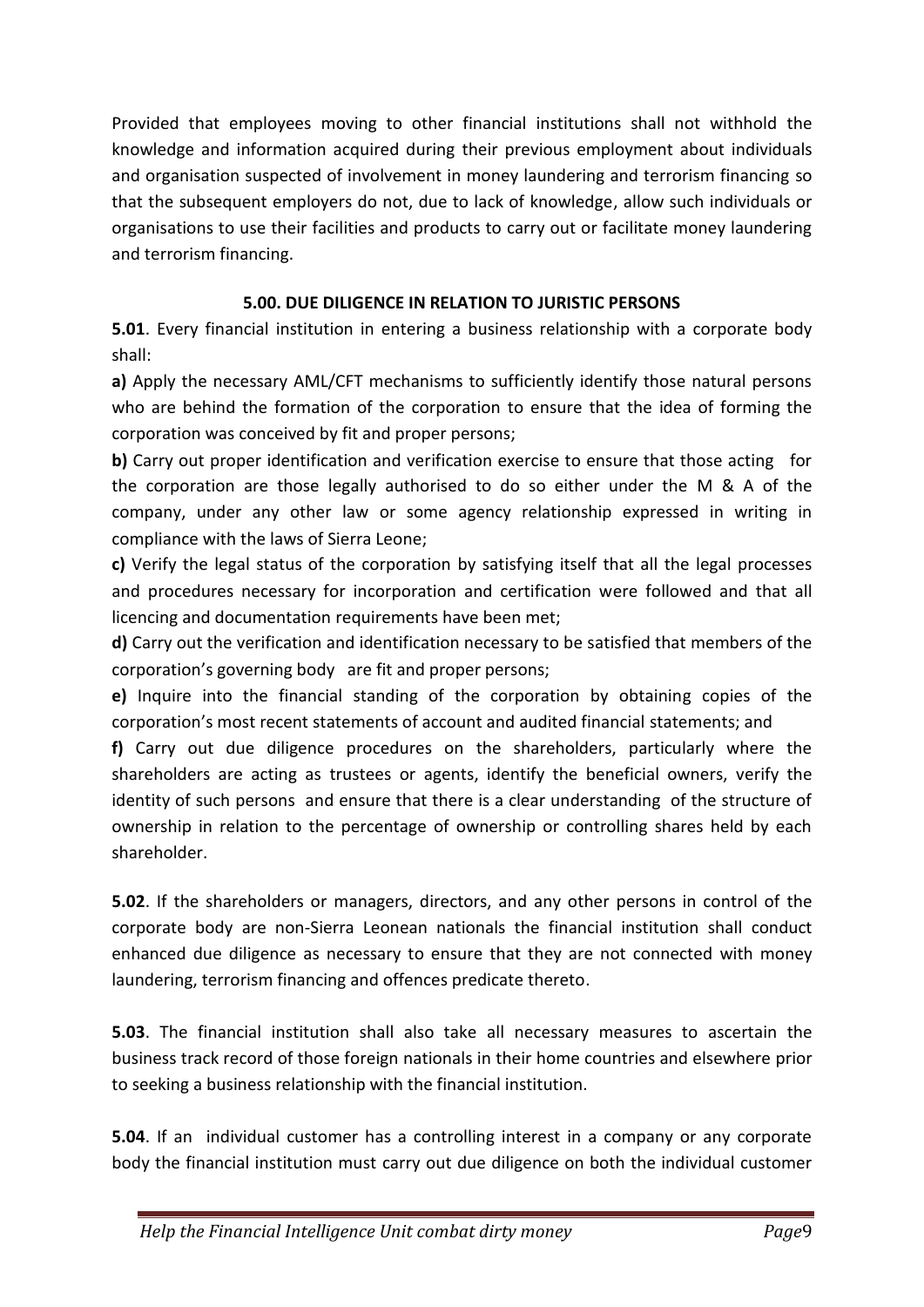and the company to ensure that the company is not being used as a front to launder the proceeds of crimes nor as a conduit pipe for the terrorism financing.

**5.05**. Without prejudice to *para 5.01 (d)* a financial institution conducting, carrying out, dealing with or facilitating a transaction with a corporate body or a company shall verify and identify the beneficial owners thereof, who ultimately have controlling interest in the company unless the company is listed on the stock exchange or is a subsidiary of such a company.

## **6.00. DUE DILIGENCE IN RELATION TO SUBSIDIARIES AND BRANCHES OF CORPORARTIONS DOMICILED OUTSIDE SIERRA LEONE**.

**6.01**. Every Financial institution entering a business relationship with a branch or subsidiary of a corporate body domiciled outside Sierra Leone shall gather sufficient information about the corporate body so as to understand the nature and extent of business carried out by the corporation and hence the financial institution shall:

**a)** Properly identify the promoters obtaining and recording details including but not limited to their names, residential addresses, official addresses, and postal addresses, details of their identity cards, passport, and any further particulars needed to ensure that those promoters were not involved in any suspicious or illegal activities; and

**b)** Ensure that the company domiciled overseas and desirous of having a branch or subsidiary in SierraLeone obtain an attestation from their embassies in Sierra Leone to be forwarded to the financial institution to ensure that the corporation is a legitimate business concern properly incorporated and certified in their country of domicile or origin.

**6.02.** Every financial institution shall upon receipt of an application for the creation of an account or establishment of a business relationship for or on behalf of a company registered outside Sierra Leone obtain and examine the resolution of the Board of Directors authorising the creation of the account or establishment of a business relationship with specific focus on those on whom authority is conferred to operate the account so that they can be properly identified and verified in accordance with the verification requirements for for non-resident individual customers as outlined in these directives.

**6.03**. A financial institution shall in processing the application for the creation of an account or establishment of a business relationship under *para 6.02:*

a) Carry out enhanced due diligence to verify the identities of those individuals who ultimately control the company;

**b)** Obtain and examine evidence that the individuals representing the company have the necessary authority to do so and shall obtain and examine documents substantiating such authority; and,

**c)** Take every step necessary to ensure that all potential signatories to the account are accredited by the company.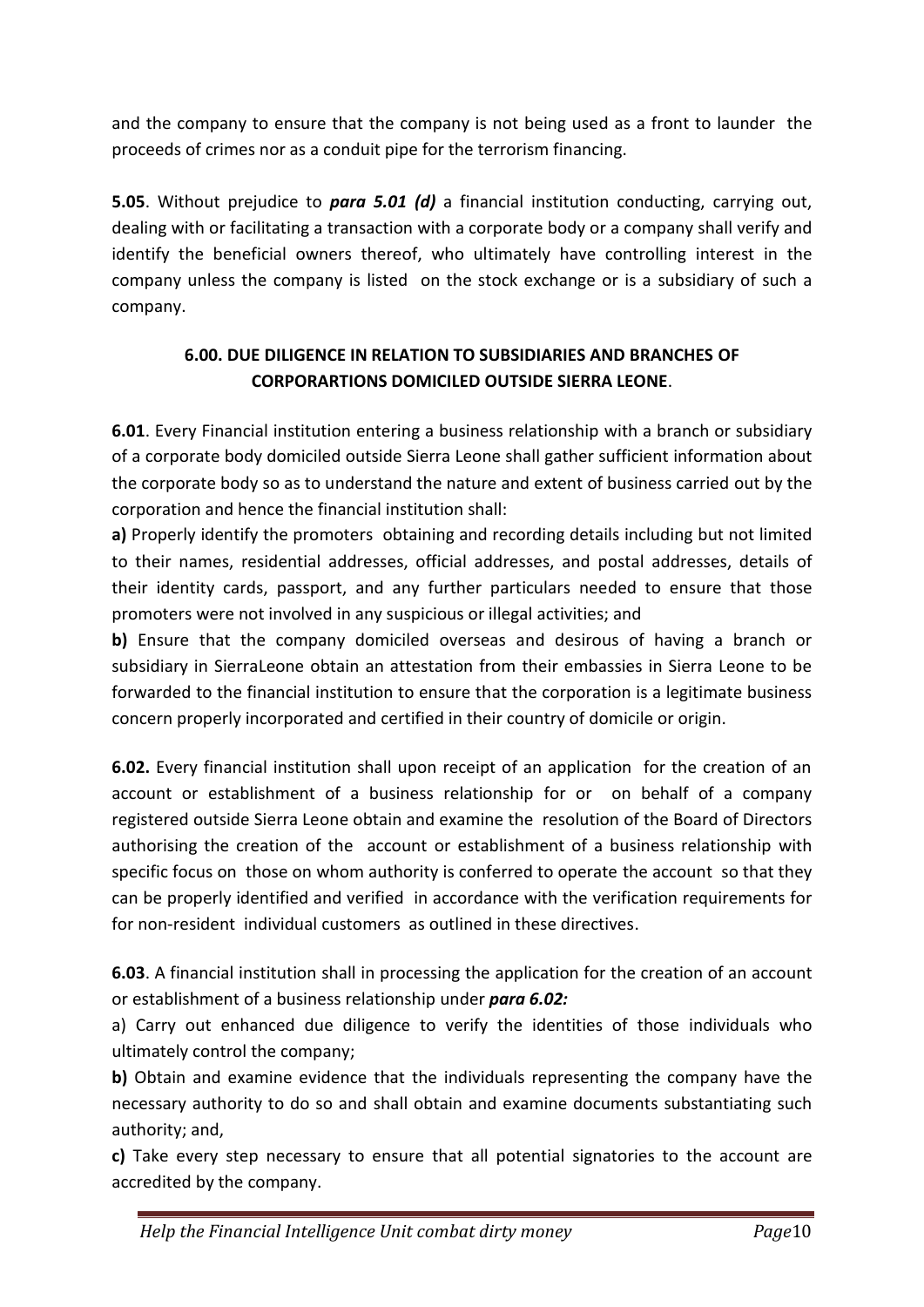**6.04**. Every financial institution shall in processing an application for the creation of a large corporate account obtain and examine certain documents as part of the verification exercise including but not limited to the following:

a) Annual reports/audited financial statements;

**b)** Description and place of principal line(s) of business, list of major business units, suppliers and customers, etc. where appropriate.

**c)** Annual Minutes of the last Annual General Meeting

**d)** Any other information or particulars necessary in the assessment of the viability and credibility of the company or corporate body

**6.05**. Every financial intuition shall in carrying out the identification and verification under *paras 6.02, 6.03 and 6.04* of these directives or any other law or regulation in force shall forward a request to other institutions for the verification of information received during the identification exercise in the manner set out in **APPENDIX 3.**

## **7.00**. **THE DUTY TO TAKE A RISK-BASED APPROACH**

**7.01**. Financial institutions shall in their internal control policy formulation and implementation in compliance with the AML/CFT regime in force take into cognisance the risk of money laundering and terrorist financing posed by the various customers, products, services, clients, transactions, geographical factors etc, so that any AML/CFT measures adopted will be proportionate to the level of risk posed by a particular customer, product, service, client, transaction or geographical factor involved.

**7.02** Financial institutions shall conduct periodic reviews every six months) to determine whether any adjustment should be made to the risk rating and ensure that the review of the risk rating for high risk customers must be undertaken more frequently than for other customers in order that a determination be made by senior management as to whether the relationship should be continued.

**Provided that** all decisions regarding high risk relationships and the basis for these decisions shall be documented.

**7.03**. Financial institutions shall pay special attention to the Know Your Customer (KYC) regime when entering business relationship with a customer, hence financial institution must determine the level of risk posed by the customer before a decision is taken on whether to commence a relationship so that any AML/CFT measures adopted would be effective enough to counter any possible threat that may be posed by the potential customer.

**7.04**. Every financial institution shall observe enhanced due diligence for higher risk categories of customers, business relationship or transaction including but not limited to: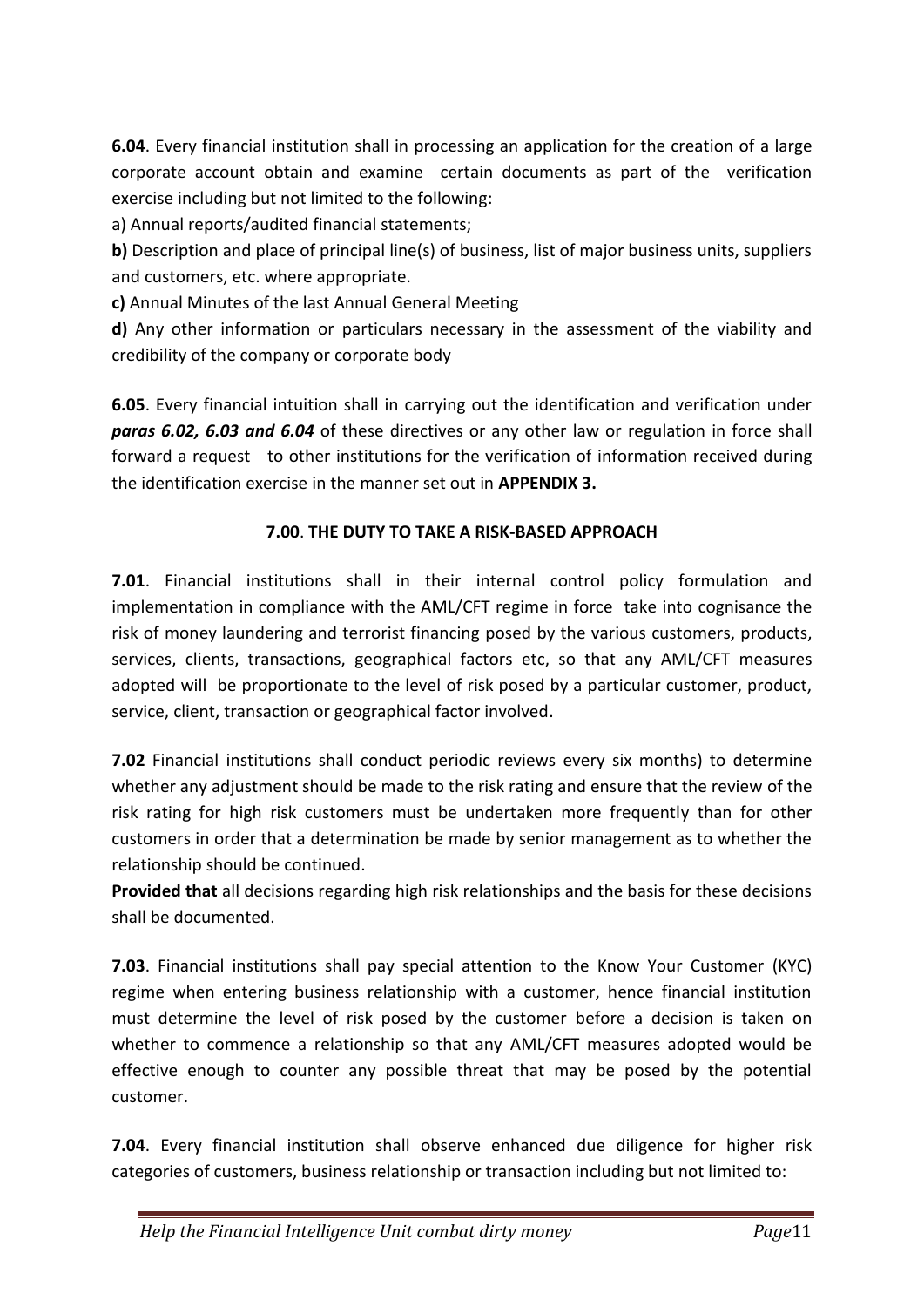- **a)** Non-resident customers;
- **b)** Private banking;
- **c)** Legal persons or arrangements such as trusts that are personal asset holders;
- **d)** Customers from high risk countries and regions;
- **e)** Politically Exposed persons (PEPs); and
- **f)** Customers involved in money transmission and currency exchange.

**7.05**. Where a transaction involves the transmission of money from one jurisdiction to another the financial institution involved shall document the number of underlying transactions of each bulk transfer made to or through them by their customers so that the financial institution be certain that the number and average value of transactions is consistent with the level of business disclosed by the customer to the financial institution preparatory to the commencement of the business relationship and ensure that the behaviour of the client is carefully scrutinised in order to enable the financial institution to report any suspicion that the transaction may be connected in whatever way with money laundering or terrorism financing to the Unit without delay but not later than 48 hours.

**7.06**. Where the customer is a money transmission or a foreign exchange business the financial institution shall ensure that the proprietors or managers have followed all the due processes and procedures including but not limited holding a license issued by the Bank of Sierra Leone before engaging in any transaction.

**7.07**. Where a currency exchange or transmission business customer operates within high risk jurisdictions such as a financial corridor the financial institution shall carry out enhanced due diligence not only on the transaction itself but also the countries where the recipients or beneficiaries are based and take further measures to ascertain the purpose for which the funds are to be transmitted by reference to recognised financial institutions or other governmental and non-governmental agencies having bio-data and other records of individuals to verify any information that would have been supplied by the customer for the purpose of the transaction.

**7.08**. Financial institutions shall pay particular attention to transactions involving the transmission of funds to high risk countries or regions especially when:

- **a)** The transactions involve large sums of money; and
- **b)** The funds are designated as being transmitted for charitable purpose.

**7.09**. Where the transaction involve a charitable organisation or the funds thereof are intended for charitable purposes the financial institution shall carry out enhanced due diligence to ensure that the charitable venture is not used as a front to launder proceeds of crime or the otherwise legitimate income is not used to fund terrorism or any unlawful activity behind the veil of charity.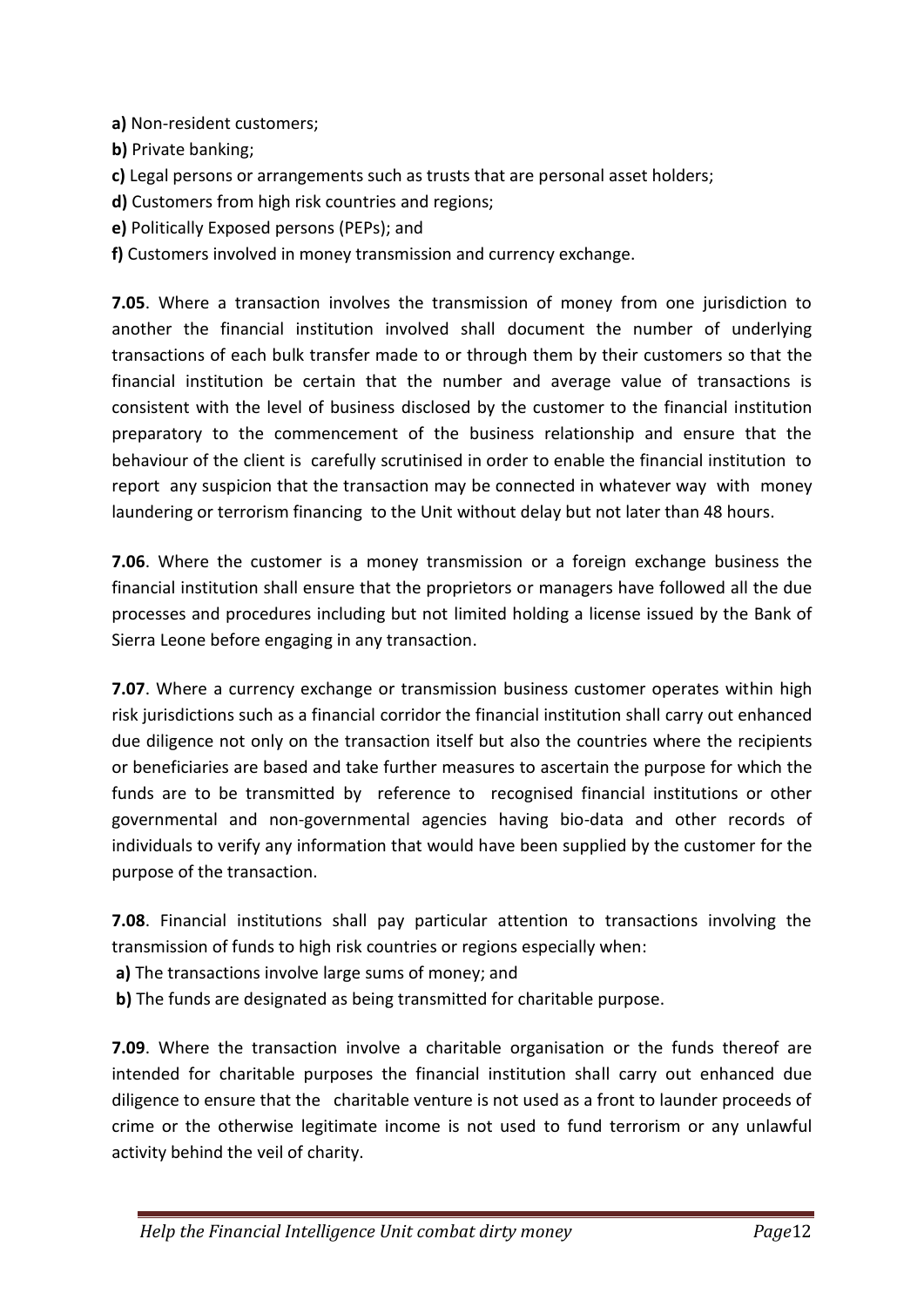**7.10**. A financial institution carrying out or facilitating a transaction/business relationship involving charity or the funds of which are intended for charitable purposes shall carry out the relevant identification verification exercise to ensure that:

**a)** Any charitable organisation contemplated by *para 7.09* is in existence by soliciting details of the name of the organisation, the address, the organisation's working document (if any);

**b)** Those behind the formation of the charitable organisation are identified and verified, to ensure that they have never been involved in any act or conduct connected in any way whatsoever with money laundering, terrorism financing or any unlawful activity;

**c)** The charitable organisation is legitimate under the laws of Sierra Leone by way of having gone through the various processes, protocols and procedures with all the formal documentary requirements complied with; and

**d)** The charitable organisation has the necessary financial data as required by law with the most recent audited financial reports to be made available to the financial institution for the purpose of verification and authentication.

**7.11**. If the verification and identification exercise carried out under *paras 7.09 and 7.10* reveals suspicious circumstances in relation to money laundering, financing of terrorism, or any unlawful activity the financial institution shall report same to the Unit without delay but no later than 48 hours.

**7.12**. Any transaction reported under *para 7.11* shall be discontinued until otherwise directed by the Unit.

**7.13** Without prejudice to *para 7.14* enhanced due diligence shall not be mandatory in circumstances where information on the identity of the customer and the beneficial owner is publicly available or where adequate, checks and controls exist elsewhere in national systems.

**7.14** Financial institutions shall ensure that when dealing with customers resident in other countries the exemption under *para 7.13* shall apply only to countries that have in place AML/CFT measures in compliance with the FATF Recommendations.

**7.15**. Financial institutions shall, irrespective of any exemptions under these directives, obtain evidence of identity at the commencement of every business relationship with a customer and in every significant, large and unusual financial transaction carried out, conducted or facilitated by a financial institution.

**7.16**. Where a transaction is to be carried out by trust the financial institution shall carry out the necessary level of identification and verification to ensure that the trustees are properly identified by obtaining details including but not limited to their names, occupation, residential addresses, postal addresses and any further particulars necessary for the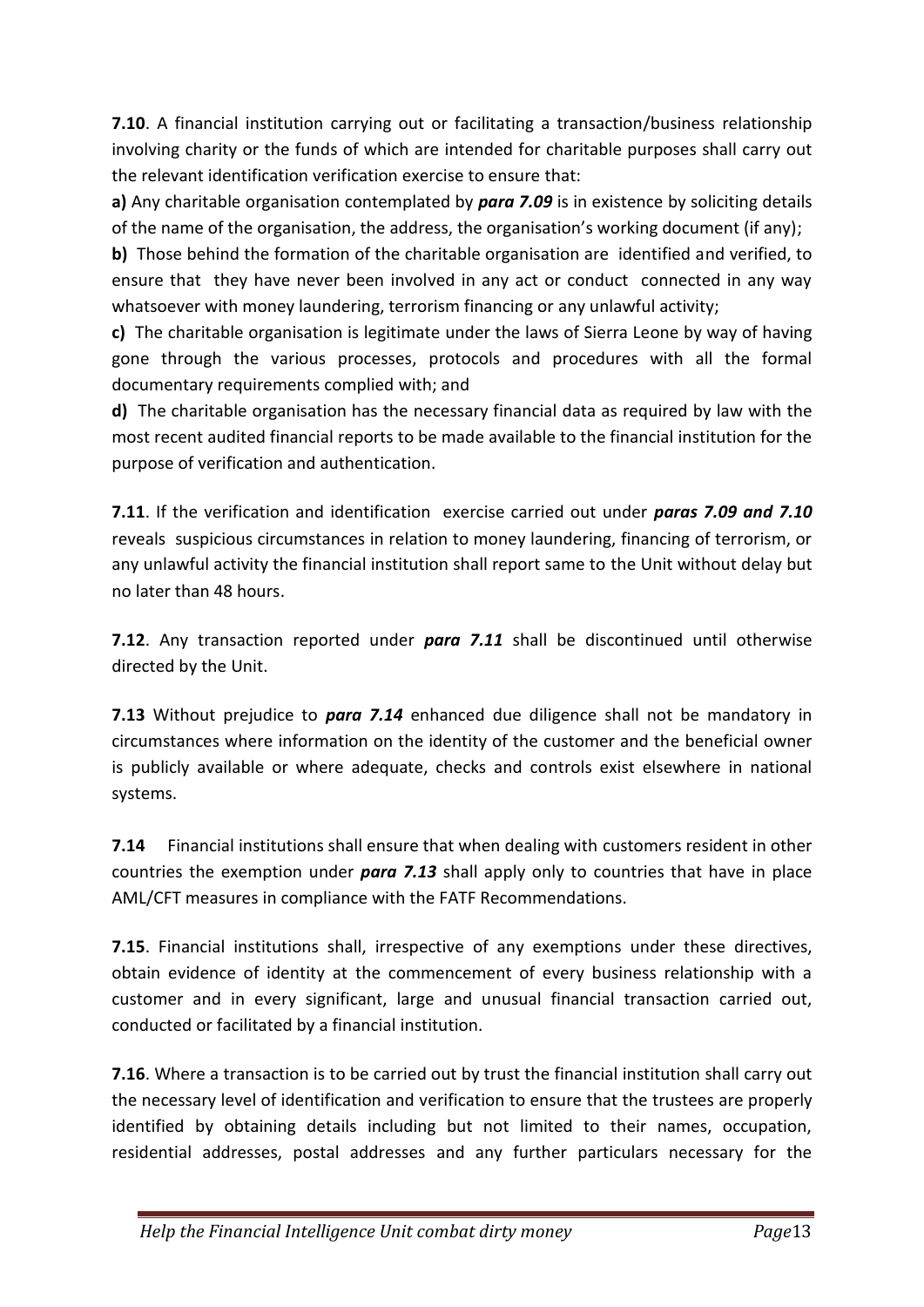profiling of the trustees and ensure that these are authenticated by obtaining publicly available document.

**7.17**. In addition to the information required under *para 7.16*, financial institutions shall obtain copies of the most recent bankstatement of trustees contemplated thereby and carry out the necessary level of verification and identification in order to ensure that the beneficiaries, settlors and persons that have control over the trust are in existence, and also to ensure that the beneficial owners are not in any way connected with money laundering, financing of terrorism, or any unlawful activity.

**7.18**.When a transaction is carried out by trustees through a financial institution, the financial institution, shall ensure that they carry out the necessary level of identification and verification to ensure that the beneficial owners exist by obtaining their details including but not limited to their names, postal addresses, residential addresses, email addresses, phone numbers and any further particulars necessary in the profiling of the beneficial owners contemplated by this paragraph.

**7.19**. When a transaction is carried out by trustees through a financial institution, the financial institution shall without prejudice to *para 7.18* obtain copies of the most recent bank statement of the beneficiary and any other document showing the financial status of the beneficiary.

**7.20**. Financial institutions shall without prejudice to *paras 7.18 and 7.19* enquire about the intended use of the funds by the beneficiary contemplated thereby to ensure that the funds transmitted would not be diverted to fund terrorism or any unlawful activity and also to ensure that the trust deed is not used as a conduit to transmit criminal proceeds.

**7.21**. Every financial institution conducting, carrying out or facilitating a transaction involving a trust must obtain a copy of the deed that created the trust contemplated by *paras7.16 - 7.20* of these directives.

### **8.00**. **THE RISK-BASED APPROACH IN RESPECT OF INTERMEDIARIES**

**8.01**. Where a transaction is carried out through a financial institution by an intermediary on behalf of an underlying customer, both the intermediary and the underlying customer must be identified and verified.

**8.02**. Without prejudice to *para 8.01*, where the intermediary is a locally regulated institution and the account operated on behalf of the underlying customer is in the name of the institution verification of the institution shall not be mandatory.

**Provided** that the underlying customer contemplated by *para 8.01* must be verified by the financial institution for all purposes.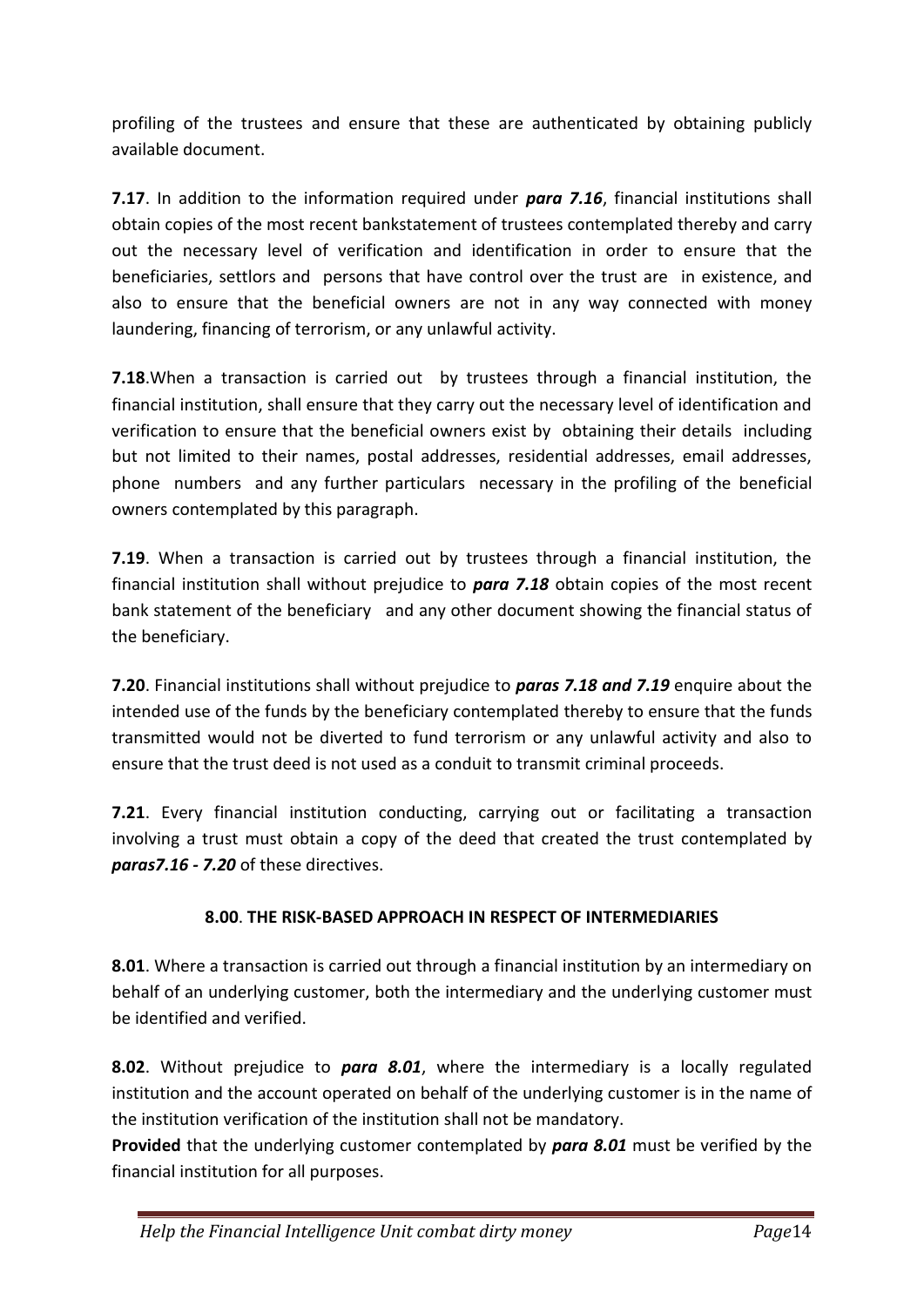**8.03**. Without prejudice to *para 8.02* where the documentation is in the name of the underlying customer contemplated by para *8.01* but the intermediary has power to operate any bank, securities or investment account, the intermediary must be verified.

**8.04**. If a financial institution shall suspect that there may be an undisclosed principal (either an individual or a corporation) to an alleged intermediary operating an account or carrying out a transaction therein with the prima facie indicia of an agent or trustee, the financial institution shall apply enhanced due diligence measures and monitor the activities of the customer to determine whether the customer is in fact merely an intermediary.

**8.05**. If through due diligence conducted under *para 8.04*, a principal is found to exist, the financial institution shall make further enquiries and shall forthwith subject the transaction to the enhanced due diligence verification and identification mechanisms.

**8.06** Where the applicant for business is an advocate, notary public, certified public accountant and auditor or nomine registered as a professional and practising in Sierra Leone who is not acting on his own behalf the financial institution shall obtain from the applicant for business and examine a signed declaration to the effect that the applicant for business has the authority to act on behalf of the principal and be sure that the applicant is acting in his professional capacity.

**8.07**. Every financial institution shall in processing an application under *para 8.06* ascertain that the applicant for business has maintained a professional relationship with the principal for the immediate preceding three months.

**Provided** that If such relationship is not held the applicant for business shall present references satisfactory to the financial institution from at least two professionals who held such relationship with the principal.

**8.08**. Every financial institution processing an application under *para 8.06* must require that the applicant for business has obtained satisfactory evidence of identity of the principal.

**8.09**. The applicant for business shall at the determination of the professional relationship between himself and the principal inform the financial institution in writing stating the reasons for the determination of the relationship and any other information or particulars raising suspicion that the principal may be linked to or connected with money laundering, terrorism financing, or any unlawful conduct or activity.

**8.10**. Without prejudice to *para 8.09* and the obligations of reporting entities under the Act the applicant shall report any suspicious circumstance suggestive of the principal being involved in money laundering, terrorism financing or any unlawful act or conduct.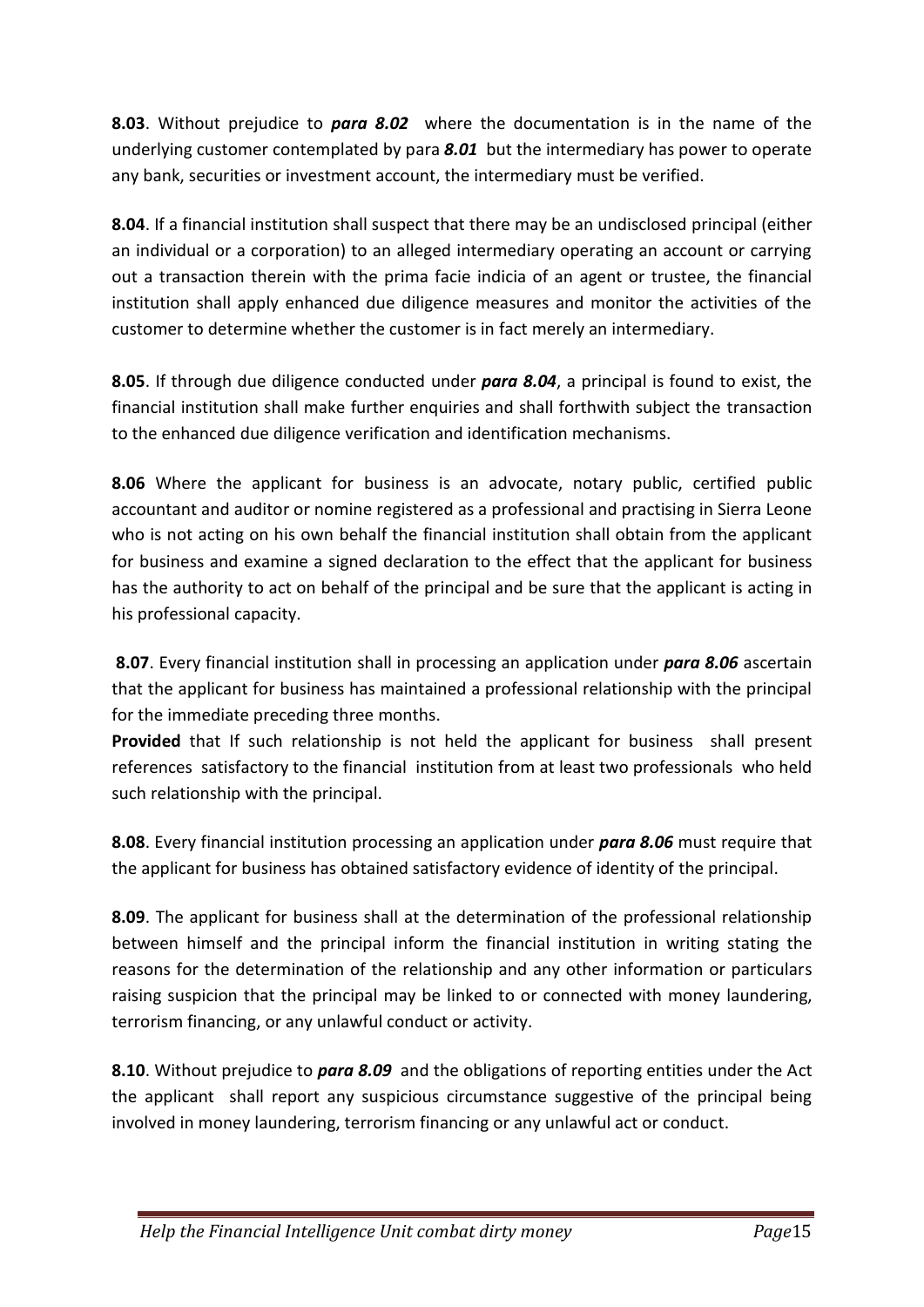**8.11** Where an applicant for business is a corporate body whose share capital is partly or totally held by nominees the financial institution processing the application shall not undertake or carry out any business with the applicant for business unless they obtain disclosure of the full details of the ultimate beneficiary or beneficiaries to the satisfaction of the financial institution

### **9.00. RISK-BASED APPROACH IN RELATION TO NON-FACE-TO-FACE CUSTOMERS**

**9.01**. Where a financial institution is requested to open an account or carry out, conduct, or facilitate a financial transaction on behalf of a customer who shall not be available for personal interview for reasons including but not limited to the customer being resident outside Sierra Leone, the financial institution shall carry out enhanced due diligence and pay special attention to the risk of the customer using modern technological advancements to use the facilities provided by the financial institution for the laundering of criminal proceeds, financing of terrorism or any unlawful purpose carry out unlawful activities. This may be done by reference to recognised financial institutions or other governmental and non-governmental agencies having bio-data and other records of individuals to verify any information that would have been supplied by the customer for the purpose of the transaction and ensure that the customer is not connected to money laundering, terrorism financing or any act or conduct incidental or ancillary thereto.

**9.02**. Every financial institution shall have in place procedures and processes to address any risk associated with non face-to-face business relationships or transactions, document such procedures and processes and forward same to the Unit for consideration and possible review.

**9.03**. If a financial institution shall carry out, conduct or facilitate a financial transaction on account of a non face-to-face customer the financial institution shall adopt ongoing due diligence throughout the duration of the relationship or the transaction.

### **10.00**. **RISK-BASED APPROACH IN RELATION TO POLITICALLY EXPOSED PERSONS.**

**10.01**. If a Financial institution shall commence a business relationship with a Politically Exposed Person, the financial institution shall carry out enhanced due diligence in relation to the identification requirement of the customer.

**10.02**. Without prejudice to *para 10.01* every financial institution shall put in place appropriate risk management systems to determine whether a potential or existing customer or a beneficial owner or principal in a relationship or transaction is a Politically Exposed Person and shall subject same to enhanced due diligence as stipulated by the Act, any other law, regulation, directive or guidelines in force.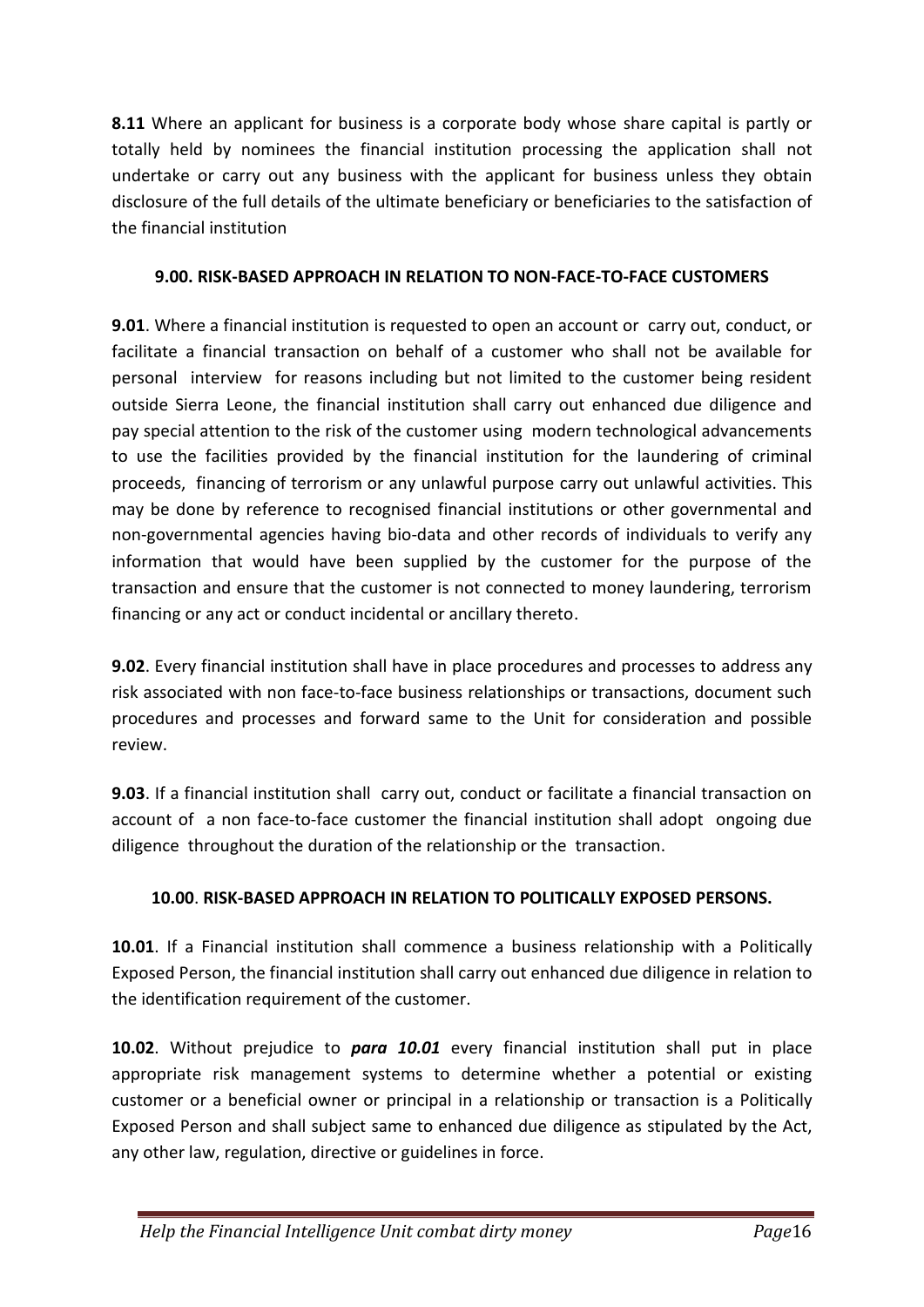**10.03**. Every financial institution in determining whether to commence a business relationship or to continue an existing relationship with or carry out, conduct or facilitate a transaction for or on behalf of a politically exposed person must seek sufficient information about the source of funds of the customer, the beneficial owners thereof and any further particulars that may aid the financial institution in complying with the enhanced due diligence requirement under the Act, with respect to the customer so that the financial institution would be able to determine the level of risk posed by any relationship that may eventually come into being.

**10.04**. Where a financial institution receives a request from a politically exposed person for the establishment of a business relationship or the carrying out, conduct or facilitation of a transaction, the decision to honor or reject the request must, subject to *para 10.03* be taken at the senior management level of the financial institution.

**10.05**. If an existing customer of a financial institution shall subsequently become or be identified as a politically exposed person, the decision to continue with the business relationship must subject to *para 10.03* be taken at the senior management level of the financial institution.

**10.06**. In determining the suitability of a foreign politically exposed person for the commencement of a business relationship, the continuation of an existing relationship or the carrying out, conduct or facilitation of a transaction the financial institution involved must identify the countries with which the politically exposed person has financial relationships and determine their level of vulnerability to corruption, money laundering, terrorism financing and any other factor or parameter incidental or ancillary thereto and shall apply enhanced due diligence measures thereof.

## **11.00. RISK-BASED APPROACH IN RELATION TO WIRE TRANSFERS AND FUNDS TRANSFERS**

**11.01**. Every Financial institution shall have measures in place to prevent terrorists and other criminals from having unfettered access to wire transfers for moving their funds so as to be sure that the wire transfer facilities they provide are not used for laundering proceeds of crime, financing terrorism, or any act or conduct incidental or ancillary thereto.

**11.02**. Every financial institution that provides cross-border wire transfer shall ensure that the transfers are accompanied by accurate and meaningful originator information such as address, national identity number, customer identity number, date and place of birth and any further particulars that would aid the financial institution in ascertaining the level of risk posed by the originator in relation to money laundering and terrorism financing.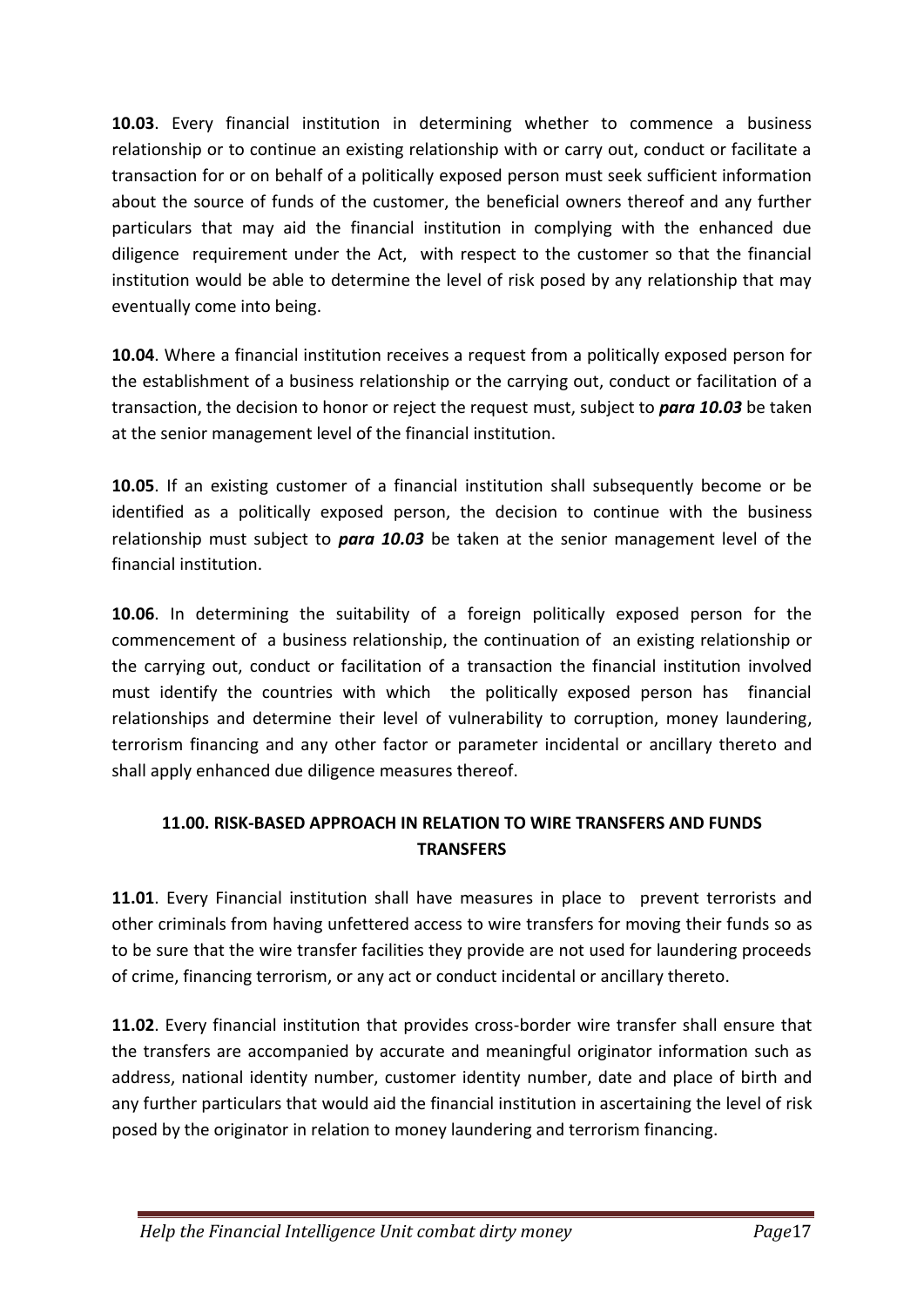**11.03**. Without prejudice to para **11.02**, Cross-border wire transfers that are contained within batches shall, with the exception of money remitters be treated as domestic wire transfer.

**11.04**. Every financial institution ordering wire transfers shall retain all originator information contemplated by *para 11.02* and shall on request make such information available to competent authorities and to the beneficial financial institutions.

**11.05**. Without prejudice to *para11.03*, every financial institution shall ensure that nonroutine transactions involving wire transfer are not batched where this would increase the risk of money laundering and terrorist financing.

**11.06**. Without prejudice to *para 11.02* every financial institution involved in wire transfer shall ensure that the information accompanying the domestic wire transfers include originator information as if it were cross-border wire transfer.

**11.07**. Without prejudice to *para 11.06* if the originator information contemplated thereby could be made available to beneficiary financial institutions and competent authorities by other means the financial institution involved shall only include the account number or a unique identifier which will permit the transaction to be traced back to the originator.

**11.08**. If an ordering financial institution shall receive a request either from a competent authority or a beneficiary financial institution for originator information required under *paras 11.02-11.07* the requested financial institution shall within 3 business days of receipt of the information make available the requested information to the competent authority or the beneficiary financial institution.

**11.09**. Every ordering financial institution in possession of originator information secured under *paras 11.02-11.07* shall retain the information for at least five years after end of business relationship or the specific transaction.

**11.10**. If a financial institution shall be involved in the processing of an intermediary element of either a domestic or cross-border wire transfer or domestic wire transfer, the financial institution involved shall ensure that all originator information that accompanies a wire transfer is retained with the transfer.

**11.11**. Where technical limitations prevent the full originator information accompanying a cross-border wire transfer from remaining with a related domestic wire transfer, a record must be kept for five years by the receiving intermediary financial institution of all the information received from the ordering financial institution.

**11.12**. Every beneficiary financial institution shall have effective risk-based procedures in place to identify wire transfers lacking complete originator information.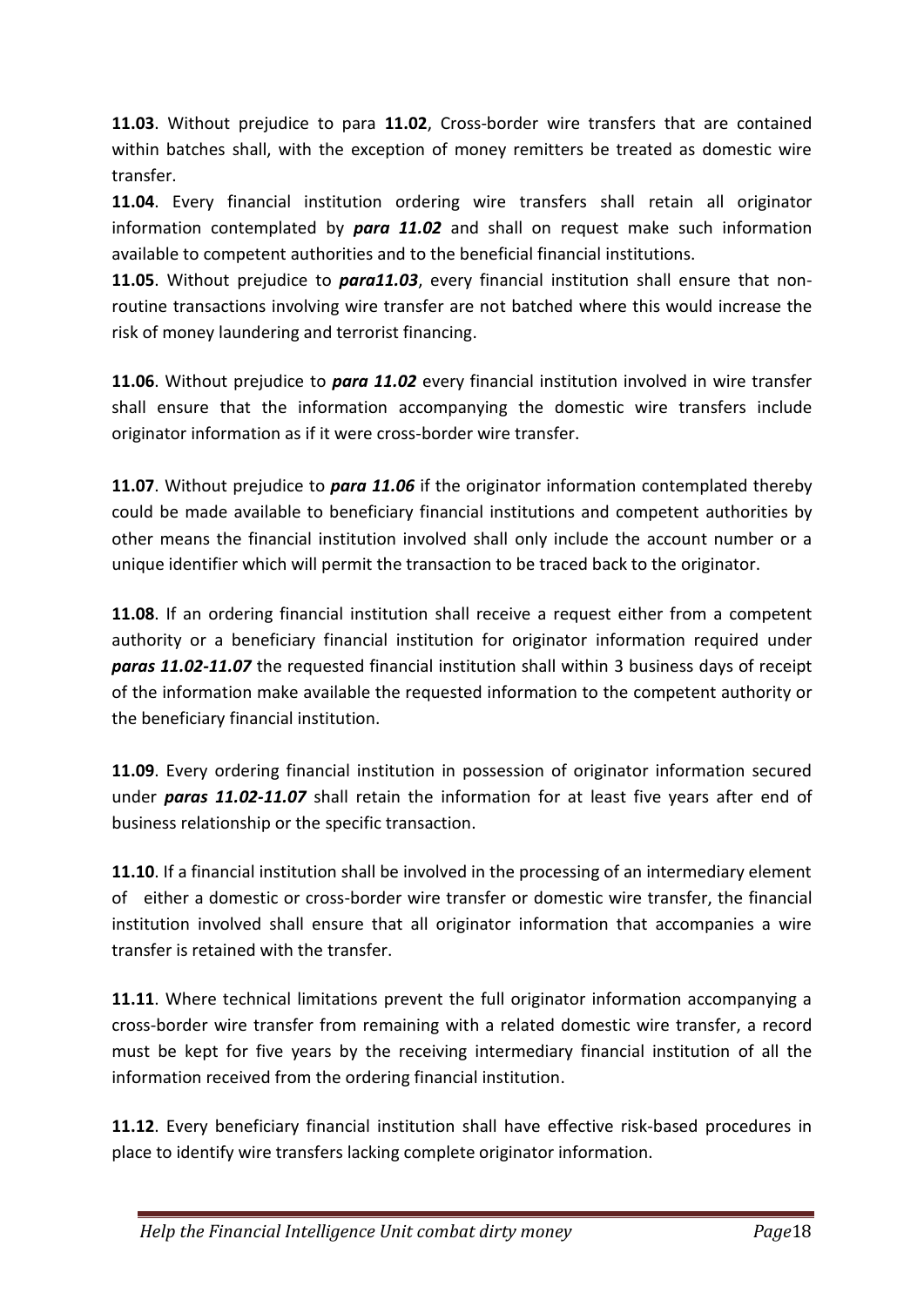**11.13**. Without prejudice to *paras 11.01- 11.07* and the general requirement for customer due diligence under the Act or any other law, the required verification and identification shall not be mandatory with regards to:

**(a)** Any transfer that flows from a transaction carried out using a credit or debit card so long as the credit or debit card number accompanies all transfers flowing from the transaction including withdrawals from a bank account through an automatic teller machine (ATM), cash advances from a credit card, or payments for goods and services.

**(b)**Transactions involving wire transfers where both the originator and the beneficiary are financial institution acting on their own behalf.

## **12.00**. **PROHIBITION OF SHELL BANKS**

**12.01**. No individual or institution shall be allowed to establish aid, abet, or counsel the establishment of a shell bank in any part of Sierra Leone.

**12.02**. No individual or institution shall be allowed to run, operate or engage in any form of business whatsoever with a shell bank.

**12.03**. No financial institution shall be allowed to enter into, or continue a correspondent banking relationship with a shell bank.

**12.04**. No Financial institution shall be allowed to establishbusiness relationship with respondent foreign financial institutions that allow their accounts to be used by shell banks.

## **13.00. DUE DILIGENCE IN RELATION TO CORRESPONDENT BANKING**

**13.01**. If a financial institution shall be desirous of entering a correspondent banking relationship with a respondent Bank the financial institution shall apply the enhanced customer due diligence measures listed in section 35(1)(a)-(e) of the Act and gather sufficient information about the respondent bank to understand fully the nature of business of the respondent bank. This may be done by reference to recognised financial institutions or other governmental and no-governmental agencies having records of financial institutions to verify any information that would have been supplied by the respondent Bank for the purpose of the transaction and ensure that the respondent Bank is not connected with money laundering, terrorism financing or any act or conduct incidental or ancillary thereto.

**13.02**. No financial institution shall enter into or continue a correspondent banking relationship with a financial institution incorporated or domiciled in a jurisdiction in which it has no physical presence.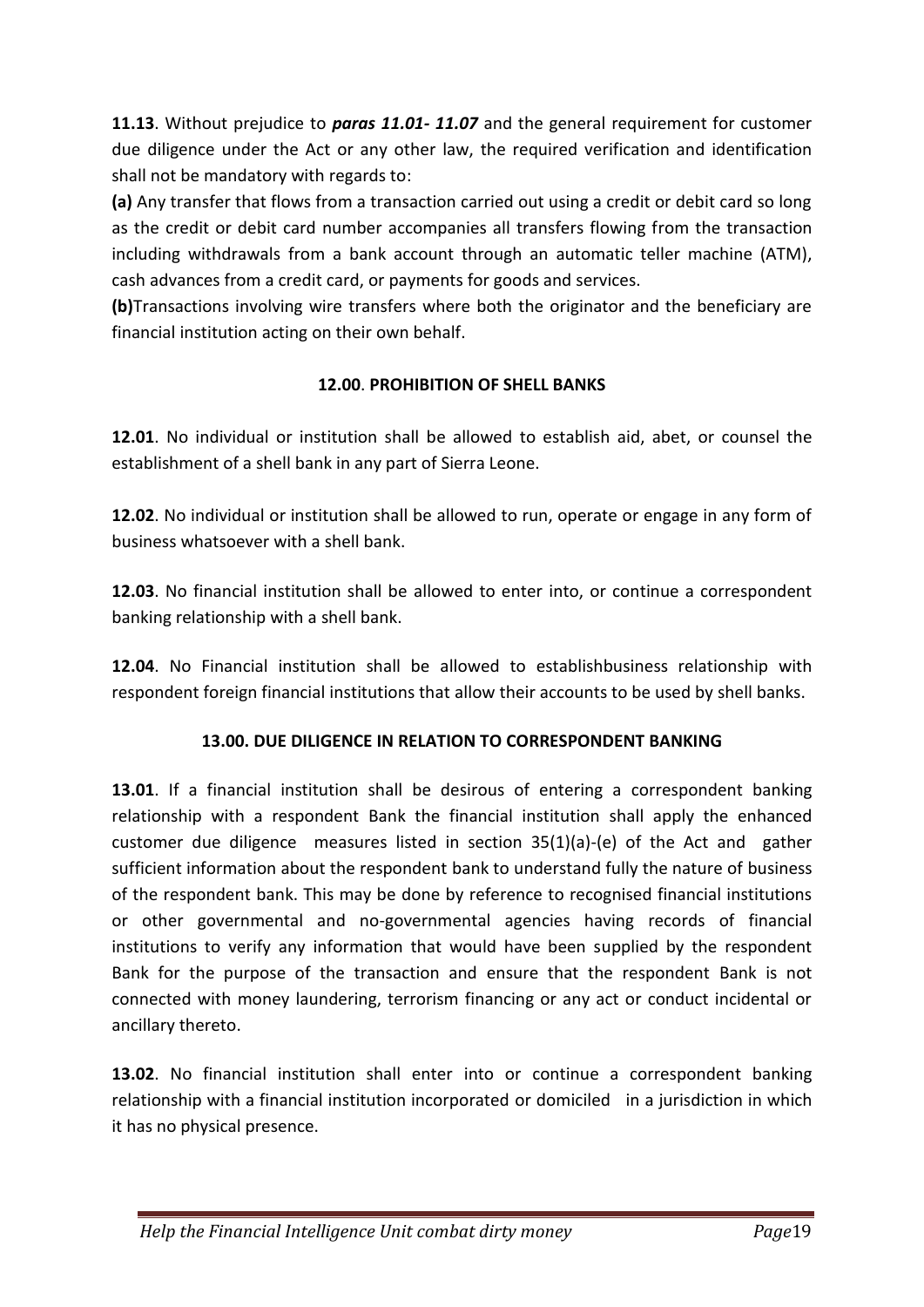**13.03**. Without prejudice to *para 13.02*, no financial institution shall enter into or continue a correspondent banking relationship with a financial institution incorporated or domiciled in a jurisdiction which has no AML/CFT regulatory framework and is not affiliated with a financial regulatory body or in a country classified as a high risk jurisdiction by Sierra Leone or the Financial Action Task Force, GIABA or any member State thereof.

**13.04**. If a financial institution shall be desirous of entering or continuing in a correspondent banking relationship involving the keeping of "payable through accounts" the financial institution must carry out the necessary verification and identification to ensure that:

**a)** The respondent financial institution has performed all the normal CDD obligations set out in these Directives and Guidelines on those of its customers that have direct access to the accounts of the corresponding financial institutions; and

**b)** The respondent financial institution is able to provide relevant customer identification data upon request to the corresponding financial institution.

**13.05** If a financial institution is desirous of entering into a correspondent banking relationship the financial institution shall obtain approval from senior management before establishing such a relationship.

**13.06**. Without prejudice to *para 13.05* no financial institution shall enter or establish a correspondent banking relationship without the approval of senior management expressed in writing.

**13.07**. In establishing a correspondent banking relationship, a financial institution shall in so doing document the respective responsibilities of both parties in the relationship.

**13.08**. Without prejudice to paras *13.05, 13.06 and 13.07,* the identification procedures required in the enhanced due diligence in relation to correspondent banking under Section 35(1)(a) of the Act shall not apply, unless where the transaction involved is by its nature suspicious in relation to:

**a)** Cases not Requiring Third Party Evidence in Support;

**b)** Exempt Institutional Applicants; and

**c)** Cases where the applicant for business is one of the institutions regulated by the Bank of Sierra Leone (BSL) under the Banking Act, 2011 or the Other Financial Services Act, 2001 the Other Financial Services (Amendment) Act, 2013 or institutions regulated by the Insurance Commission under the Insurance Act, 2000 or their equivalents in other jurisdictions.

**13.09**. Without prejudice to *paras 13.05, 13.06 and 13.07* the verification to be carried out under Section 35(1) (a) of the Act in the exercise of enhanced due diligence shall not be mandatory in relationships involving small one-off transactions (whether single or linked) **Provided**, that any exemption under this paragraph shall not apply to cases where in the cause of the relationship it appears that two or more transactions, which appeared to have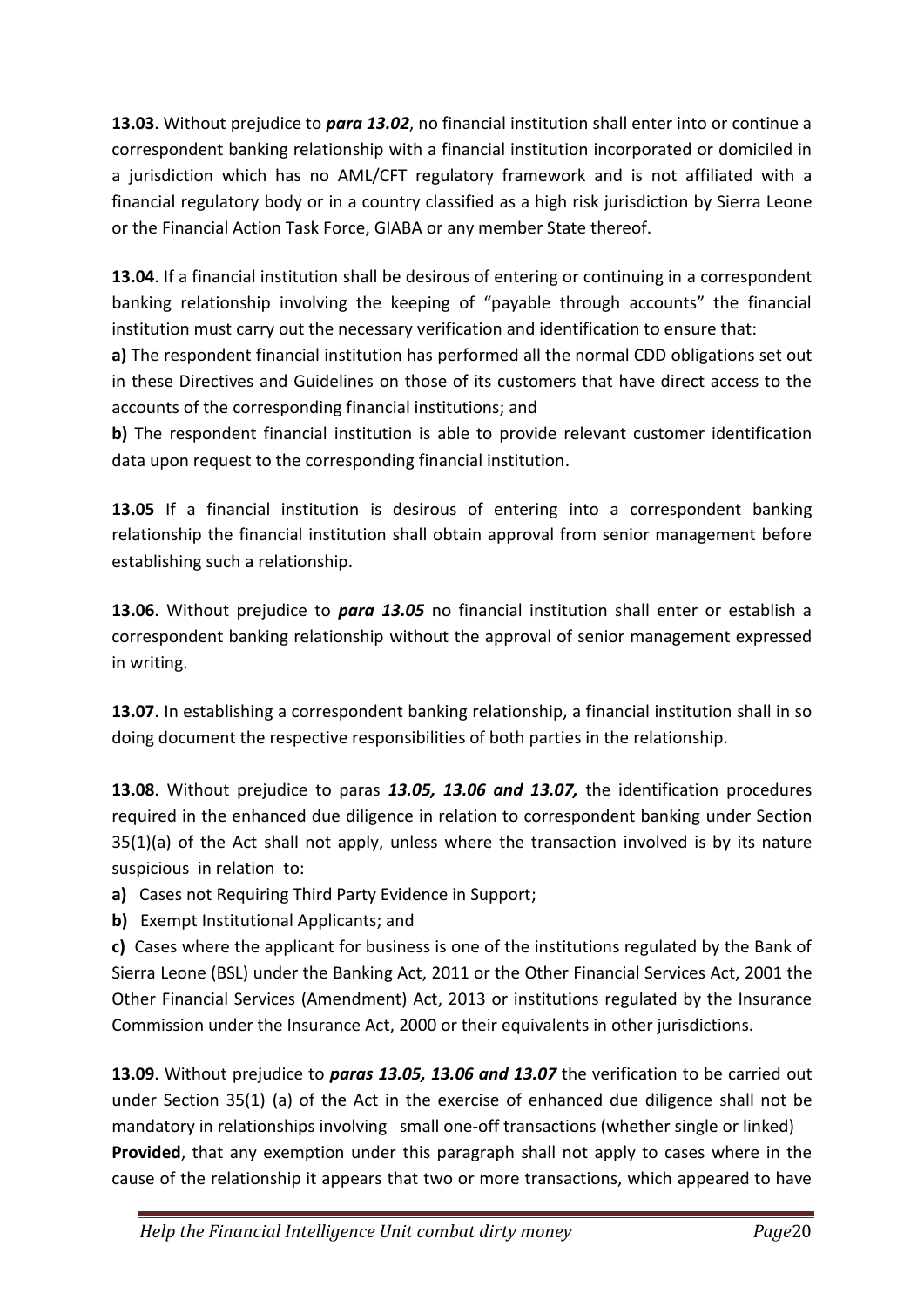been small one-off transaction, are in fact linked and constitute a significant one-off transaction.

**13.10**. The exception under *para 13.09* shall apply to any transaction where an applicant for business shall pay or intend to pay money to a financial institution by post or electronic means or by means of telephone instructions, in respect of a non-paying account.

**Provided that** the exception under this Paragraph shall apply only if;

**a)** It is reasonable in all the circumstances for payment to be made by the means contemplated by this paragraph and the payment is made through an account held in the name (s) of the paying account holder.

**b)** The name of the applicant for business corresponds with the name(s) of the paying account holder(s)

**c)** The receiving institution keeps records of the applicant's account details with other institutions and;

**d)** The applicant for business is reliably introduced by an eligible regulated institution preferably in writing in the form depicted in **Appendix 2**.

**13.11**. Without prejudice to *para 13.10* the introduction under sub-paragraph (d) thereof shall be deemed reliable only if:

**i)** The introducer is one of the eligible financial institutions or professional intermediaries from a recognised regulated institution subject to equal regulatory standards as those in Sierra Leone.

**ii)** The receiving institution is satisfied that AML/CFT regulations in the correspondent's institution (where the correspondent institution is regulated in a foreign jurisdiction) include requirements equivalent in standards to those in the AML/CFT regulations of Sierra Leone.

**iii)** The introducing institution is in good standing as a going concern and the introduction includes an assurance that that evidence of identity had been taken and recorded in accordance with the procedures of that institution and in compliance with FATF Recommendations.

**iv)** The introducing institution has within its regime customer identification and verification procedures that meet the standard of those in the receiving institution.

**v)** The introducing institution is not incorporated or domiciled in a country classified as nonco-operative by the FATF

**vi)** There is no suspicion of money laundering, terrorism financing or any act or conduct incidental or ancillary thereto.

**vii)** Where the introducer of an applicant for business is either an overseas branch or member of the same group as the receiving institution and there is written confirmation or evidence of the relationship by the parent company or institution.

**13.12**. Where an applicant for business shall pay or intend to pay money to a financial institution by mail shots, off-the-page and coupon business placed over the telephone or by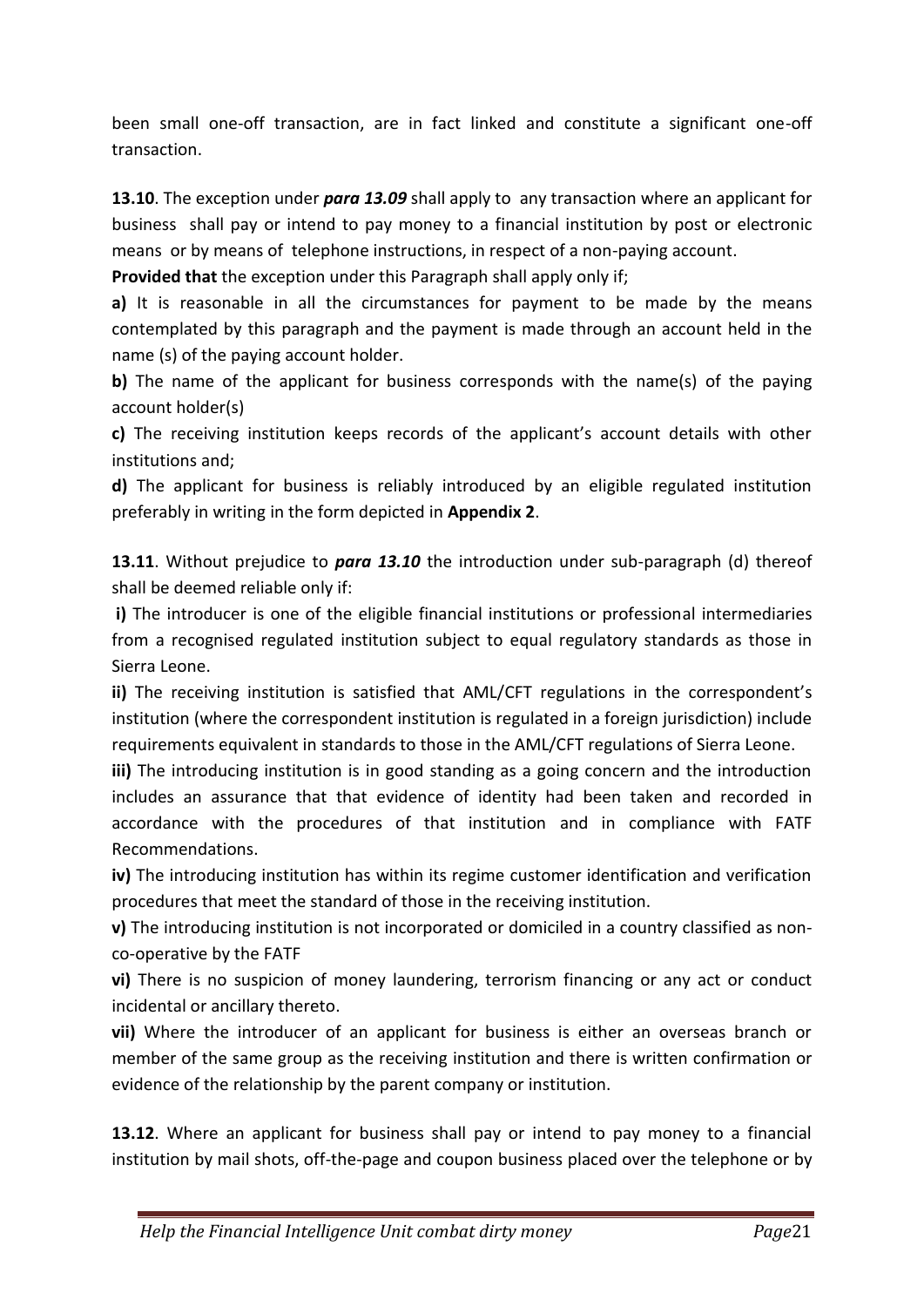other electronic means the receiving institution shall keep records of how the transaction originated.

**13.13**. In determining whether an applicant for business shall be exempt under *paras 13.10 and 13.11* the receiving institution shall be entitled to receive on demand records from the introducing institution confirming that the verification of the customer introduced is carried out in a thorough and comprehensive way and in accordance with international standards relevant to the fight against money laundering and terrorism financing.

**13.14**. If a receiving institution shall upon receipt of the record under *para 13.13* be dissatisfied with the work done by the introducing institution the receiving entity shall carry out its own verification and identification to a level commensurate with the risk posed by the customer introduced.

**13.15**. Where a financial Institution shall in the course of a business relationship with a customer exempt from verification and identification under *paras 13.09, 13.10 and 13.11* have reasons to suspect that the relationship would be used for money laundering and terrorism financing the exemption with respect to the customer or the transaction shall cease to apply and the institution shall resort to enhanced due diligence and promptly report same to the Unit.

**13.16**. Every financial institution shall carry out verification and identification on their customers as part of its ongoing due diligence in response to changes in the customers' way of life, economic status, political status and other aspects of social status to determine whether any such changes is incidental or ancillary to money laundering andoffinancing terrorism.

## **14.00. THE DUTY TO CO-OPERATE WITH COMPETENT AUTHORITIES**

**14.01.** Every financial institution shall comply promptly with requests directed to it by the Unit, other competent authorities or supervisory authorities in accordance with provisions of the Act, any other enactment, Regulations, Guidelinesor Directives in force.

**14.02**. Every financial institution shall have in its manual procedures and process setting out the procedures and mechanisms for responding to requests directed to it by the Unit, other competent authorities or supervisory authorities for information relevant to the gathering of intelligence on or investigation of suspicious financial transactions in relation to money laundering or terrorism financing, including but not limited to:

**(a)** The procedures for the immediate searching of institutional records to determine whether it maintains or has maintained any account for, or has engaged in any transaction with individual or organisation named in the request;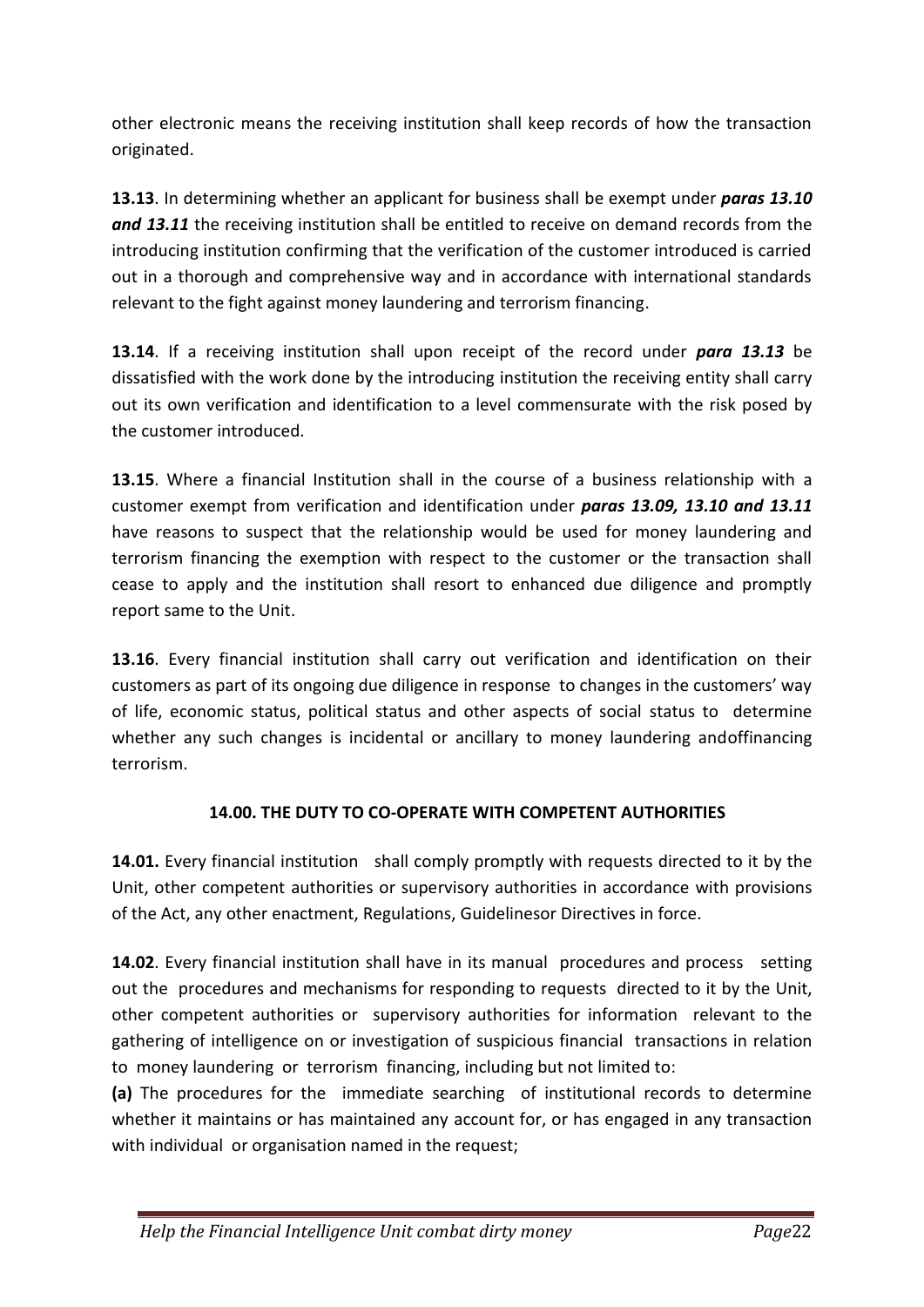**(b)** The processes involved in reporting promptly to the requesting authority on the outcome of the search; and

**(c)** The mechanisms put in place to maintain the security and confidentiality of any such request.

**14.03**. Any procedural framework developed by a financial institution under *para 14.02* shall be submitted to the Unit and supervisory body for consideration and possible contribution.

## **15.00. SUPERVISORY AUTHORITIES**

**15.01. THE UNIT** shall have supervisory or enforcement powers in respect of AML/CFT issues for any institution, industry, profession or organisation contemplated by the Act or any other law, regulation, directive or guideline in force dealing with issues related money laundering and financing of terrorism, where

**a)** The institution, industry, profession or organisation concerned does not have a designated supervisory authority.

**b)** The designated supervisory authority fails to act in response to failure by an institution, industry, profession or organisation contemplated by the Act or any other law, regulation, directive or guideline to comply with their obligation under the Act.

## **16.00. THE ROLE OF BOARD MEMBERS AND SENIOR MANAGEMENT OF FINANCIAL INSTITUTIONS**

**16.01**. The Board of Directors and senior management of every financial institution shall have joint and several oversight responsibilities for the effectiveness of their financial institutions' AML/CFT framework to ensure that there is compliance with all the relevant laws, regulations, guidelines, directives and international standards and best practises by their financial institutions.

**16.02**. Directors and Senior Management shall at all times remain aware that the use of a group-wide policy shall not absolve directors and senior management of their individual and corporate responsibility in ensuring that their institution's AML/CFT policy is appropriate and in compliance with AML/CFT laws, regulations, guidelines and directives in force.

**16.03**. Directors and members of senior management of every financial institution shall be held jointly and severally responsible for any failure of their financial institutions to comply fully with the AML/CFT laws, regulations, directives and guidelines in force.

**16.04**. Every financial institution having subsidiaries and branches in or outside Sierra Leone the directors and members of senior management of the financial institution shall ensure that those subsidiaries and branches comply with the AML/CTF Laws, regulations, directives and guidelines in force.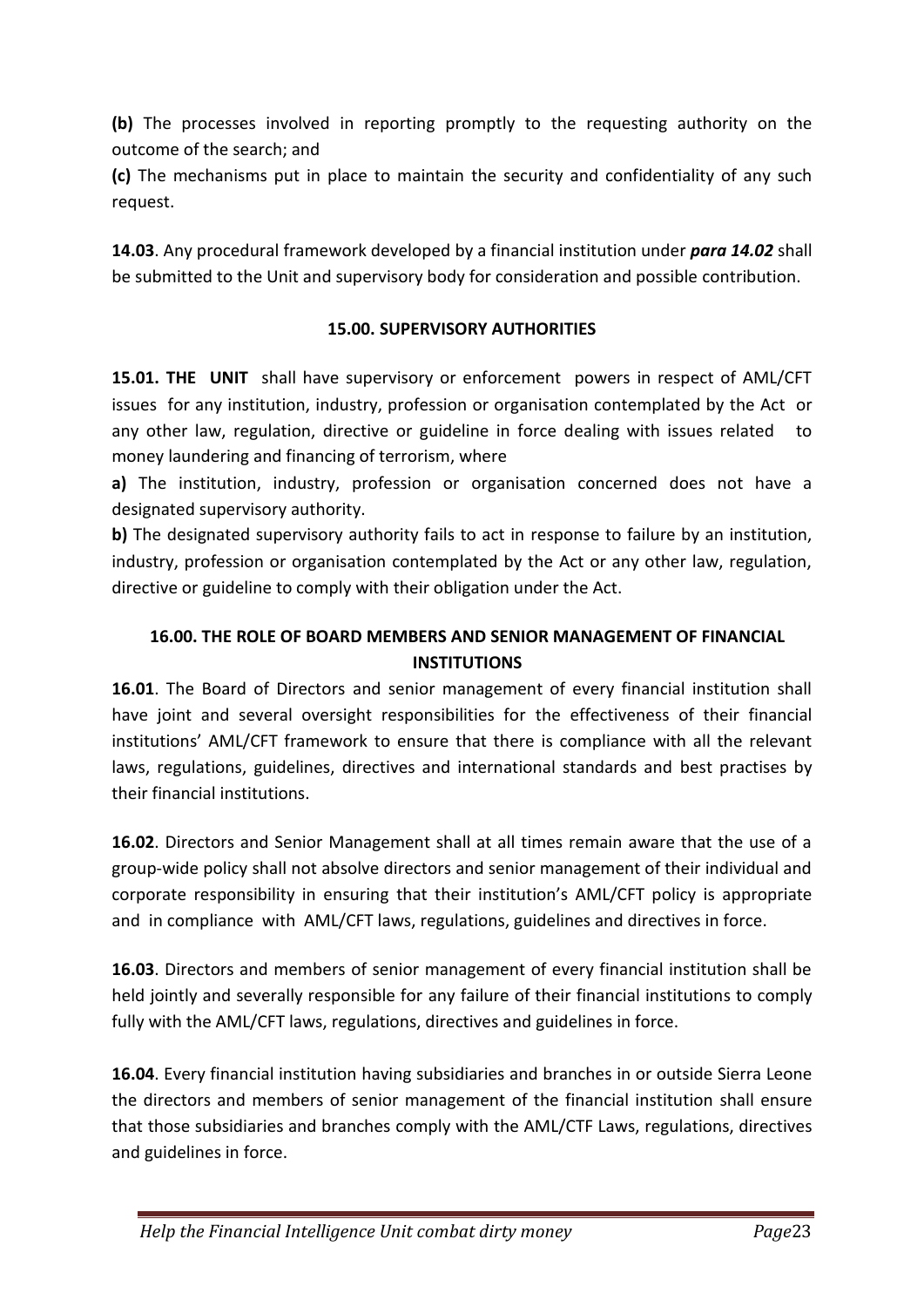**16.05**. Directors shall be aware that where some or all of a financial institution's operational functions are outsourced, the financial institution retains full responsibility for compliance with the AML/CFT laws, regulations, directives and guidelines in force.

## **17.00. STEPS INVOLVED IN THE VERIFICATION EXERCISE**

**17.01**. Verification shall be a cumulative process including but not limited to documents from independent sources such as birth certificates, national identity cards, passports, driver's licences, etc.

**17.02**. Financial institutions shall where the potential customer is a corporate body obtain identification details of the promoters of the company as if they were potential customers themselves including details of their nationalities and their sources of finance or income

**17.03**. Financial institutions shall when dealing with corporate entities contemplated by *para 17.02* obtain details of the formation and registration of the entity so as to ensure that:

**a)** The promoters of the corporate body are fit and proper persons in the sense that they have no link to money laundering, financing of terrorism or any unlawful activity or conduct. **b)** The corporate entity is properly registered and incorporated under the laws of Sierra Leone or the laws of the country of domicile or origin (where the entity is incorporated outside Sierra Leone).

**c)** The corporate entity is financially viable at the time it makes an application to establish a business relationship.

**17.04**. A financial institution shall when dealing with corporate entities run or controlled by non-Sierra Leonean Nationals take extra measures as dictated by the circumstances to ensure enhanced due diligence.

**17.05**. Where an application is made by an unincorporated association the financial institution to which the application is directed shall apply enhanced due diligence in the process of identifying and verifying leading members of the organisation such as the executive and ex-officio members to ensure that they are fit and proper persons within the meaning of *Para 16.03* to ensure that

**a)** They are not linked to or connected with money laundering, terrorism financing or any unlawful act or conduct.

**b**) The organisation is financially viable at the times the application for business is made.

**17.06**. For the purposes of verification under this head, financial institutions shall obtain references from banks and other professional firms and such references shall be received directly from the banks and other professional firms and institutions capable of providing such references.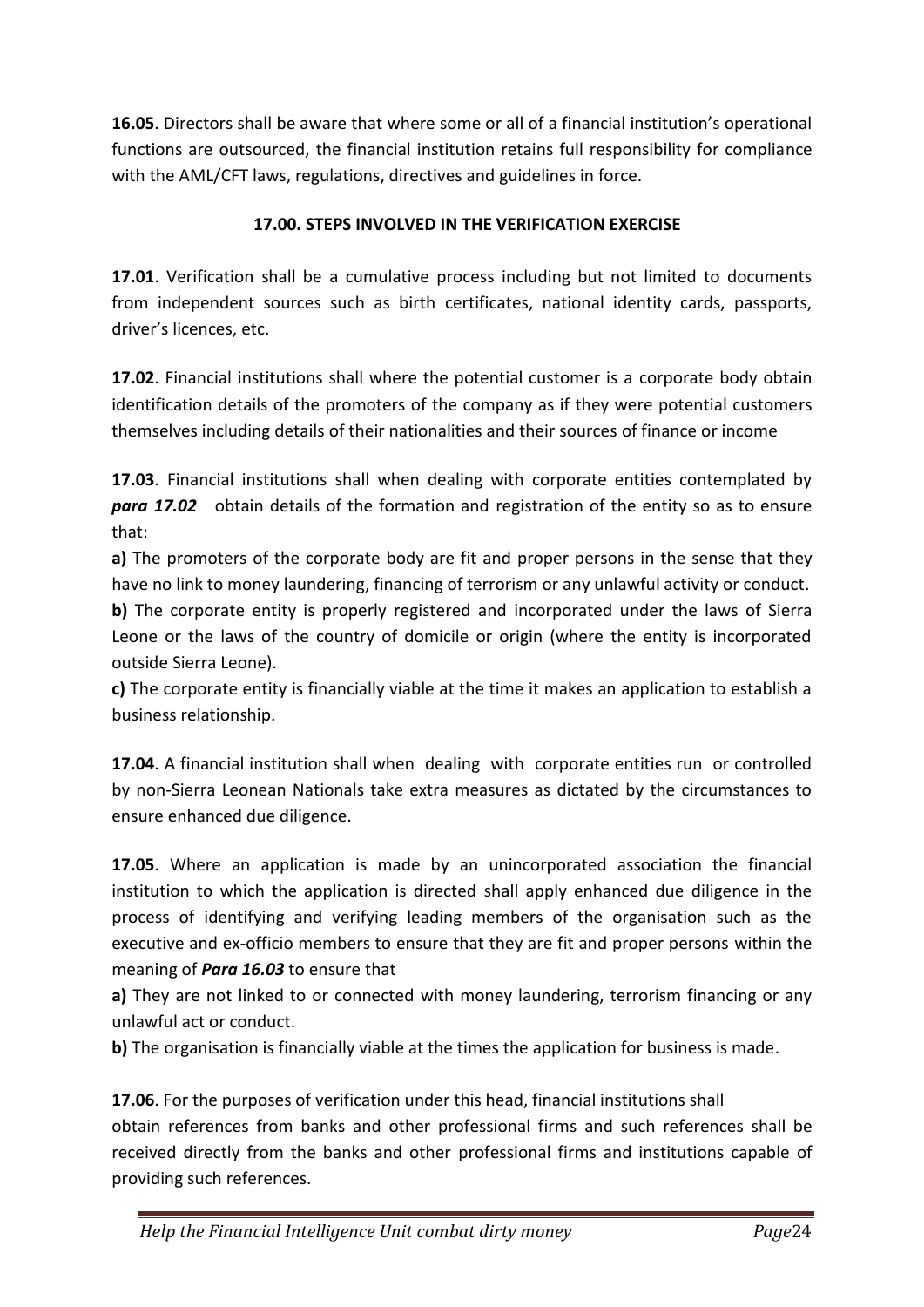**17.07**. A Financial institution shall upon receipt of an application by an individual natural person for a business relationship carry out the verification and identification exercise seeking identification particulars including but not limited to those set out in **APPENDIX 1**

**17.08**. A financial institution in processing an application under *para 17.07* shall ensure that the applicant is referenced by a bank or any professional body, organisation recognised and registered under the laws of Sierra Leone and any other body or institution capable of providing such reference.

**17.09**. A financial institution in processing an application under **para 17.07** shall where the applicant is a foreign national carry out enhanced due diligence to ensure that:

**a)** The applicant is not from a country which is not a member of the United Nations.

**b)** The applicant is not in any way connected with money laundering, terrorism, terrorism financing or any other act or conduct incidental or ancillary thereto.

**17.10**. In addition to the verification under *para 17.09* a financial institution shall in processing an application thereunder require that the applicant sign a certification on the reliability and accuracy of the information supplied to the institution and attestation thereto signed by the ambassador of his country of origin or any other officer duely authorised to do so.

17.11. A financial institution shall upon receipt of a certification and attestation from a foreign embassy under *para 17.10,* verify to ensure that certification and attestations are authentic in all respect before including same in the CDD records of the foreign customer.

**17.12**. The financial institution shall on the failure of the customer to submit a certification or an attestation from his embassy under *para 17.10* after a reasonable time to be determined by the financial institution, or upon receipt of an attestation or certification under *para 17.10* which is suspected to have been forged, the financial institution shall prevent the applicant from conducting any business or transaction in their institution without prejudice to their obligations to immediately file a suspicious transaction report to the Unit.

**17.13**. Where a financial institution receives an application for business from an applicant resident outside Sierra Leone the financial institution shall carry out the necessary verification and identification required by enhanced due diligence.

**Provided** that the verification details under this paragraph shall where the circumstances so permit be accepted when supplied by a reputable financial institution or professional body or institution recognised and registered under the laws of the applicant's country of residence.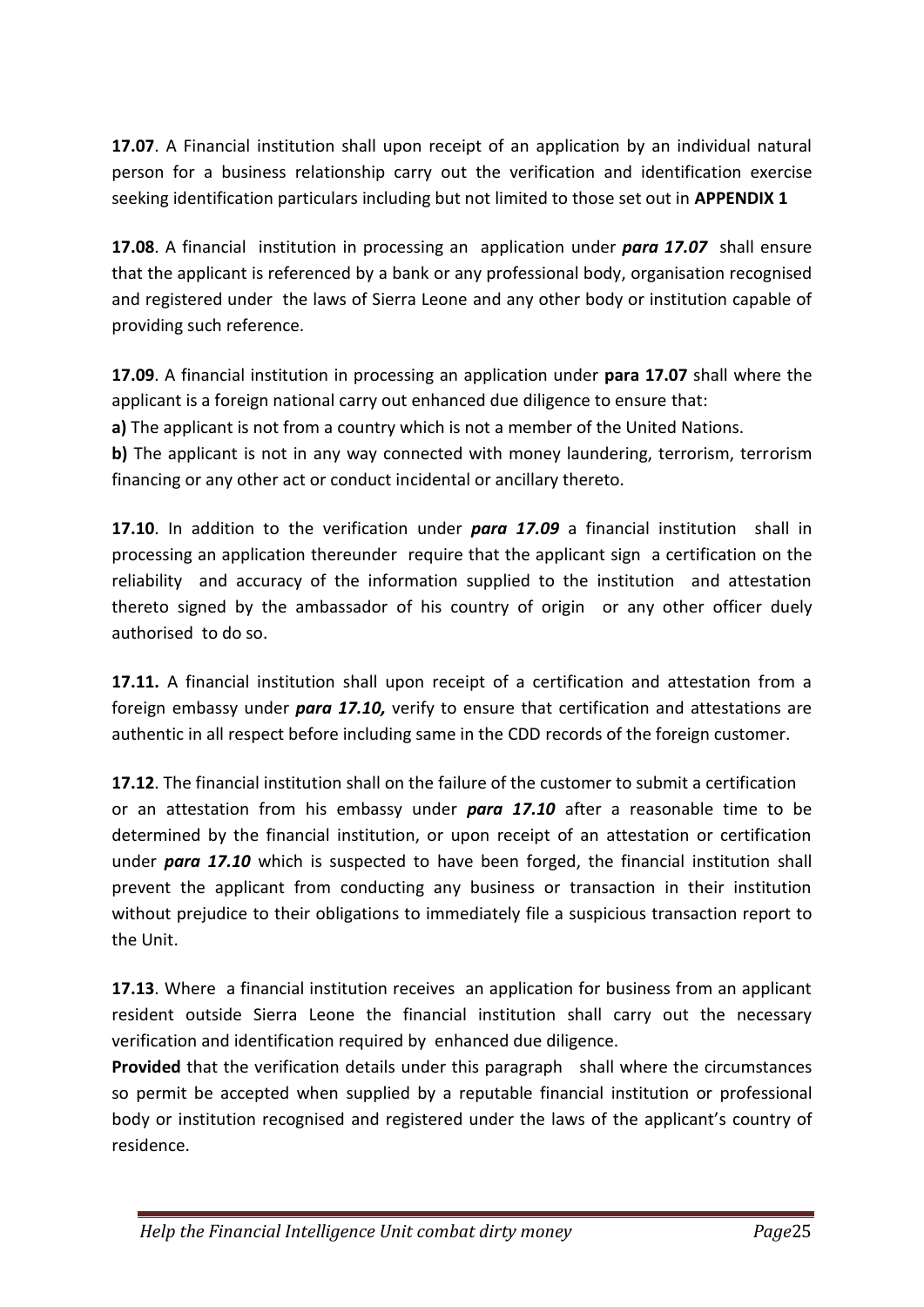**17.14**. Without prejudice to *para 17.13* a financial institution in processing an application filed by an applicant resident outside Sierra Leone shall require that the applicant submit a police clearance issued by the Criminal Investigation Bureau of the country of residence to ensure that the applicant has no criminal records in his country of residence.

**17.15**. The financial institution shall require that all documents to be submitted by an applicant outside Sierra Leone under *para* **17.13** and **17.14** must be certified by the embassy of the country of residence with an attestation thereto signed and sealed by the ambassador or any other person duly authorised to do so.

**17.16**. The financial institution shall, upon failure of an applicant resident outside Sierra Leone to submit the necessary documents certified and attested to under *paras 17.13, 17.14 and 17.15*, or upon receipt of any document in respect of the applicant which is suspected to have been forged, prevent the applicant from conducting any business with the financial institution without prejudice to the obligation to immediately submit a suspicious transaction report to the Unit.

**17.17**. A financial institution in processing an application for the creation of joint account shall ensure that the procedures set out for resident and non-resident account apply to all applicants in whose names the account is to be generated.

## **18.00 OPENING ACCOUNT FOR PARTNERSHIPS AND OTHER UNINCORPORATED BUSINESSES**

**18.01**. A financial institution shall upon receipt of application for the creation of accounts for unincorporated association obtain the identification details of all members in line with the requirements for personal customers as outlined in **APPENDIX 1.**

**18.02**. The financial institution shall in processing an application under *para 18.01* ensure that the aims and objectives of the association are clearly outlined and understood so as to be confident that the organisation or members thereof are not in any way connected with money laundering, terrorism financing or any unlawful act or conduct.

**18.03**. Where the organisation applying for business under *para 18.01* is a partnership the financial institution in processing the application shall ensure that they obtain and carefully examine:

**a)** The partnership deed;

**b)** Documents relating to the identification and verification of individual partners as outlined in **APPENDIX 1;**

**c)** A copy of the mandate from the partnership or unincorporated business authorizing the establishment of the business relationship and confirmation of any authorized signatories; **d)** Documents connected to the formation and registration of the business; and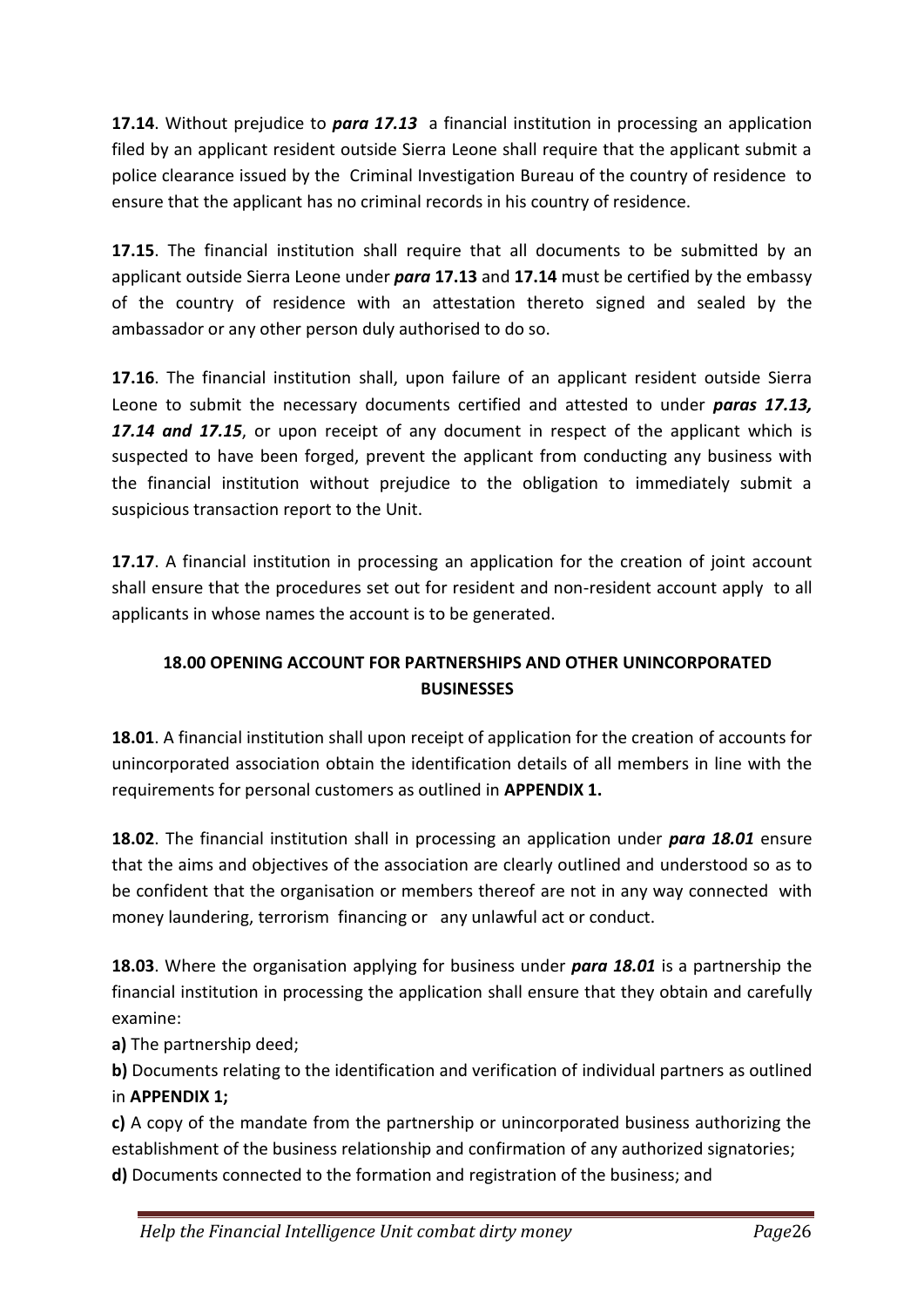**e)** Any other documents that may be necessary for the proper effective and reliable identification and verification of the association and members thereof.

**18.04**. A Financial institution shall in processing an application for the establishment of business relationships with clubs, societies and charities, apply enhanced due diligence to ascertain the purpose of the organization.

**18.05** A financial institution processing an application for the establishment of a business relationship with organisations mentioned in **para 18.04** shall obtain and examine

**a)** The constitution of the organisation

**b)** The certificate of registration of the organisation issued by the Registrar-General (where the organisation is indigenous) or its equivalent issued in a foreign jurisdiction (where the organisation is of a foreign origin)

**c)** Information relating to the organisation's source of funds

**d)** Any further information necessary for the proper, effective and reliable identification of the organisation and members thereof.

**18.06**. Without prejudice to *para 18.05* every financial institution shall when dealing with Charitable and other non-profit oriented organisations conduct a special study of the promoters of the organisation.

## **19.00. ACCOUNTS FOR EXECUTORS TRUSTEES ETC**

**19.01** In establishing a business relationship for the purpose of administering the estate of a deceased person the identities of the executors and administrators shall be verified in accordance with these Directives and Guidelines.

**19.02** Without prejudice to *para 19.01* the verification of identity shall not be mandatory where payment from an established bank account in the deceased's name is being made to the executor or administrator in accordance with the Grant of Probate or Letters of Administration.

**19.03**. Without prejudice to *para 19.02*, nothing in these Directives and Guidelines shall absolve a financial institution from their obligation to carry out identity verification of beneficiaries receiving payments on the instructions of an executor or administrator in accordance with the identification and verification requirements as set out in these Directives.

**19.04**. Without prejudice to *para 19.02,* if any suspicion is raised about the nature or origin of assets comprising an estate being devolved or administered the process of administration or devolution shall be discontinued without precluding the obligation to file a suspicious transaction report to the Unit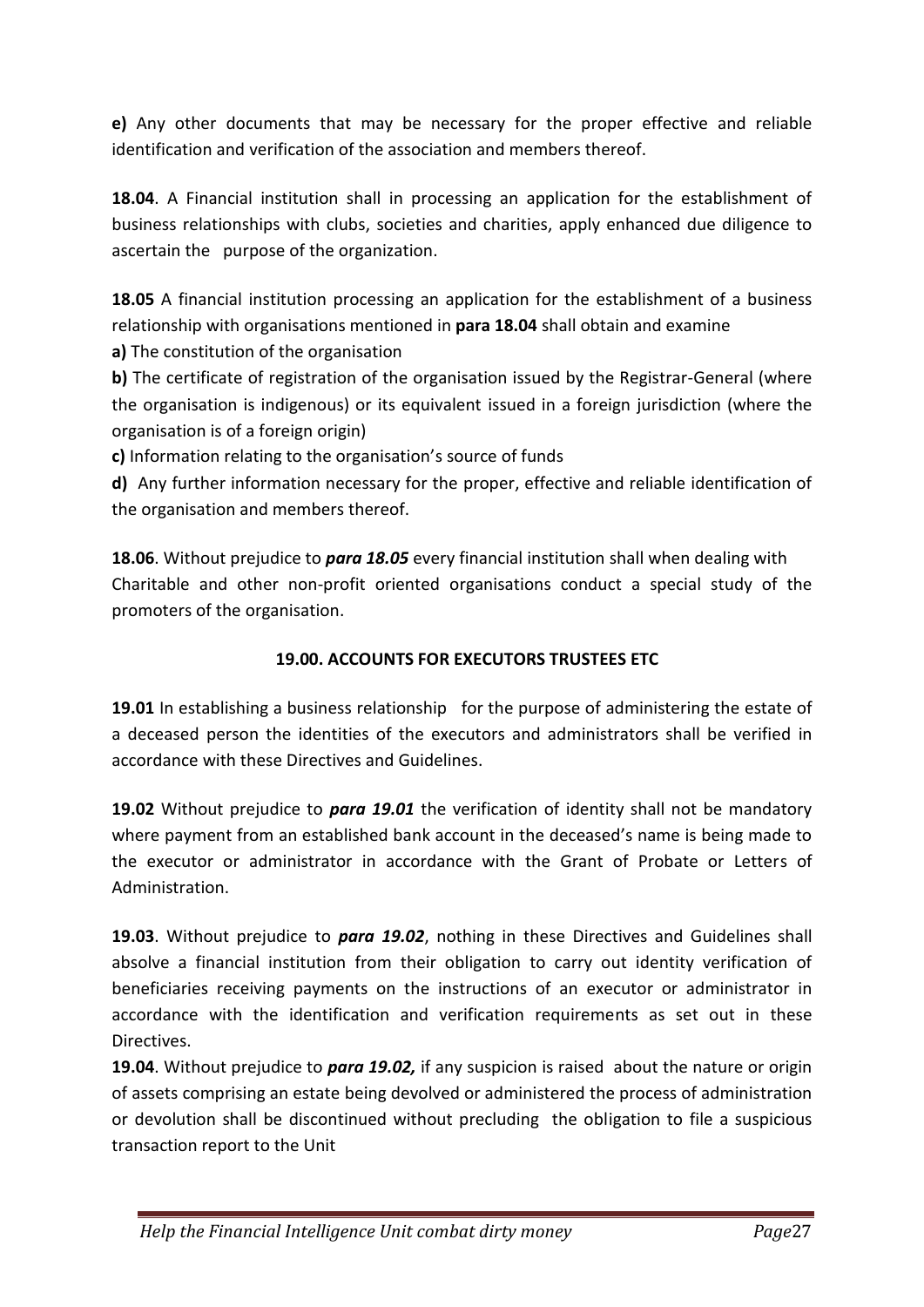**19.05**. Where a financial institution is to conduct a transaction of trust involving settlement and guarantee, the financial institution shall verify the identity of every settlor, guarantor or any person adding assets to the trust in accordance with the procedures relating to the verification of identity of clients and shall thereupon obtain and examine data including but not limited to the following:

**a)** the name, address business, trade or occupation of the settlor or any person transferring assets to the trust and other information or particulars relevant to the adequate and reliable identification of same in accordance with the procedures relating to the verification of client identity outlined in these Directives;

**b)** The name, address, business trade and occupation of every beneficiary, and any other information or particulars relevant to the adequate and reliable identification and verification of same in accordance with the procedures relating to the verification of client identity outlined in theses directives.

**c)** The name, address, business, trade and occupation of the protector and evidence of any relationship between the protector and the settlor, and any other information or particulars relevant to the reliable and adequate verification of both the settlor and the protector in accordance with the procedures relating to the verification of client identity outlined in these directives;

**d)** A statement of the true purpose of the trust being established, substantiated by evidence in accordance with the procedures outlined in these Directives; and

**e)** A statement showing the source(s) of funds to be settled substantiated by evidence.

**19.06**. A Financial institution hosting a trust account shall ensure that every payment from the trust are authorized and made in accordance with the terms of the trust and in compliance with the laws of Sierra Leone.

## **20.00. THE REQUIREMENT FOR INTERNAL MANAGEMENT AND CONTROL MECHANISMS**

**20.01** Every financial institution shall have in place control mechanisms adequate to detect, prevent and report any behaviour or conduct linked to money laundering and terrorism financing.

**20.02**. Any measures designed by any financial institution in compliance with *para 20.01* shall be forwarded to the Unit for review and advice.

**20.03**. In order to ensure adequate compliance with *paras 20.01 and 20.02* every financial institution shall appoint a Compliance Officer who among other duties shall be responsible for the implementation and maintenance of reporting procedures.

**20.04**. A person shall not be eligible to be appointed as a compliance officer unless he is a senior officer with relevant qualifications and experience as set out in Section 35 of the Act.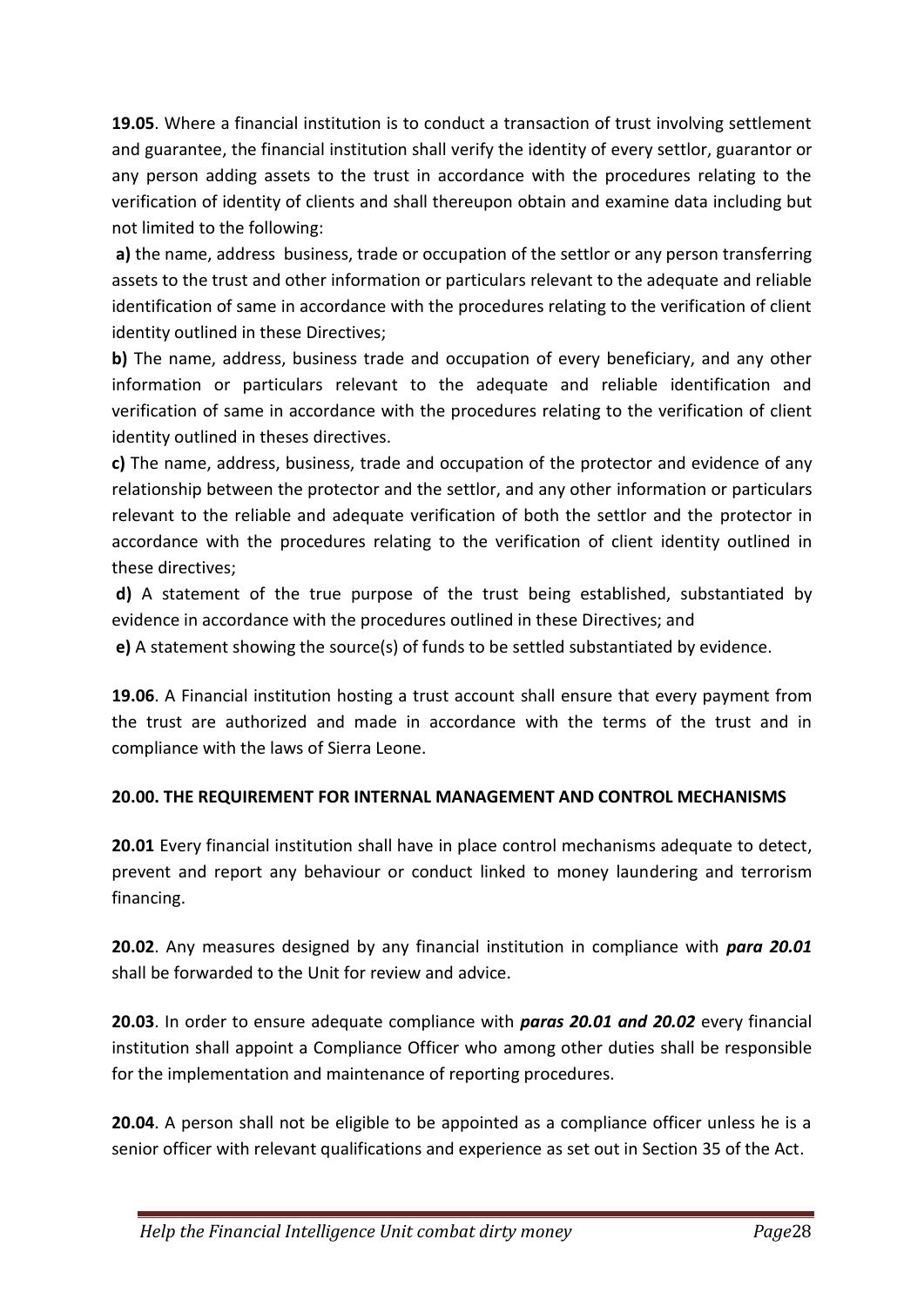**20.05**. Every financial institution shall upon complying with *paras 20.03 and 20.04* inform the Unit and regulatory bodies in writing about the appointment of the compliance officer annexing his certificates and any other documents relevant to his recruitment.

**20.06**. Every financial institution shall ensure that every member of staff at management level is regularly trained on money laundering and financing of terrorism so that they are able to deal with emerging trends in money laundering and terrorism without prejudice to any training opportunities that the financial institution may wish to offer to management staff.

**20.07**. The compliance officer appointed under *para 20.03* shall be responsible for the regular review of the standard reporting measures provided for under *paras 20.01 and 20.02* and the day-to-day compliance therewith.

**20.08**. Any suspicious transaction detected by any employee of a financial institution must be forwarded immediately to the compliance officer in the form depicted in **Appendix 4** for review and determination.

**20.09**. The compliance officer shall upon receipt of a report concerning a suspicious customer or transaction, determine whether the information contained in such report supports the suspicion that a customer is or could be engaged in money laundering or terrorism financing by investigating the details in order to determine whether the circumstances are sufficient to trigger a report to the Unit.

**20.10**. The compliance officer shall in considering his judgment under *para 20.09* take into cognizance all other relevant information available within the institution concerning the person or entity to which the suspicious transaction relates.

**20.11**. The compliance officer following his evaluation of an internal report forwarded to him under *para 20.08* may give instructions for further action.

**20.12** Any instruction for further action given by the compliance officer under *para20.11* shall be followed and shall not be altered without the consent of the Compliance Officer.

**20.13**. The Compliance Officer shall upon his conclusion that the information he received does substantiate a suspicion of money laundering, terrorism financing or any unlawful conduct or activity report the transaction immediately to the Unit stating reasons for the suspicion.

**20.14** Where the compliance officer concludes that the circumstances reported to him under *para 20.08* do not substantiate a suspicion of money laundering or terrorism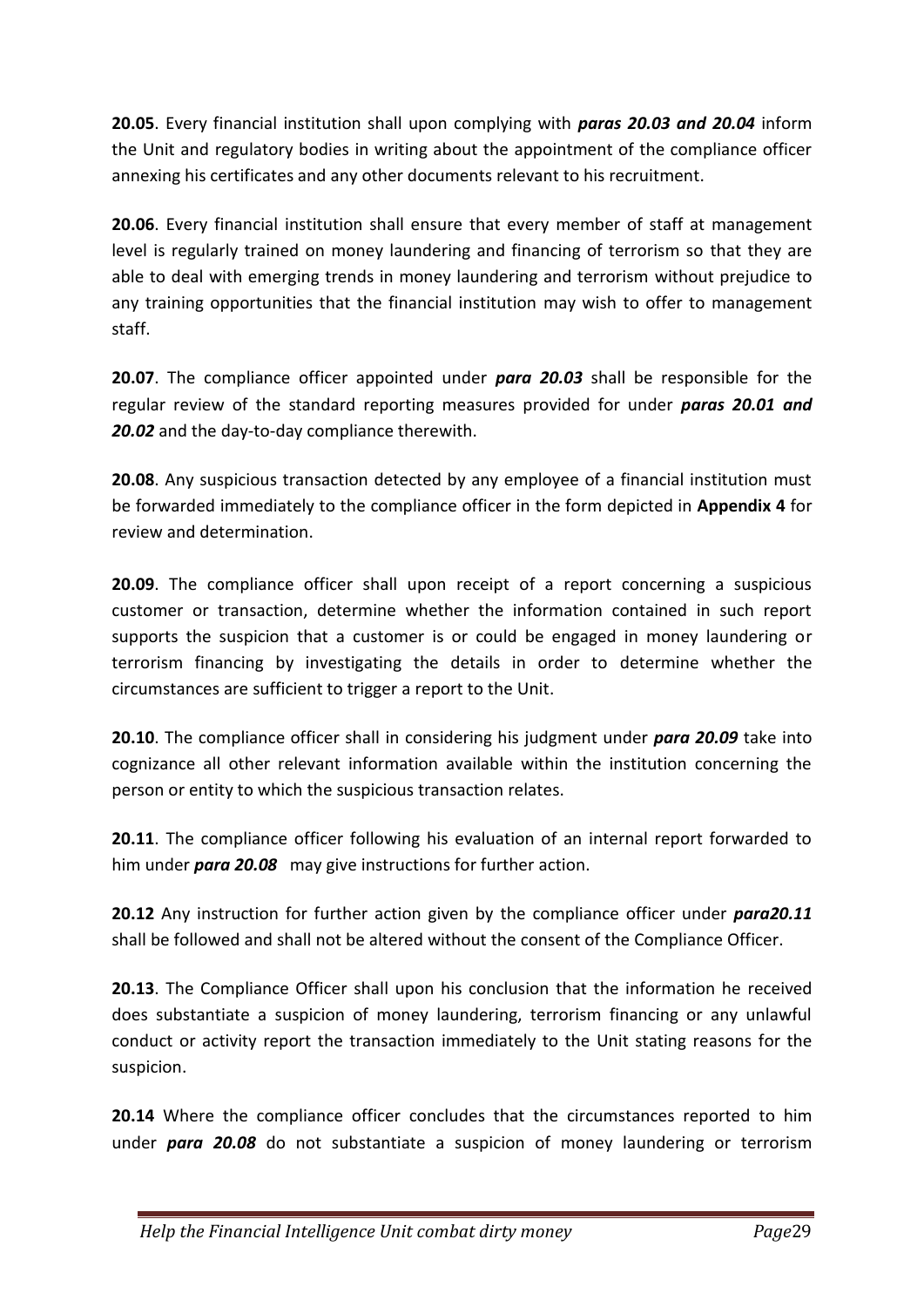financing or any unlawful act or conduct, he shall record his decision not to report the transaction to the Unit as suspicious stating reasons for his conclusion.

**20.15**. The compliance officer and any employee of a financial institution must ensure that all communications relating to suspicious transaction and any other or further communications ancillary or incidental thereto are treated as strictly confidential.

**20.16**. Any internal control regime adopted by a financial institution under these Directives shall require the maintenance of a register of all reports made to the Unit.

**20.17**. Any register kept by a financial institution under *para 20.16* shall contain details including but not limited to the following:

- (a) The date of the report;
- (b) The person who made the report;
- (c)The person(s) to whom the report was forwarded;
- (d) A reference by which supporting evidence is identifiable; and
- (e) The receipt of acknowledgement from the Unit.

### **21.00. RECOGNITION AND REPORTING OF SUSPICIOUS TRANSACTIONS**

**21.01**. Every financial institution shall upon recognising that a financial transaction bears the indicia of a suspicion of being connected with money laundering, terrorism financing or any unlawful act or conduct incidental or ancillary thereto report immediately to the Unit stating the parameters based on which the suspicion is raised setting out the report in the format as depicted by **APPENDIX 5.**

**21.02**. The Compliance Officer appointed under *para 20.03* shall keep branch managers and other senior officers within the financial institution informed about the development on every report of a suspicious transaction.

**21.03** The compliance officer appointed under *para 20.03* shall ensure that the regulatory Authority is kept informed of any development in connection with all suspicious transaction reports received by him.

## **22.00. CURRENCY TRANSACTION REPORT (CTR)**

**22.01**. Every financial institution involved in any currency transaction shall if the transaction is to be conducted for or on behalf of a natural person and the transaction is worth at least Le 30,000,000, (thirty million Leones) or its equivalent in foreign currency,file a report of the transaction with the Unit in the form depicted by **APPENDIX 6**

**22.02**. Without prejudice to *para 22.01* where a financial institution is involved in a currency transaction for or on behalf of a corporate body and the transaction exceeds is worth at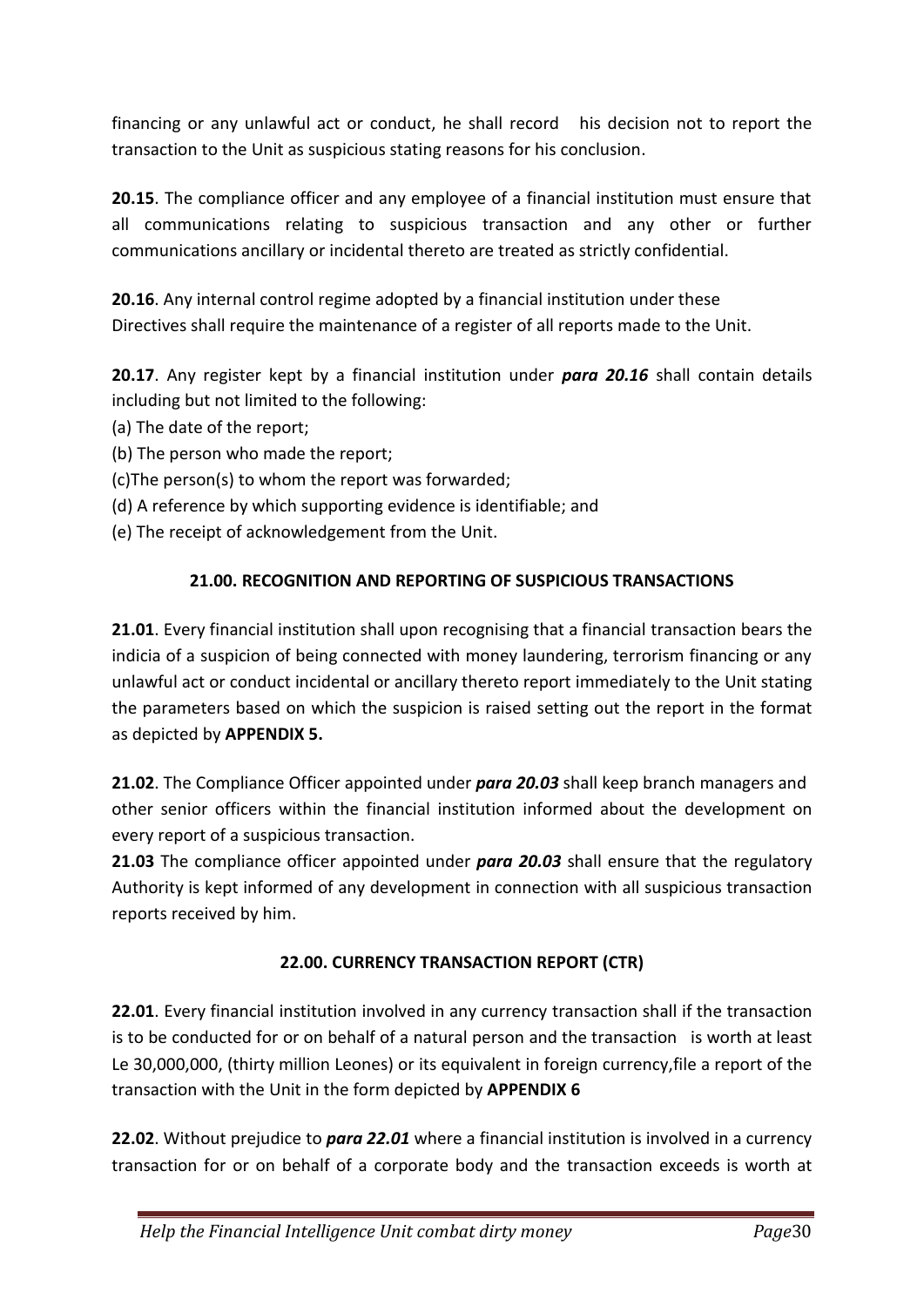least Le 100,000,000 (one hundred million Leones) or its equivalent in foreign currency the financial institution shall file a report on the transaction with the Unit in the form depicted by **APPENDIX 6.**

**22.03**. Without prejudice to *paras 22.01 and 22.02* where the cumulative worth of Multiple currency transactions conducted for or on behalf of a natural person during a period ranging between 1 hour and 24 hours equal or exceed Le 30,000,000 (thirty million Leones) the financial institution shall file a report on the transaction with the Unit in the form depicted by **APPENDIX 6**

**22.04**. Without prejudice to *paras 22.01, 22.02 and 22.03* where the cumulative worth of Multiple currency transactions conducted for or on behalf of a corporate body during a period ranging between 1 hour and 24 hours equal or exceed Le 100,000,000 (on hundred million Leones) the financial institution shall file a report on the transaction with the Unit in the form depicted **BY APPENDIX 6**.

## **23.00. FOREIGN TRANSACTION REPORT (FTR)**

**23.01**. Every Financial institution shall file with the Unit a report of every foreign transaction involving the outflows and inflows of money or money's worth into and out of Sierra Leone in the Template circulated to reporting entities.

**23.02**. The obligation imposed on financial institutions under *para 23.01* shall not absolve any financial institution from the obligation to report suspicious transactions to the Unit whenever they are recognised.

**23.03.** Reports under *para 23.02* shall be forwarded by the financial institution to the Unit in an electronic form to be followed by a hard copy of same.

**23.04**. Where an investigation into a suspicious transaction shall be commenced, the Unit may request an institution to keep records of every customer directly or indirectly connected with the suspicious transaction until the financial institution is instructed otherwise by the Unit.

**23.05**. Where a financial institution knows, ought to have known or has reasons to suspect that an investigation into a transaction is to be commenced by the Unit, other competent authority or a regulatory body the financial institution shall preserve all data and records kept and maintained under these directives, of every customer connected directly or indirectly with the transaction under investigation until otherwise ordered by the Unit.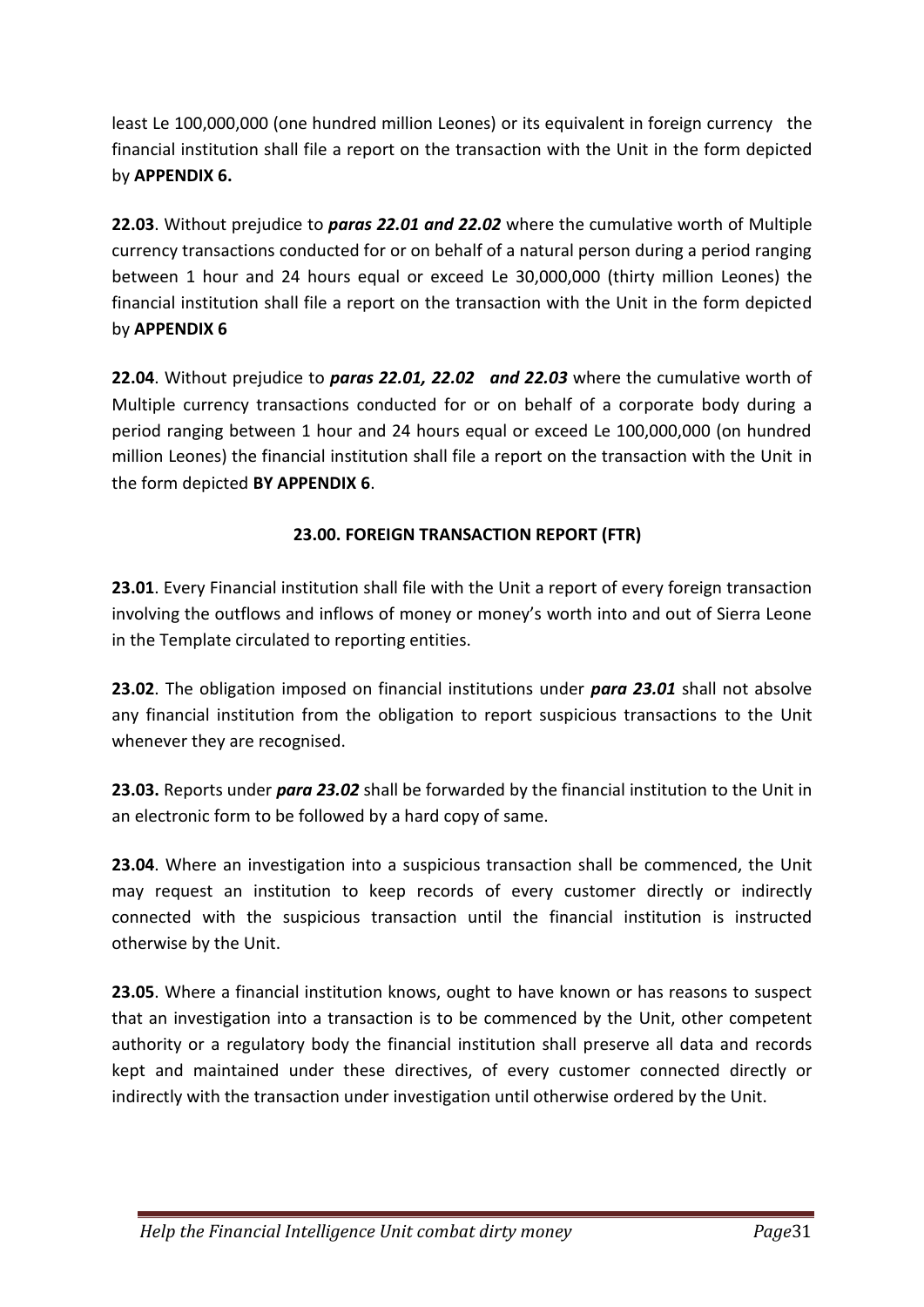**23.06**. Every Financial institution shall maintain a register of all enquiries and investigations on accounts operated or transactions conducted or facilitated thereby for or on behalf of a customer where the investigation is conducted by the Unit or other competent authorities.

**23.07**. The register of enquiries contemplated by *para 23.06* shall contain details including but not limited to the date and nature of the enquiry, the details of the accounts or transactions involved, identification details of the persons or entities involved, the outcome of each investigation or enquiry and any other particulars that would facilitate the reconstruction and analysis of each case on the register.

**23.08**. Every financial institution shall ensure that every register kept and maintained under *paras 23.06 and 23.07* is preserved for at least five years.

**23.09**. When an investigation into a transaction linked to a register kept and maintained under *paras 23.06 and 23.07* shall be commenced by the Unit, other competent authority or regulatory body the Unit, other competent authority or regulatory body may request the institution having control or possession of the register to preserve same until it is instructed otherwise by the Unit, other competent authority or regulatory body.

**23.10**. Where a financial institution knows, ought to have known or has reasons to suspect that an investigation into a transaction linked to a register kept and maintained under *paras* 23.06 and 23.07 is to be commenced by the Unit, other competent authority or a regulatory body the financial institution shall preserve the register until otherwise instructed by the Unit other competent authority or regulatory body.

## **24.00. THE OBLIGATION TO KEEP RECORDS OF TRANSACTIONS**

**24.01**. Every financial institution shall keep complete accurate and reliable records sufficient to allow the reconstruction of each transaction giving details of the personal identity of the customer and related information including but not limited to the name of the customer, address of customer, place of work of customer, designation of customer, nationality of customer, date and place of birth of customer, passport and identity card numbers of customer and any other or further particulars that will facilitate the comprehensive identification and profiling of the customer.

**24.02**. Without prejudice to *para 24.01* a financial institution shall clearly identify any beneficial owner different from the customer directly dealing with the financial institution in the mode prescribed thereby.

**24.03**. A financial institution in compiling the records of a transaction shall clearly indicate transaction details including but not limited to the nature and date of the transaction, type and amount of currency involved, type and identifying number of any account used or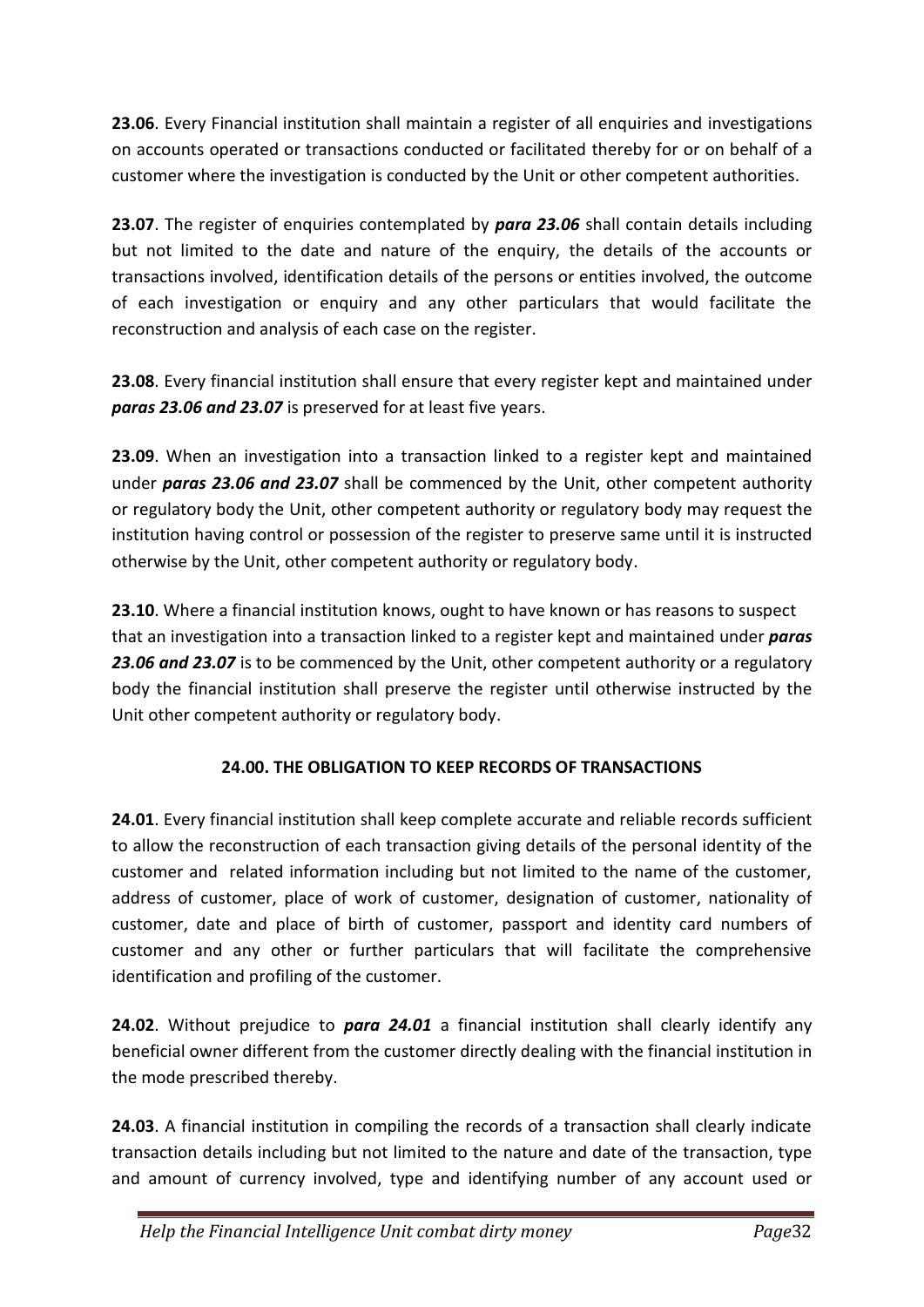quoted in the transaction with sufficient identification of the holders thereof and any further particulars that would facilitate the reconstruction of the transaction.

**24.04**. Whereas transaction involves securities and investment, the financial institution in compiling transaction records in compliance with *para 24.01* shall include details of the security and investment subject of the transaction including but not limited to the following: (a) The nature of such securities/investments;

(b) valuation/s and price(s);

(c) Memoranda of purchase and sale;

(d) Sources and value of funds and bearer securities;

(e) Destination of funds and bearer securities;

(f) Book entries;

(g) Custody of title documentation;

(h)The nature of the transaction;

(i) The date of the transaction;

(j) The form (e.g. cash, cheque) in which funds are offered and paid out;

(k)The type and amount of currency involved;

(l)The type and identifying number of any account involved in the transaction.

(m) Account files and business correspondence; and

(n) Any further particulars that would facilitate the reconstruction of the transaction and analysis thereof

**24.05**. In dealing with transactions involving electronic transfers a financial institution shall retain records of payments made with sufficient details to enable them to establish data including but not limited to the following:

a) The identity of the remitting customer;

b) Origin of the funds;

c) The identity of the ultimate recipient;

d) The form of instruction and authority; and

e) Destination of the funds.

f) Any further or other particulars that would enable the reconstruction and analysis of the transaction.

**24.06**. Where a transaction involves domestic or international credit transfer made by electronic means the financial institution shall include as part of their records the particulars of both the ordering and beneficial customers including but not limited to their names and addresses, their account numbers and any other particulars that would facilitate the accurate and reliable identification and verification of the customer and the reconstruction of the transaction.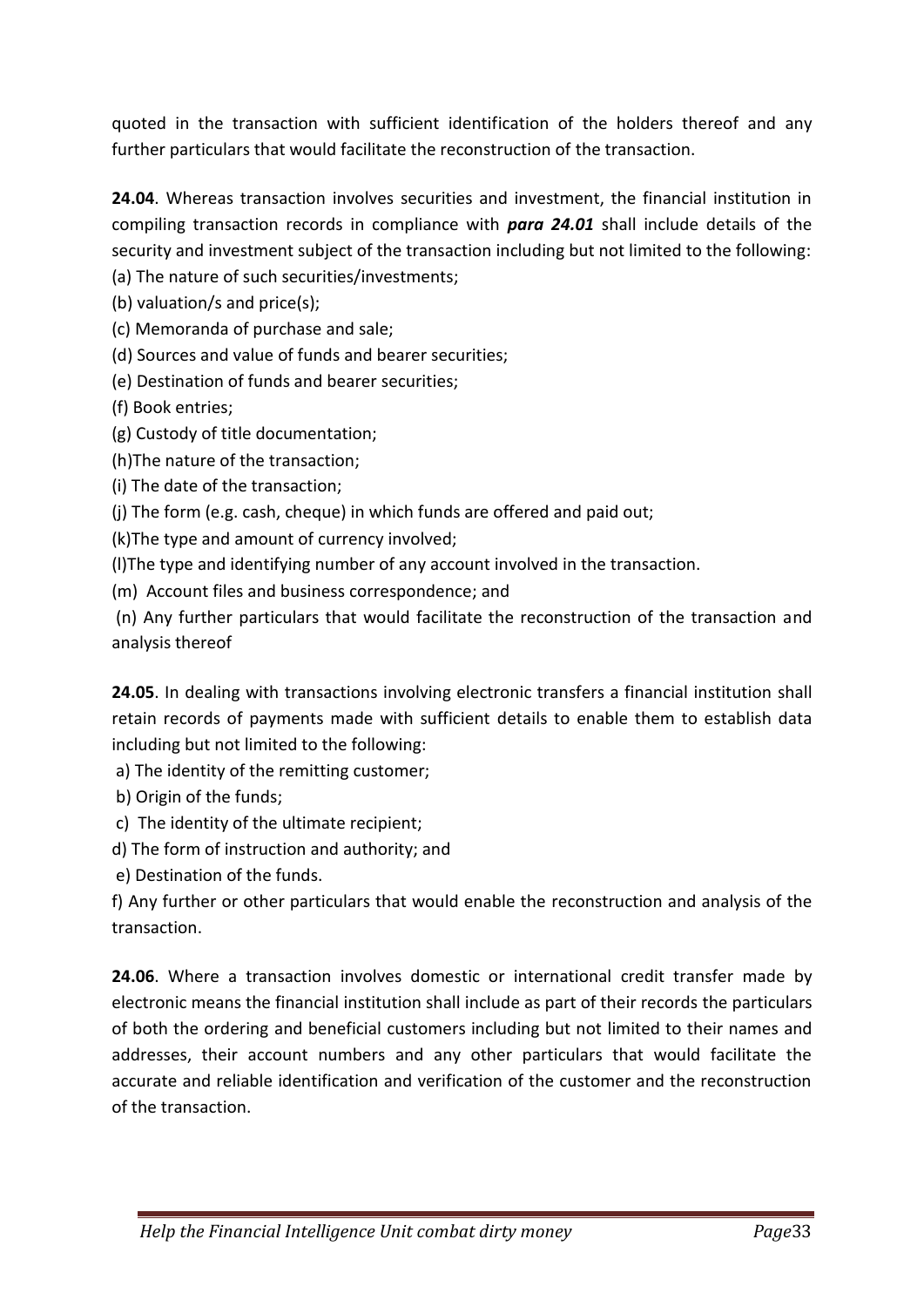**24.07**. Every financial institution shall ensure that all sets of data collected and maintained in compliance with these directives are kept in a readily retrievable and accessible way without prejudice to the confidentiality obligation as provided for by the Act.

**24.08**. A financial institution shall ensure that the records and data contemplated by *para 24.07* are kept and secured in any retrievable form including but not limited to the following:

- a) An original hard copy;
- b) Microform; or
- c) Electronic data;
- d) Any other form that would ensure the security and easy accessibility of the data

**24.09**. For the purposes of *paras 24.07 and 24.08* records held by third parties shall not be regarded as being in a readily accessible and retrievable form unless the financial institution is reasonably satisfied that the third party is itself an institution which is able and willing to keep such records and disclose them to the financial institution when required.

**24.10**. Every financial institution shall ensure that all records and data kept and, maintained under *paras 24.07 and 24.08* are preserved for a period not less than 5 years following the end of business relationship.

**24.11**. It shall be mandatory for any financial institution to forward any record or data kept and maintained under these directives to the Unit upon request.

**24.12** For the purposes of *para 24.10* and any business relationship that has not been formalized the five year period shall start on the date of completion of that last transaction.

**24.13**. Every Financial institution receiving payments for or on behalf of the National Revenue Authority (hereinafter referred to as "**THE AUTHORITY**") shall keep records containing full details of transactions thereof and submit to the Unit on weekly basis reports containing such details including but not limited to the receipts and postings undertaken, carried out or facilitated by the financial institution for or on behalf of the Authority and any further particulars that would aid the reconstruction of every transaction contemplated by this paragraph.

**Provided** that a financial institution complying with this paragraph shall be at liberty to set out its own format for the purpose thereof and shall ensure that any format designed for the purpose of compliance under this paragraph shall contain such data as would meet the information need of the Unit within the spirit and intendment of these Directives.

### **25.00. THE OBLIGATION TO FREEZE ASSETS OF DESIGNATED PERSONS AND ENTITIES**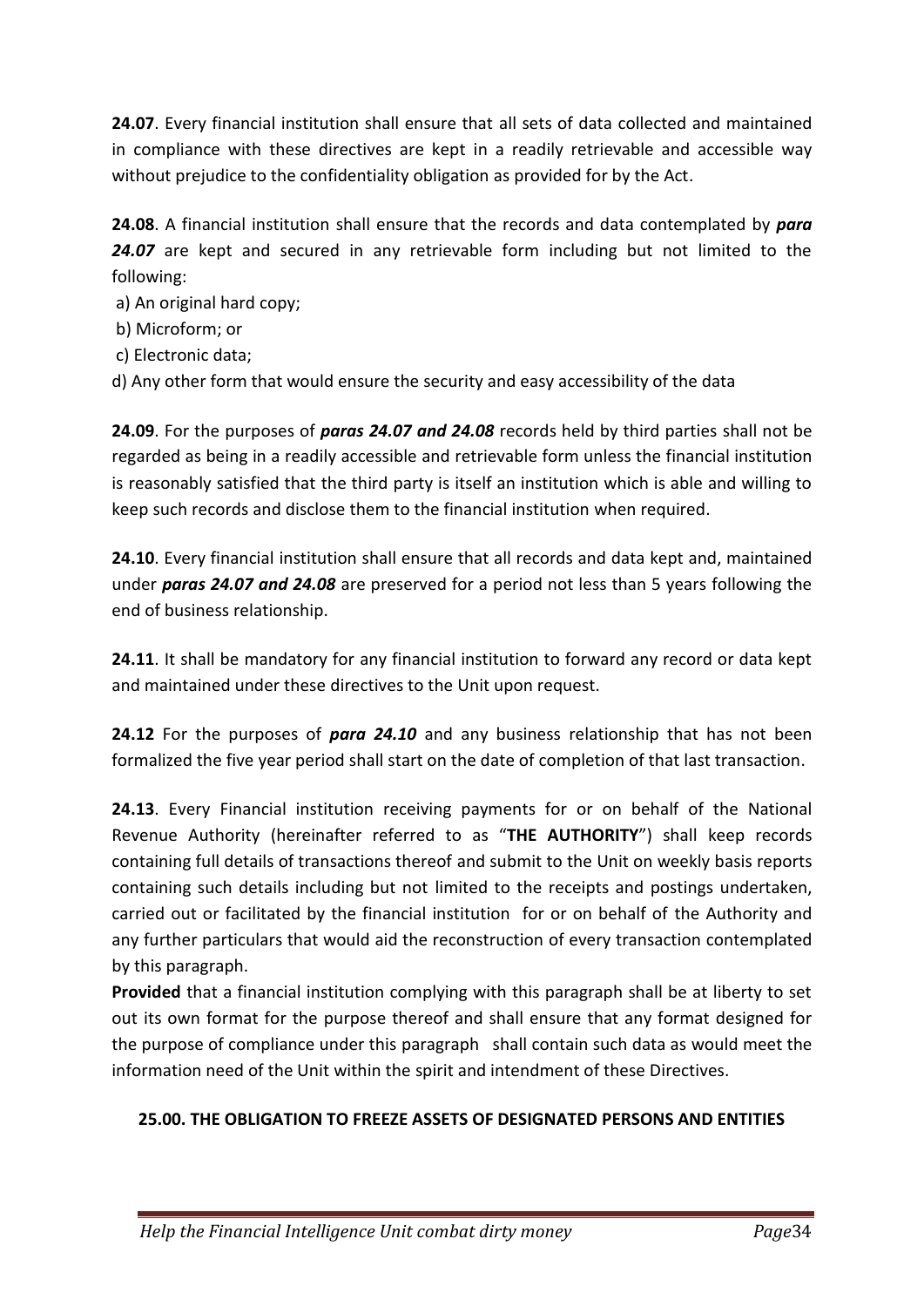**25.01.** Without prejudice to any provision contained in the Terrorism Prevention Regulations 2013, every financial institution shall maintain updated lists of persons and entities designated as being affiliated or linked to terrorism or terrorist financing by the Sanctions Committee pursuant to a UNSCR, the regional body of *ECOWAS* or the government of Sierra Leone.

**25.02.** Every financial institution shall prior to commencing or deciding to continue a business relationship with a customer screen the actual or potential customer and satisfy itself that the customer is not on a designated List.

**25.03**. Where a financial institution shall discover a match between the name of its actual or potential customer and that of a designated person by virtue of a list of designated persons and entities under *para 25.01 or para 25.02* the financial institution shall suspend the business relationship and refer same to the *CISU* for clarification without prejudice to the obligation to submit suspicious transaction reports to the Unit.

**25.04**. A financial institution shall in carrying out their CDD procedure under these directives make reference to every list of designated persons under these directives and shall prevent any person or entity properly so designated from entering any relationship with the financial institution or using any of their facilities or product to carry out or conduct any transaction whatsoever.

**25.05**. Without prejudice to *para 25.04* every financial institution shall be under an obligation to conduct ongoing due diligence with reference to every updated list of designated persons and entities to determine whether any of their customers has been designated in a manner contemplated by these directives.

**25.06**. Where a financial institution confirms that a customer has been designated in a manner contemplated by these directives the financial institution shall freeze every asset it holds for that customer until otherwise directed by the Unit, CISU or the Terrorism Prevention Committee.

**25.07**. The Director may upon receipt of list of persons or entities designated as being involved in or connected with acts of terrorism or terrorism financing institute preventive measures and instruct every financial institution having business relations with any person or entity so designated by any feasible means of communication to freeze the assets of the designated person or entity.

**25**.**08**. A financial institution shall upon receipt of instructions by the Director under *para 25.07* comply fully without delay.

**25.09**. Any asset(s) frozen under these directives shall not be unfrozen until otherwise directed by the Unit or other competent authority.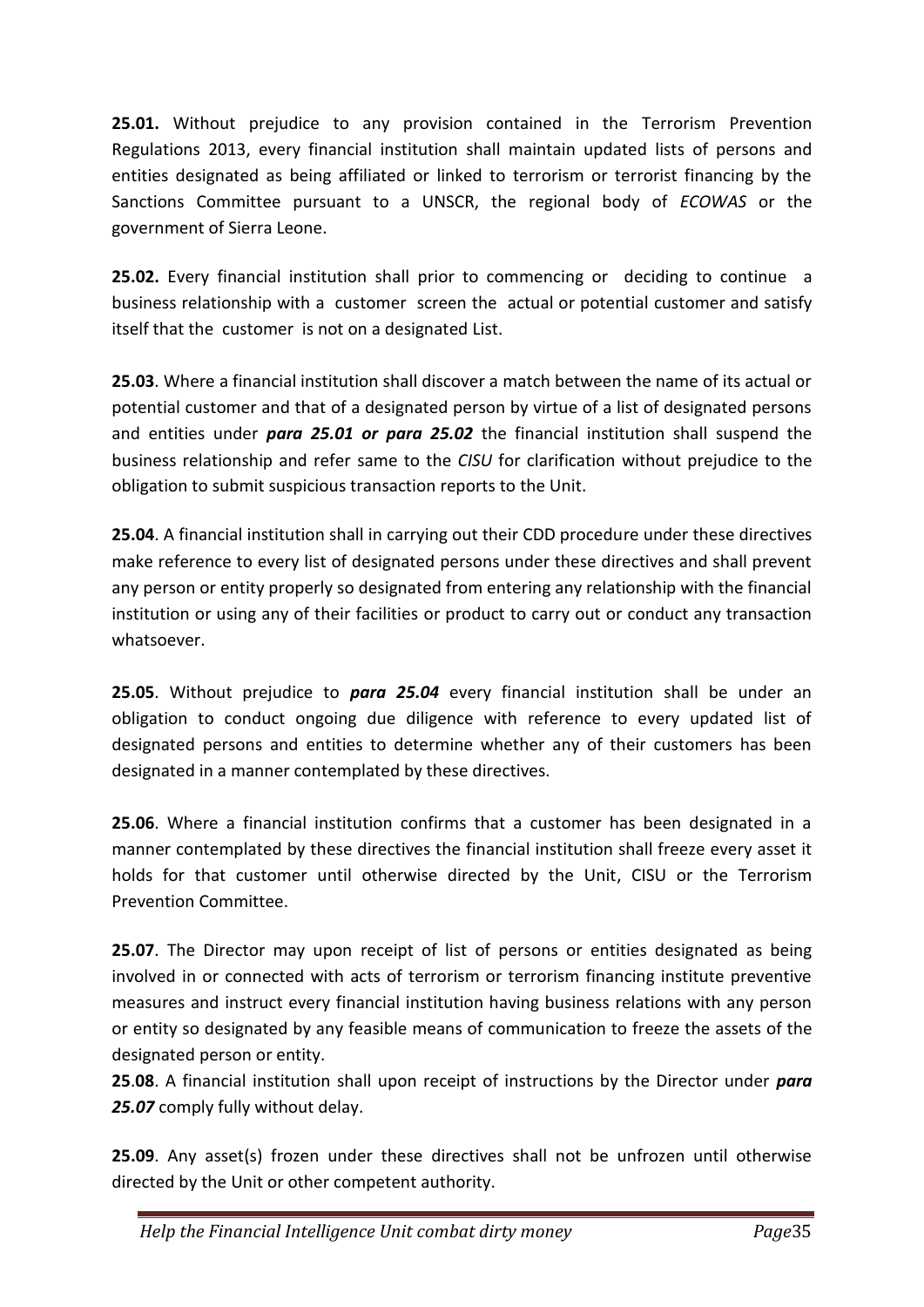#### **26.00. MISCELLANEOUS PROVISIONS**

**26.01**. These Directives and Guidelines shall be legally enforceable in accordance with the provisions of the Act.

**26.02**. The Unit may, in consultation with the supervisory authorities amend and or replace any or all of these Directives and Guidelines in response to changes in the operational dynamics of financial institutions or changes in the trends of money laundering and terrorism financing.

**26.03**. The Anti-Money Laundering Guidelines issued to Financial Institutions by the Unit in March 2009 are hereby repealed and replaced.

**26.04**. These Directives and Guidelines shall be complementary to the Act and relative provisions in other enactments and therefore shall not be construed as a substitute for the Act and other related legislations.

**26.05**. Where there is a conflict between the Act or any other legislation in force and these Directives and Guidelines the Act or other legislation in force shall prevail**.**

**26.06**. Without prejudice to the general obligations under these directives the Unit shall be at liberty to issue other or further directives, amend or repeal any paragraph of these directives as the evolving operational circumstances in the financial system or the Unit may dictate.

**26.07** Any other or further directives issued or amendment made under *para 26.06* shall be binding on every financial institution until further amended or repealed by the Unit in accordance with these directives

**26.08** Any failure to comply with these Directives and Guidelines shall be punishable in accordance with Section 53 (2) and (3) of the Act and PART XI of the Terrorism Prevention (Freezing of International Terrorist Funds and Other Related Measures) Regulations 2013.

### **APPENDICES**

### **APPENDIX 1**

# **PARTICULARS NECESSARY FOR THE VERIFICATION OF INDVIDUALS APPLYING TO A FINANCIAL INSTITUTION FOR BUSINESS**

a) Full name(s) used including nick names and aliases (if any)

b) Date and place of birth to be supported by birth certificates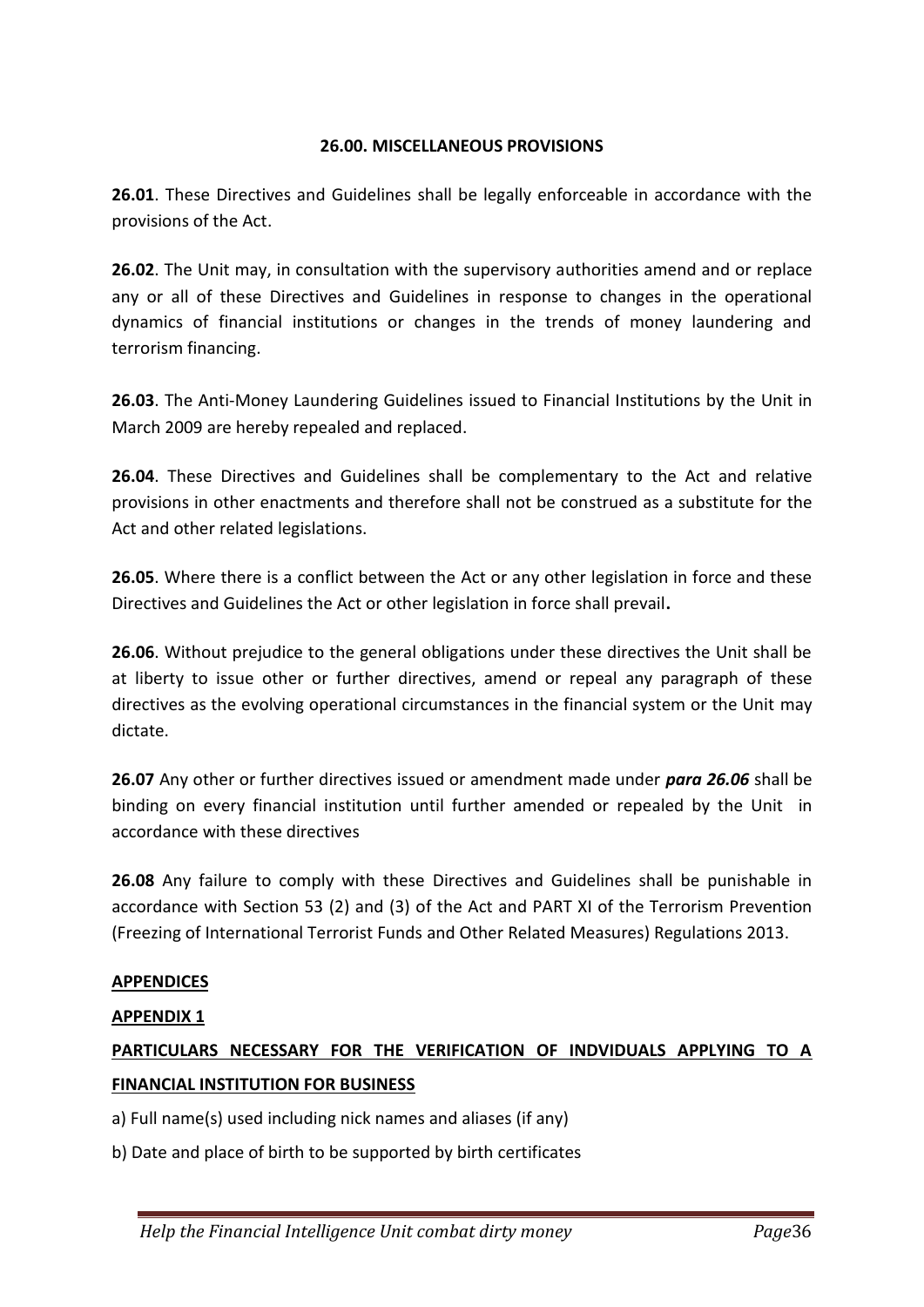c) Nationality (indication should be made if dual citizenship is maintained);

d) Current permanent residential address including postal code (if applicable);

e) Telephone, fax number and email address;

f) Valid photo-bearing identification with unique identifier, (eg. Passport, NASSIT card, national identity card or driver's licence);

g) Occupation and name of employer (if self employed, the nature of the selfemployment);

h) Specimen signature of the verification subject;

i) Credit cards,

k) Business cards and

l) Student union cards shall not be accepted uncritically.

#### **APPENDIX 2**

# **PARTICULARS REQUIRED IN AN IDENFICATION PROCESS INVOLVING LOCAL RELIABLE INTRODUCTION**

Name and address of introducer **Name** and address of introducer Fax & Email address of Introducer

Telephone number of Introducer

Name of applicant for business: \_\_\_\_\_\_\_\_\_\_\_\_\_\_\_\_\_\_\_\_\_\_\_\_\_\_\_\_\_\_\_\_\_\_\_\_\_\_\_\_\_\_\_\_

Address of applicant for business: **Example 2018** 

Telephone Number of applicant for business: \_\_\_\_\_\_\_\_\_\_\_\_\_\_\_\_\_\_\_\_\_\_\_\_\_\_\_\_\_\_\_\_\_ Email address of applicant for business:

Fax Number of applicant for business: -------------------------------------------------------------

The Introducer must fill the following:

- 1. We are an institution regulated by [**name of regulatory body**] in [**country**].
- 2. We are providing this information in accordance with *para 13.10(d)* of the directives.

3. The Applicant for business is/ was an existing customer of ours as at {date}

OR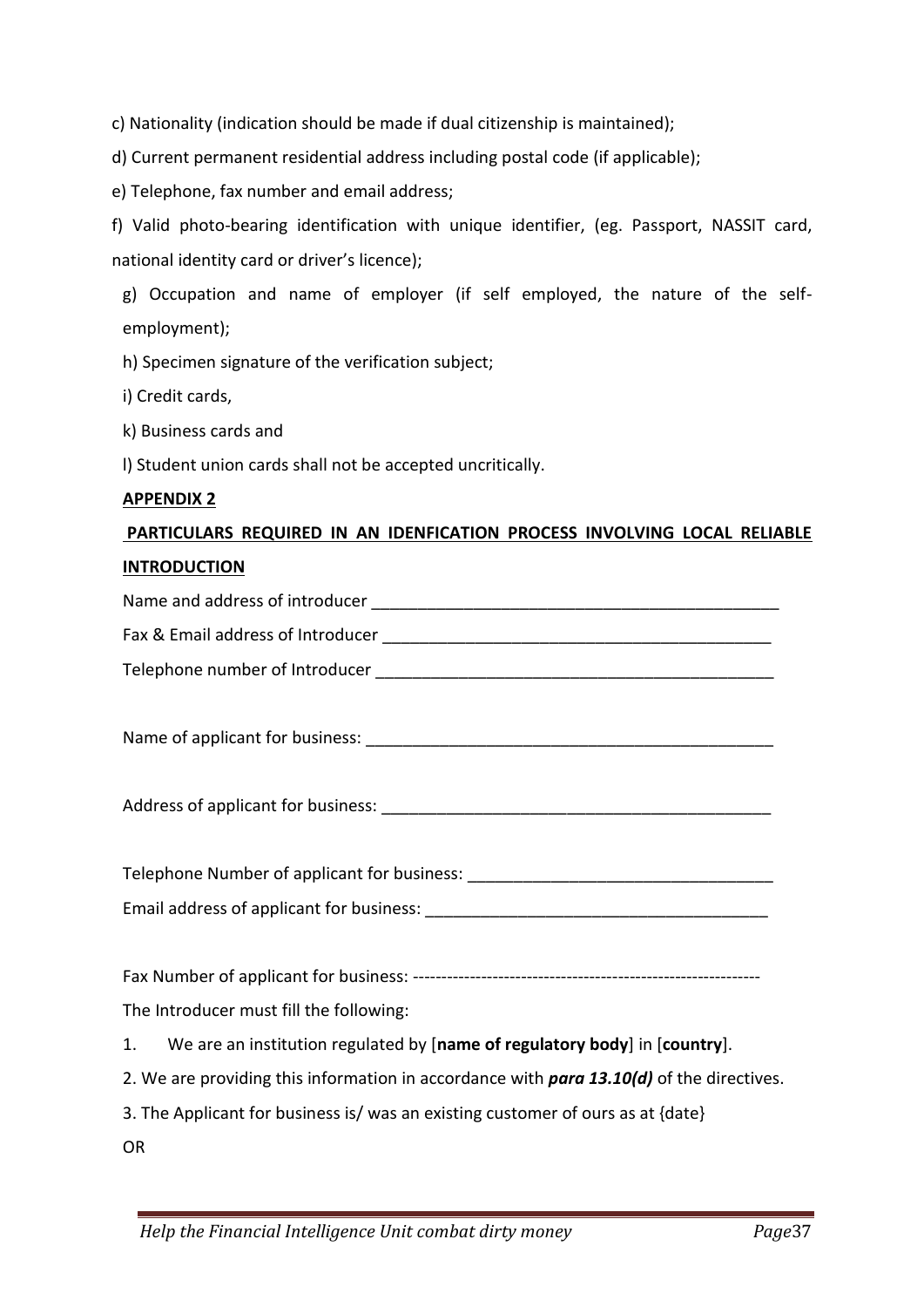4. We have completed the verification of the applicant for business and his/her name and address as set out at the head of this introduction corresponds with our records.

AND

5. The Applicant for business applying on his own behalf and not as nominee, trustee or agent.

OR

6. The Applicant for business is acting as nominee/ trustee/ in a fiduciary capacity for other persons whose identities had been established by us and appropriate documentary evidence to verify same is held by us and can be produced when required

ALTERNATIVELY

7. We have not completed the identification and verification of the Applicant for business for the following reasons…………………………………......................................................

#### **CONFIDENTIALITY**

The above information is given in strict confidence for your own use only and without any guarantee, responsibility or liability on the part of the institution or its officials in the Event of a breach of confidentiality.

#### **CERTIFICATION**

I hereby certify that the information given above is true and accurate to the best of my knowledge, information and belief.

SIGNATURE………………………………………………………………………. DATE……………………………………………………………………………….

#### **APPENDIX 3**

#### **FORMAT OF REQUEST FOR VERIFICATION OF CUSTOMER IDENTITY**

To: [Address of financial Institution to which request is sent]

From: [Address of Financial institution sending the request]

Dear Sir

#### **REQUEST FOR VERIFICATION**

In accordance with the Directives of the Financial Intelligence Unit, Sierra Leone we write to request your verification of the identity of our prospective customer detailed below: -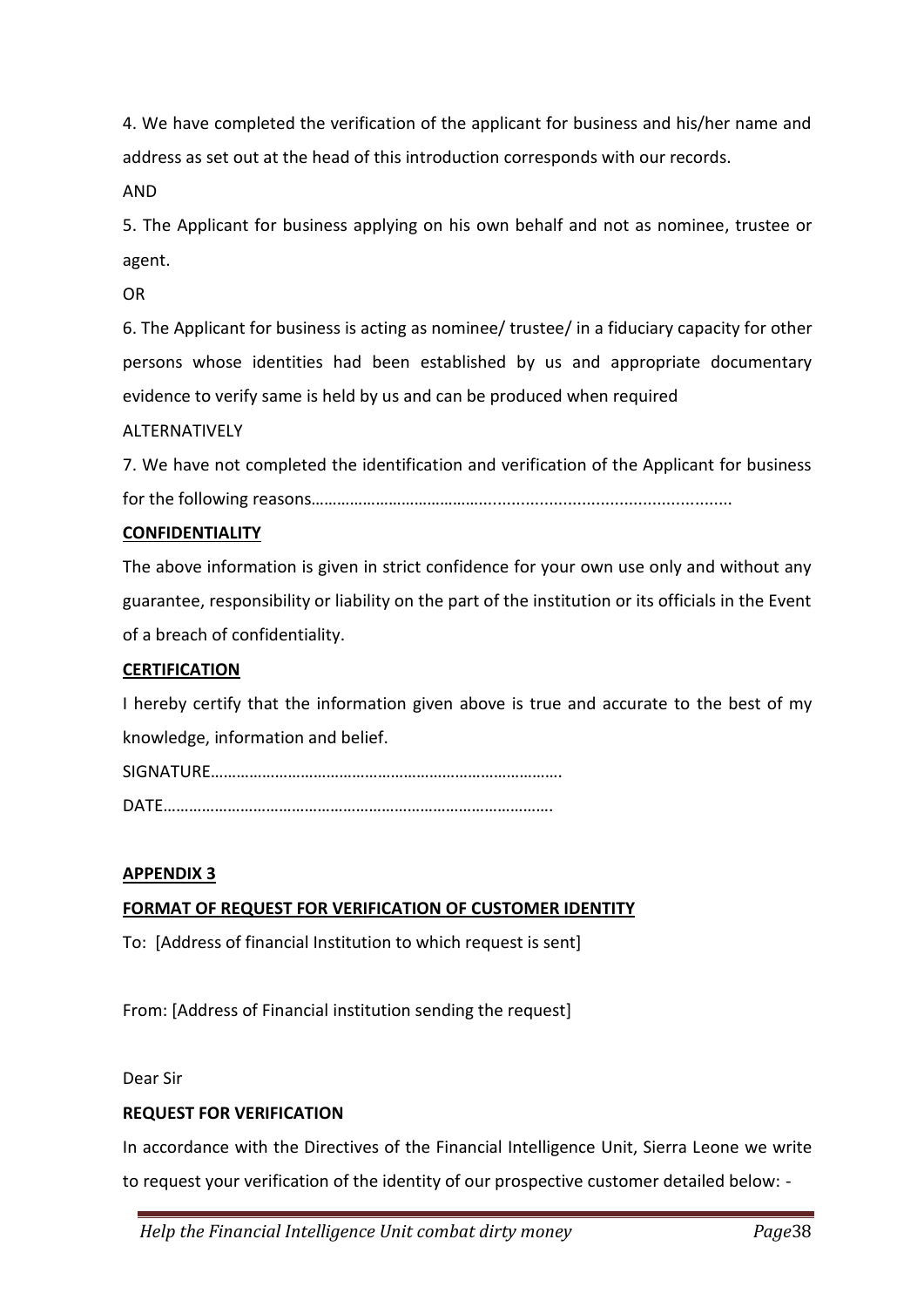| (as given by customer):                                          |                                                                                           |  |  |  |
|------------------------------------------------------------------|-------------------------------------------------------------------------------------------|--|--|--|
|                                                                  |                                                                                           |  |  |  |
|                                                                  |                                                                                           |  |  |  |
|                                                                  | Please respond positively and promptly by returning the torn-off portion below.           |  |  |  |
|                                                                  |                                                                                           |  |  |  |
|                                                                  |                                                                                           |  |  |  |
| To:                                                              | The Manager (originating branch) from: (Receiving Institution)                            |  |  |  |
|                                                                  | Request for verification of the identity of [title and full name of customer]             |  |  |  |
|                                                                  | With reference to your enquiry dated _______________________________ we:                  |  |  |  |
| 1. Confirm that the above customer is/is not known to us.        |                                                                                           |  |  |  |
|                                                                  | 2. Confirm/cannot confirm the address shown in your enquiry.                              |  |  |  |
|                                                                  | 3. Confirm/cannot confirm that the signature reproduced in your enquiry appears to be     |  |  |  |
| that of the above customer.                                      |                                                                                           |  |  |  |
|                                                                  | The above information is given in strict confidence for your own use only and without any |  |  |  |
|                                                                  | guarantee or responsibility on the part of this institution or its officials.             |  |  |  |
| <b>FULL NAME</b>                                                 |                                                                                           |  |  |  |
| DESIGNATION                                                      |                                                                                           |  |  |  |
| SIGNATURE                                                        |                                                                                           |  |  |  |
| DATE                                                             |                                                                                           |  |  |  |
| <u>APPENDIX 4</u>                                                |                                                                                           |  |  |  |
|                                                                  | <b>INTERNAL REPORT FORM REGARDING SUSPECIOUS TRANSACTIONS</b>                             |  |  |  |
| NAME OF CUSTOMER/PROSPECTIVE CUSTOMER:                           |                                                                                           |  |  |  |
| FULL ACCOUNT NAME(S):                                            |                                                                                           |  |  |  |
| ACCOUNT NO.(S)                                                   |                                                                                           |  |  |  |
| DATE OF CUSTOMER'S BIRTH: DD<br>/YY<br>DATE(S) OF OPENING<br>/MM |                                                                                           |  |  |  |
| <b>PASSPORT NUMBER:</b>                                          |                                                                                           |  |  |  |
| <b>IDENTIFICATION AND REFERENCES:</b>                            |                                                                                           |  |  |  |
| <b>CUSTOMER'S ADDRESS:</b>                                       |                                                                                           |  |  |  |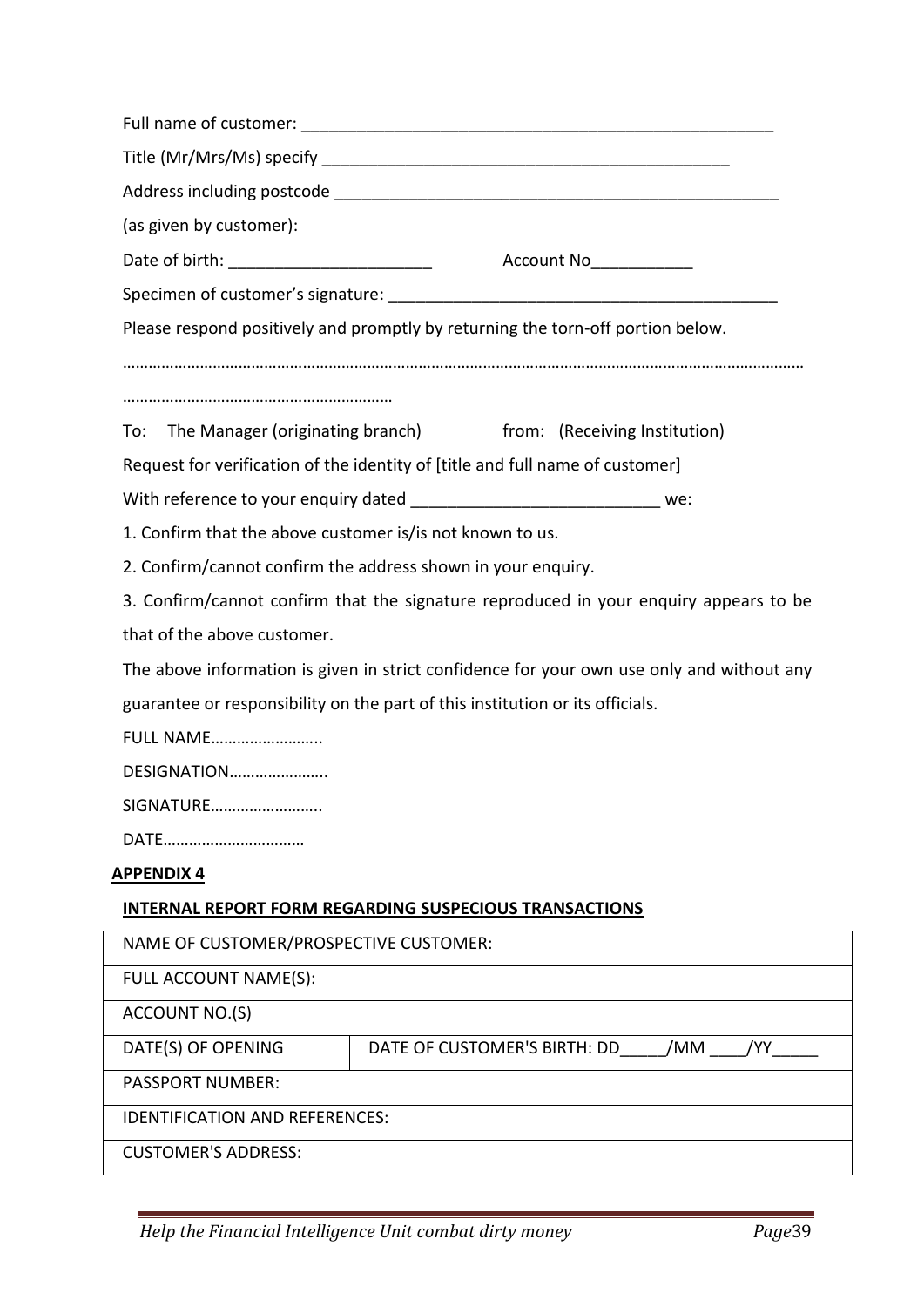| DETAILS OF TRANSACTIONS AROUSING SUSPICION:                                                          |  |  |  |
|------------------------------------------------------------------------------------------------------|--|--|--|
|                                                                                                      |  |  |  |
| As relevant:                                                                                         |  |  |  |
| Amount (Currency) _______________________________Date of Receipt ___________________________________ |  |  |  |
| Sources of Funds:                                                                                    |  |  |  |
| <b>Other Relevant Information:</b>                                                                   |  |  |  |
| Name and Position of Employee making Report: ___________________________________                     |  |  |  |
|                                                                                                      |  |  |  |
| <b>Compliance Officer:</b>                                                                           |  |  |  |
| (The Compliance Officer shall briefly set out the reason for regarding the transactions to be        |  |  |  |
| reported as suspicious or, if he decides against reporting, his reasons for that decision.)          |  |  |  |
|                                                                                                      |  |  |  |
| Signature of Compliance Officer ______________________________ Date: ______________________________  |  |  |  |
| Senior Management Approval:                                                                          |  |  |  |
|                                                                                                      |  |  |  |
| Approved/Rejected __________________________ Date: _____________________________                     |  |  |  |
| <b>REASONS:</b>                                                                                      |  |  |  |
|                                                                                                      |  |  |  |
| DATE REPORT MADE TO AUTHORITY (if appropriate):                                                      |  |  |  |
|                                                                                                      |  |  |  |

#### **APPENDIX 5**

#### **FORMAT OF SUSPECIOUS TRANSACTION REPORT FROM REPORTING ENTITIES TO THE UNIT**

COMPLETE AS APPROPRIATE – EITHER TYPE OR PRINT FORM

- 1. Tick as appropriate:
- (a) Confirmation of Telephone Report (b) Initial Report (c) Supplemental Report (d)

Corrected Report

#### *REPORTING ENTITY INFORMATION*

2. Name

3. Address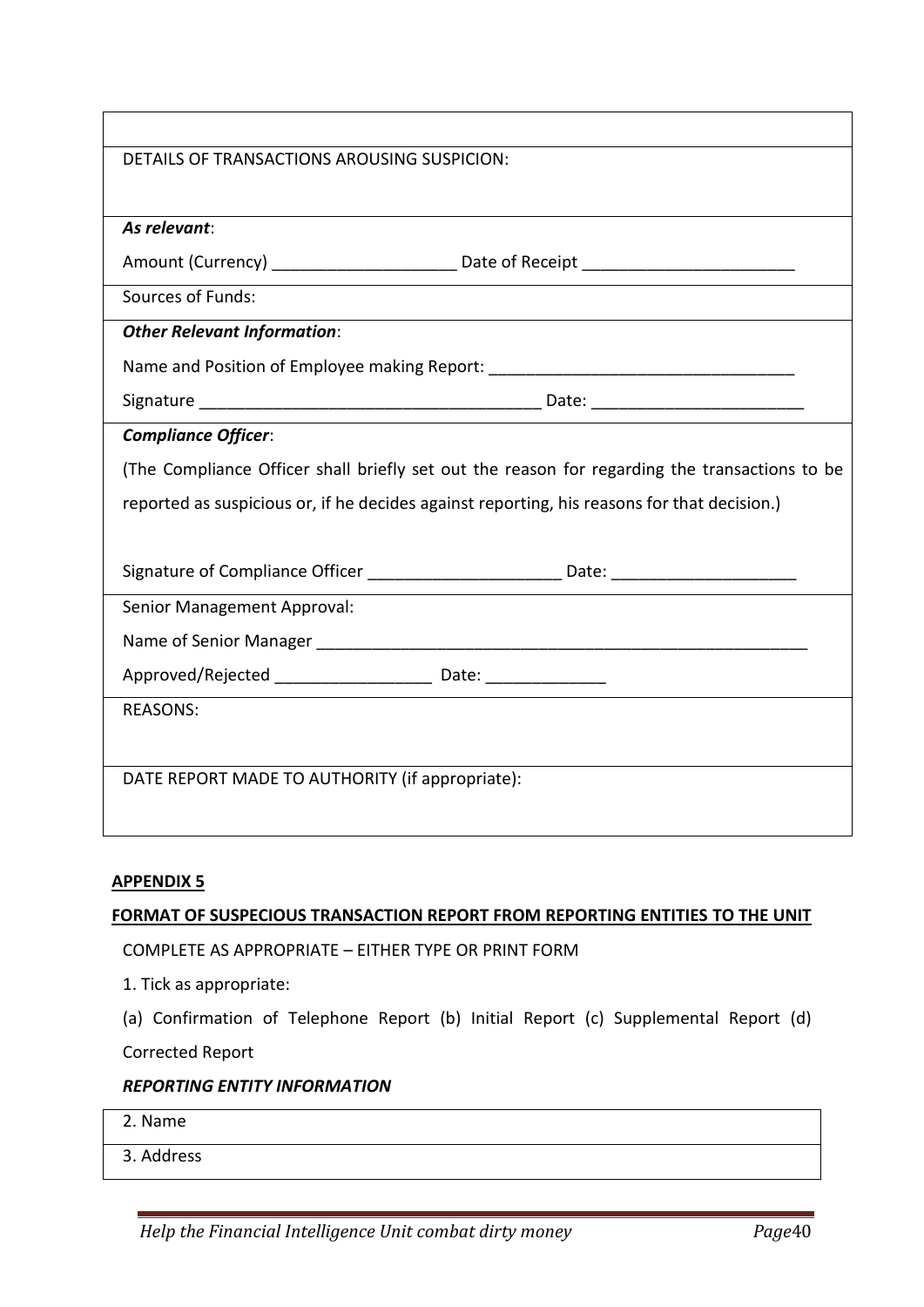| 4. Telephone number | Fax number |
|---------------------|------------|

#### *PARTICULARS OF SUSPECT*

| 7. Name (full name of person, business or company)                                         |                                  |  |  |
|--------------------------------------------------------------------------------------------|----------------------------------|--|--|
| 8. Address                                                                                 |                                  |  |  |
|                                                                                            | 9. Date of Birth (DD/MM/YY)      |  |  |
| 10. Occupation<br>11. Employer                                                             |                                  |  |  |
| 12. Telephone number - business                                                            | 13. Telephone number – residence |  |  |
| 14. Form(s) of identification produced by suspect                                          |                                  |  |  |
| 15. Suspect's relationship with Reporting Entity                                           |                                  |  |  |
| 16. Is suspect employed by Reporting Entity? (YES/NO (If "Yes" give details)               |                                  |  |  |
| 17. Other relevant information (please include details of identification and/or references |                                  |  |  |
| taken, associated parties, addresses, telephone numbers etc.)                              |                                  |  |  |
|                                                                                            |                                  |  |  |
| 18. If this report is linked to other reports, please provide details:                     |                                  |  |  |

#### *PATRICULARS OF COMPLAINT*

| 19. Reasons for Suspicion |  |
|---------------------------|--|
|                           |  |
|                           |  |
|                           |  |
|                           |  |
|                           |  |
|                           |  |
|                           |  |
|                           |  |
|                           |  |
|                           |  |
|                           |  |
|                           |  |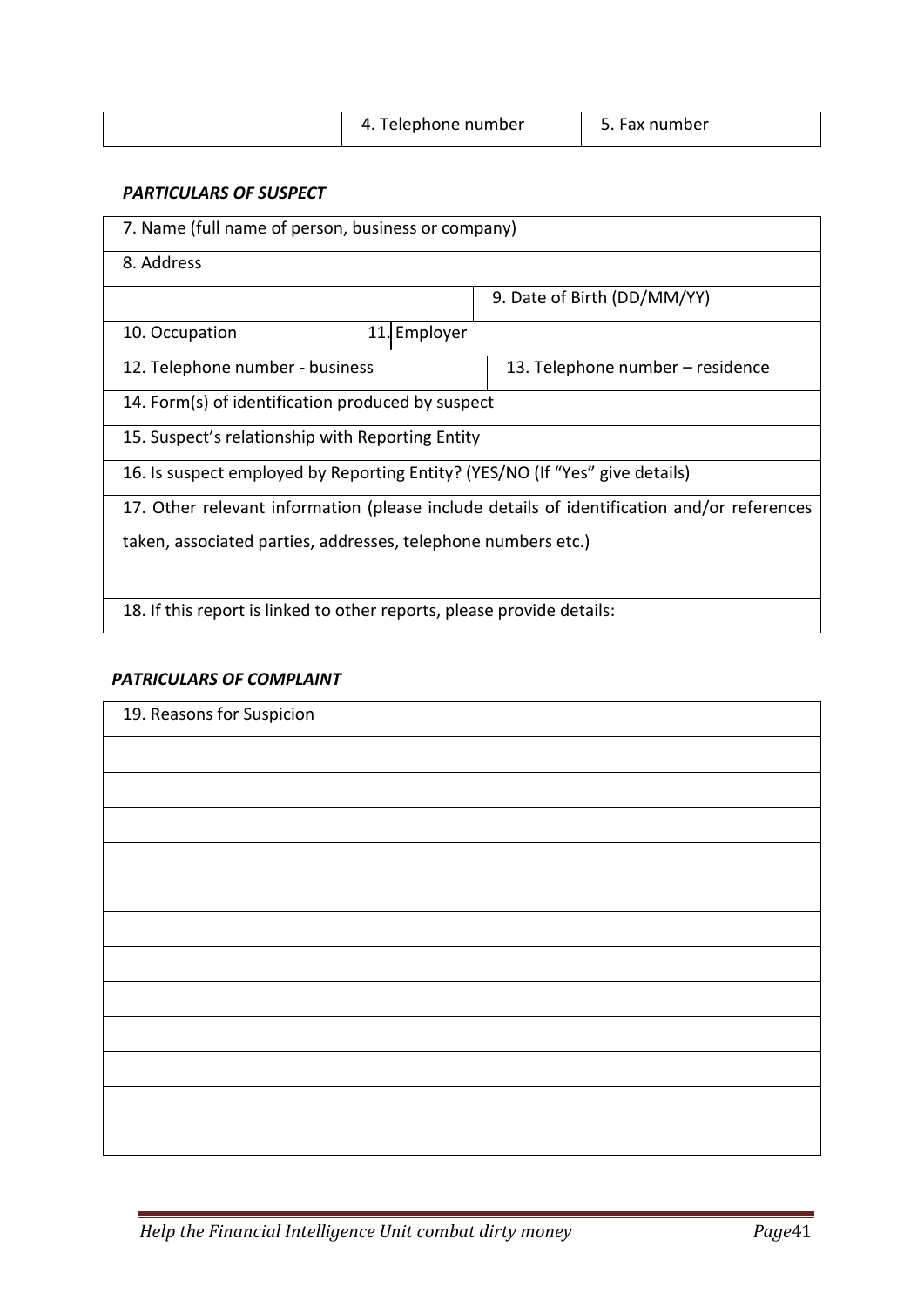| 20. Signed by [name of person compiling   21. Countersigned by Money Laundering |                           |
|---------------------------------------------------------------------------------|---------------------------|
| report                                                                          | <b>Compliance Officer</b> |

| ົາ     | Telephone | 23. Fax number | 24.    | Telephone | 25. Fax number |
|--------|-----------|----------------|--------|-----------|----------------|
| Number |           |                | Number |           |                |

The Director Financial Intelligence Unit 43 Wellington Street Freetown Sierra Leone

### TRANSACTION COMPLETED



NOTE-**When submitting this report please append any additional materials that you may consider suitable and which may be of assistance to the recipient including but not limited to bank statements, vouchers, international transfers, inter-account transfers, telegraphic transfers, details of associated Accounts etc.**

**APPENDIX 6**

**REPORTING OF CURRENCY TRANSACTION IN AMOUNTS EQUAL TO OR GREATER THAN LE 30,000,000 LMILLION (IN RELATION TO NATURAL PERSONS) OR EQUAL TO OR GREATER THAN LE100, 000,000 IN RELATION TO LEGAL PERSONS.**

*Reporting Entity Information*

 $Name$ ……………………………………………………… Address……………………………………………………………………………………………………………………………… ………………………………………………………..

Telephone Number………………………………………………………………………………………..

Email address…………………………………………………………………………………………

*Particulars of Customer*

*Help the Financial Intelligence Unit combat dirty money Page*42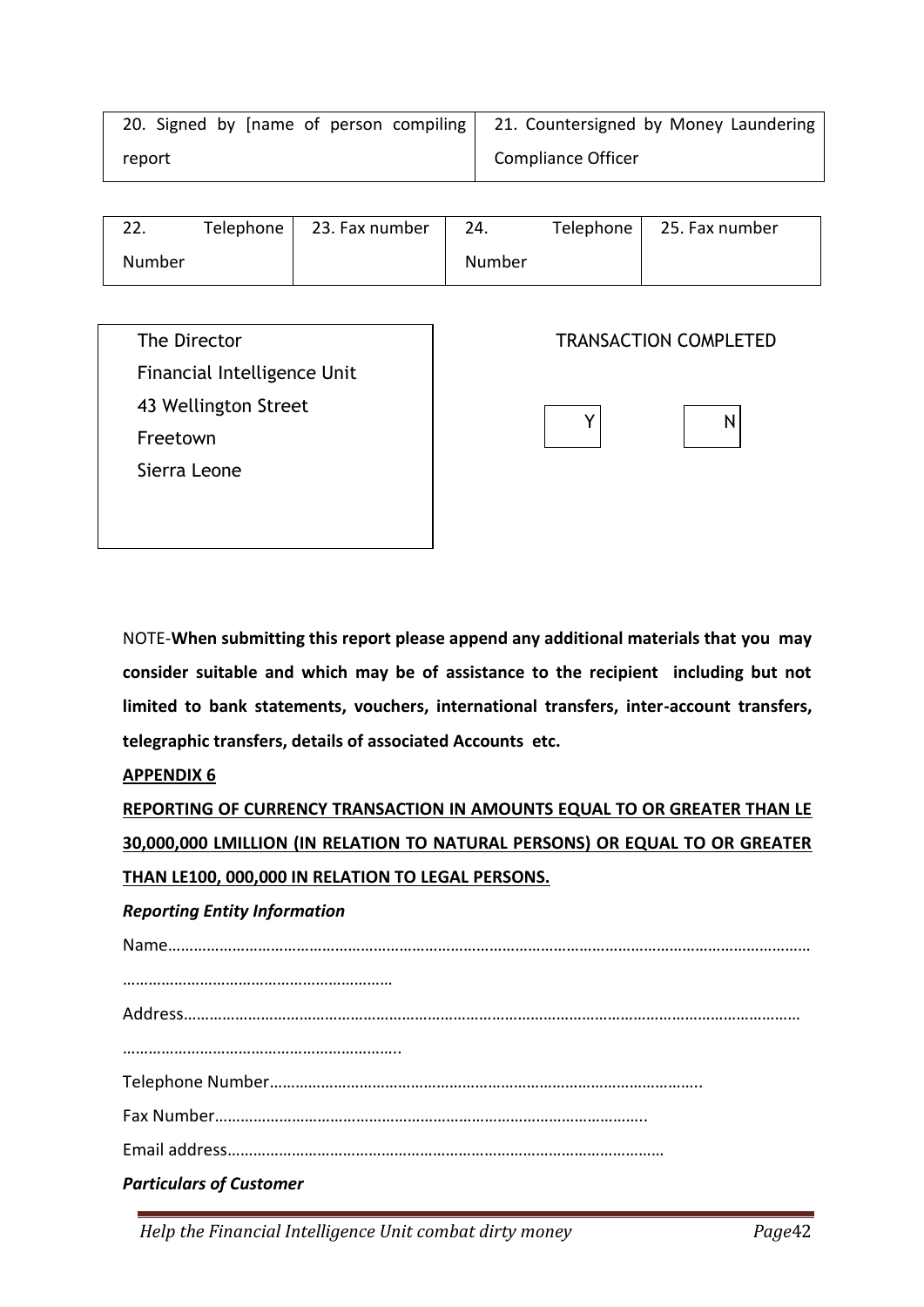|      | Name (Full name of person, business or company)                             |                  |                                                                          |  |
|------|-----------------------------------------------------------------------------|------------------|--------------------------------------------------------------------------|--|
|      | Address ---------- Email ------------- Tel No ------------- Fax No -------- |                  |                                                                          |  |
|      | Amount                                                                      |                  |                                                                          |  |
|      | Nature and purpose of transaction                                           |                  |                                                                          |  |
|      |                                                                             |                  |                                                                          |  |
|      | Destination of transaction                                                  |                  |                                                                          |  |
|      | <b>Particulars of beneficiary</b>                                           |                  |                                                                          |  |
| Name |                                                                             |                  |                                                                          |  |
|      | <b>Residential Address</b>                                                  | c) Email address |                                                                          |  |
|      | d) Tel number                                                               | e) Fax number    |                                                                          |  |
|      | If customer is recipient, state particulars of originator of transaction    |                  |                                                                          |  |
|      | <b>Particulars</b>                                                          |                  |                                                                          |  |
| a)   | Name of originator                                                          |                  |                                                                          |  |
| b)   | Residential Address of originator                                           |                  |                                                                          |  |
| C)   | Email address                                                               |                  |                                                                          |  |
| d)   | Tel number                                                                  |                  |                                                                          |  |
| e)   | Fax number                                                                  |                  |                                                                          |  |
| f)   | Amount                                                                      |                  |                                                                          |  |
| g)   | Nature and purpose of transaction                                           |                  |                                                                          |  |
| h)   | Date of transaction                                                         |                  |                                                                          |  |
|      |                                                                             |                  |                                                                          |  |
|      |                                                                             |                  | Countersigned by Compliance officer  (If different from person compiling |  |
|      | the report                                                                  |                  |                                                                          |  |
|      | <b>APPENDIX 7</b>                                                           |                  |                                                                          |  |
|      | LIST OF UNLAWFUL ACTIVITIES CONTEMPLATED BY THESE DIRECTIVES                |                  |                                                                          |  |
| a)   | Participation in organized criminal groups and racketeering                 |                  |                                                                          |  |
| b)   | Terrorism including terrorist financing.                                    |                  |                                                                          |  |
| c)   | Trafficking in human beings and migrant smuggling                           |                  |                                                                          |  |
| d)   | Sexual exploitation in all its forms                                        |                  |                                                                          |  |
| e)   | Elicit trafficking in narcotic drugs and psychotropic substances            |                  |                                                                          |  |
| f)   | Illicit arms trafficking                                                    |                  |                                                                          |  |
| g)   | Illicit trafficking in stolen and other goods                               |                  |                                                                          |  |
|      |                                                                             |                  |                                                                          |  |